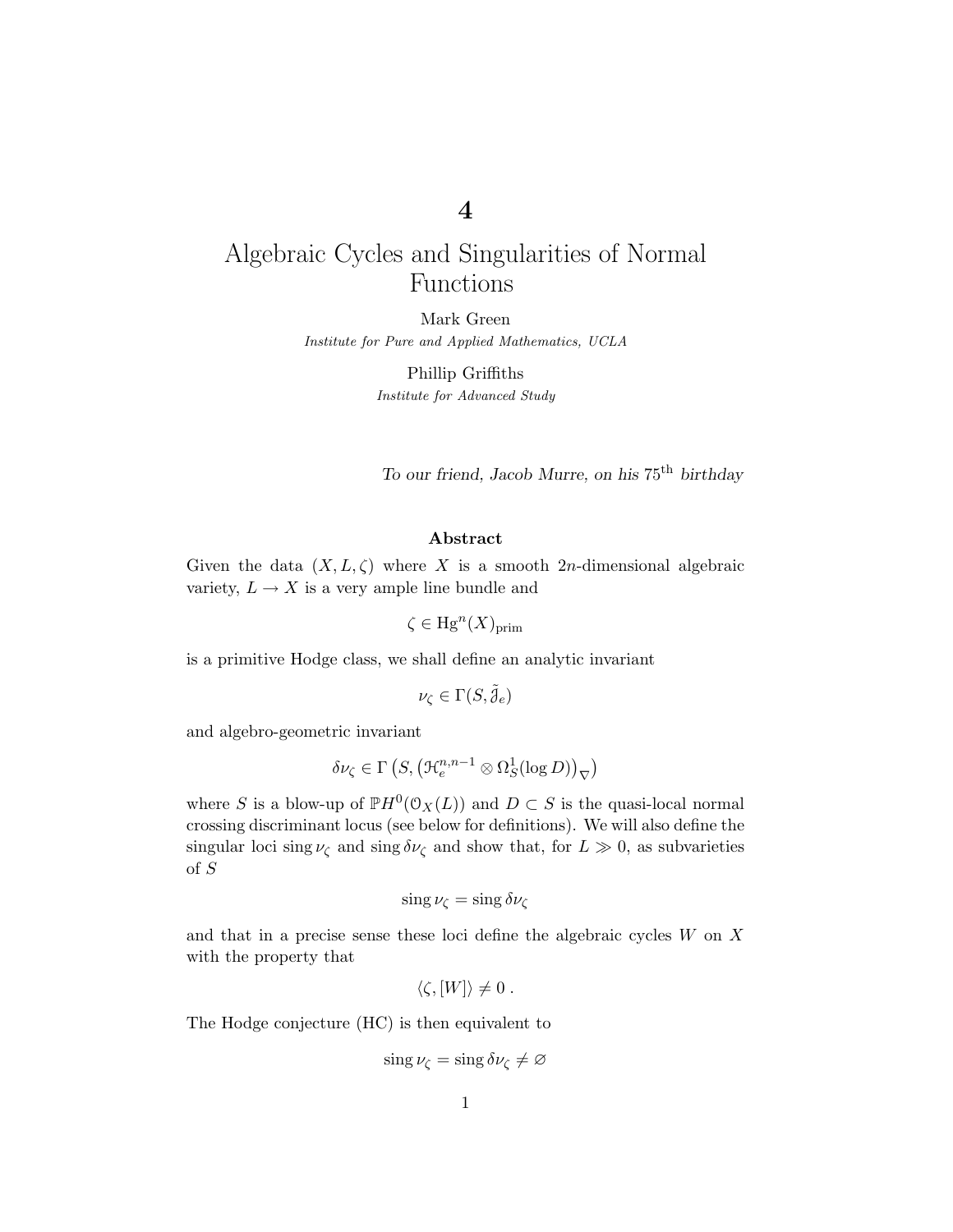for  $L \gg 0$ . In an informal sense we may say that if the HC is true, then there is a systematic geometric procedure for producing the equations of algebraic cycles from Hodge classes.

For  $L \gg 0$  an arbitrary class — not one that is rational —  $\zeta \in H^n(\Omega_X^n)_{\text{prim}}$ may be localized along the locus of singularities of the universal family  $\mathfrak{X} \to S$ . The HC is then equivalent to the condition that the integrality of the residues of  $\delta \nu_{\zeta}$  along the descriminant locus *D* give the test that  $\zeta \in H^{2n}(X, \mathbb{Q})$ , which is an explicit form of the absolute Hodge condition.

The effective Hodge conjecture (EHC) is the statement that there is an explicit  $k_0$  such that there is  $X_s \in |L^{k_0}|$  and a subvariety  $W \subset X_s$  with  $\langle \zeta, [W] \rangle \neq 0$ . Heuristic reasons show that in general  $k_0$  must be bounded below by an expression whose dominant term is  $(-1)^n \zeta^2$  (which is positive). The other quantities on which  $k_0$  depends and which are independent of  $\zeta$ are discussed below.

The polarizing forms on the intermediate Jacobians define line bundles, including a Poincaré line bundle *P* that may be pulled back to  $\nu^*_{\zeta}(P)$  by a normal function *ζ*. Restricting to one dimensional families with only one ordinary node, the Chern class of  $\nu_{\zeta}^*(P)$  evaluates to  $\zeta^2$ . This again suggests the central role of  $\zeta^2$  in the study of algebraic cycles.

This is an extended research announcement of joint work in progress. The complete details of some of the results have yet to be written out. It is an expanded version of the talk given by the second author at the conference in Leiden in honor of Jacob Murre.

We would like to especially thank Mark de Cataldo, Luca Migliorini, Gregory Pearlstein, and Patrick Brassman for their interest in and comments on this work.

### **4.1 Introduction and Historical Perspective**

### *4.1.1 Introduction and Statement of Results*

We shall use the notations

$$
X = \text{smooth projective variety}
$$
  
\n
$$
Z^{p}(X) = \text{group of codimension-}p \text{ algebraic cycles}
$$
  
\n
$$
= \{Z = \sum_{i} n_{i} Z_{i} : Z_{i} \subset X\}
$$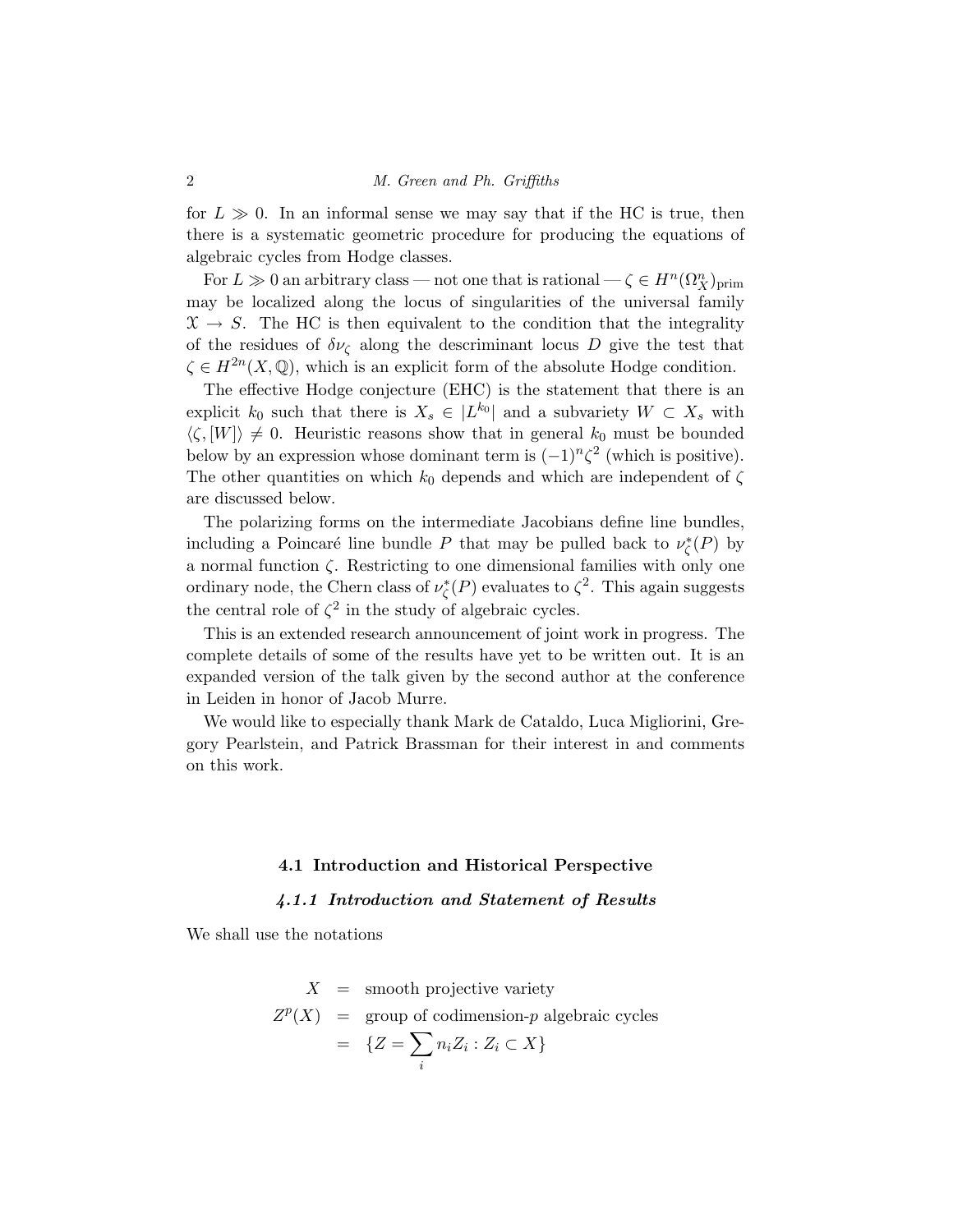where  $Z_i$  is an irreducible codimension- $p$  subvariety, and

$$
Z^{p}(X) \longrightarrow \text{Hg}^{p}(X) = H^{2p}(X, \mathbb{Z}) \cap H^{p,p}(X)
$$
  
u  

$$
\downarrow \qquad \qquad \downarrow \qquad \qquad \downarrow
$$
  

$$
Z \longrightarrow [Z]
$$

is the mapping given by taking the fundamental class.

**Hodge's original conjecture** (HC)**:** This map is surjective.

It is known that the HC is

- True when  $p = 1$  (Lefschetz [30], c. 1924)
- False in any currently understood sense for torsion when  $p \geq 2$  (Atiyah-Hirzebruch  $[2]$  and Kollár (see section 4.4.1 below))
- False in any currently understood sense for *X* Kähler,  $p \geq 2$  (Voisin [37])

The phrase "in any currently understood sense" means this: Atiyah and Hirzebruch showed that for  $p \geq 2$  there is a smooth variety X and a torsion class in  $H^{2p}(X,\mathbb{Z})$ , which being torsion is automatically of Hodge type  $(p, p)$ , and which is not the fundamental class of an algebraic cycle. Kollar showed that there is an algebraic class

$$
\left[\sum_i m_i Z_i\right] \in H^{2p}(X,\mathbb{Z})
$$

where  $m_i \in \mathbb{Q}$  but we cannot choose  $m_i \in \mathbb{Z}$ . Finally, Voisin [37] showed that there is a complex 4-torus *T* and  $0 \neq \zeta \in Hg^2(X)$  where *T* has no geometry  $-$  i.e., no subvarieties or coherent sheaves  $-$  other than those coming from points of *T*.

**Conclusion:** Any general construction of codimension *p* cycles for  $p \geq 2$ must wipe out torsion and must use the assumption that *X* is an algebraic variety.

With the exception of section  $4.4.1$ , in what follows everything is modulo torsion.

By standard techniques the HC is reduced to the case

 $\dim X = 2n$ ,  $p = n$ , primitive Hodge classes

where we are given a very ample line bundle  $L \to X$  with  $c_1(L) = \lambda$  and where the primitive cohomology (with  $\mathbb Q$  coefficients) is as usual defined by

 $H^{2n}(X)_{\text{prim}} = \ker\{H^{2n}(X) \longrightarrow H^{2n+2}(X)\}.$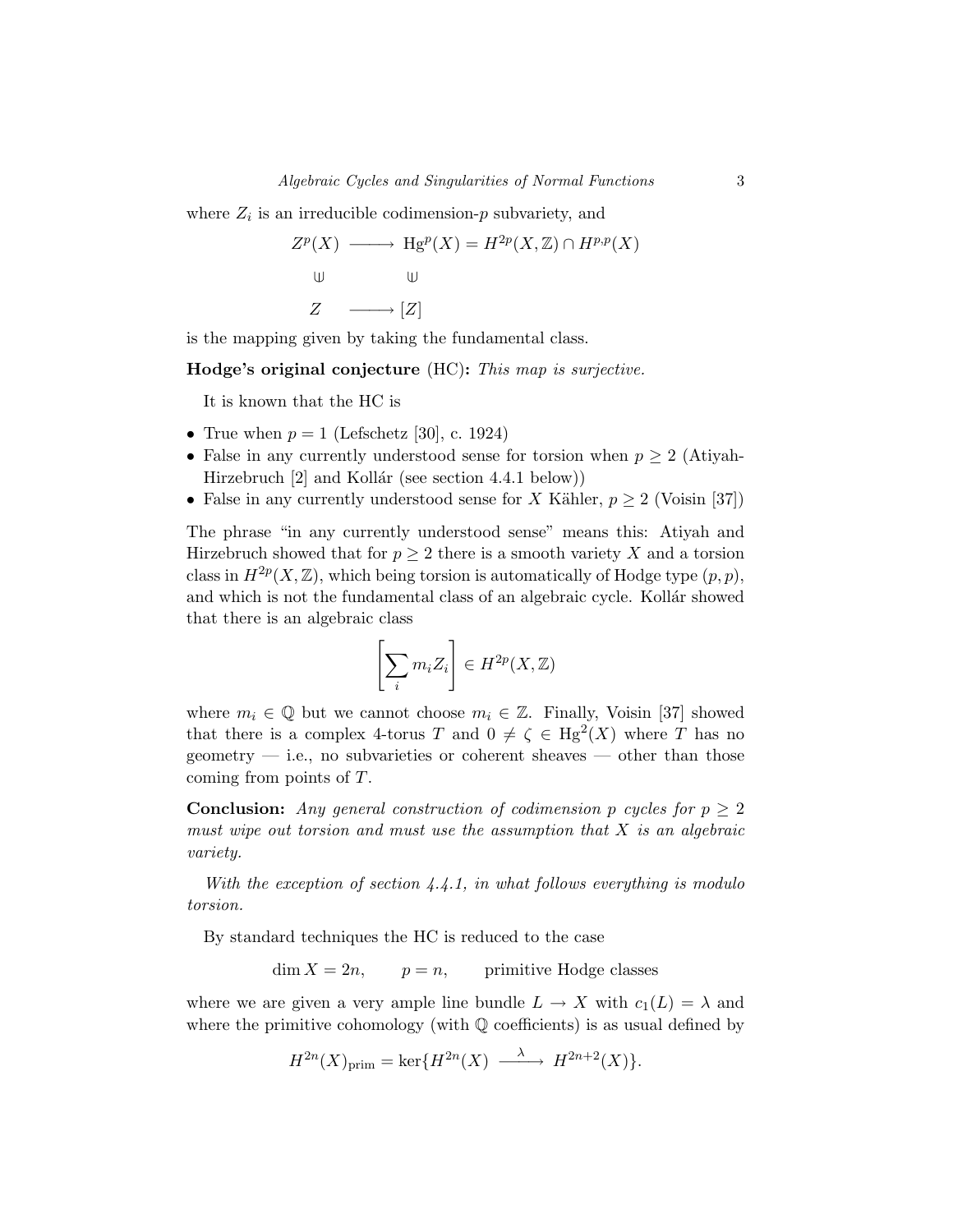If  $s \in H^0(\mathcal{O}_X(L))$  and the variety  $X_s$  given by  $\{s = 0\}$  is assumed to be smooth then

$$
H^{2n}(X)_{\text{prim}} = \ker\{H^{2n}(X) \to H^{2n}(X_s)\}
$$

which by Poincaré duality is

$$
\cong \ker\{H_{2n}(X) \to H_{2n-2}(X_s)\} .
$$

We set  $S = \mathbb{P}H^0(\mathcal{O}_X(L))$ , where the tilde means that we have blown  $\mathbb{P}H^0(\mathcal{O}_X(L))$  up so that the discriminant locus

$$
D = \{s : X_s \text{ singular}\} \subset S
$$

has quasi-local normal crossings (definition below). We also set

$$
S^*=S\backslash D
$$

so that for  $s \in S^*$  the hypersurface  $X_s$  is smooth with intermediate Jacobian  $J(X_s)$ , and we set

$$
\begin{cases}\nJ = \bigcup_{s \in S^*} J(X_s) \\
\vartheta = \mathcal{O}_{S^*}(J) = \tilde{\mathcal{F}}^n / R_{\pi}^{2n-1} \mathbb{Z} \cong \mathcal{F}^n \backslash \mathcal{H}^{2n-1} / R_{\pi}^{2n-1} \mathbb{Z} \n\end{cases}.
$$

Here we recall that

$$
J(X_s) = F^n \check{H}^{2n-1}(X_s, \mathbb{C}) / H_{2n-1}(X_s, \mathbb{Z})
$$
  
\n
$$
\cong F^n H^{2n-1}(X_s, \mathbb{C}) / H^{2n-1}(X_s, \mathbb{C}) / H^{2n-1}(X_s, \mathbb{Z}).
$$

We consider the picture

$$
\begin{array}{ccc}\n\mathfrak{X}^* & \subset & \mathfrak{X} \\
\downarrow^{\pi} & & \downarrow^{\pi} \\
S^* & \subset & S\n\end{array}
$$

where  $X \subset X \times S$  is the smooth variety given by

$$
\mathfrak{X} = \{(x, s) : x \in X_s\} .
$$

In this picture we set

$$
\mathfrak{R}^{2n-1}=\mathbb{O}_{S^*}\otimes R_{\pi}^{2n-1}\mathbb{C}
$$

with the Hodge filtration

$$
\mathfrak{F}^p\cong R_{\pi}^{2n-1}\left(\Omega_{\mathfrak{X}^*/S^*}^{\geq p}\right)
$$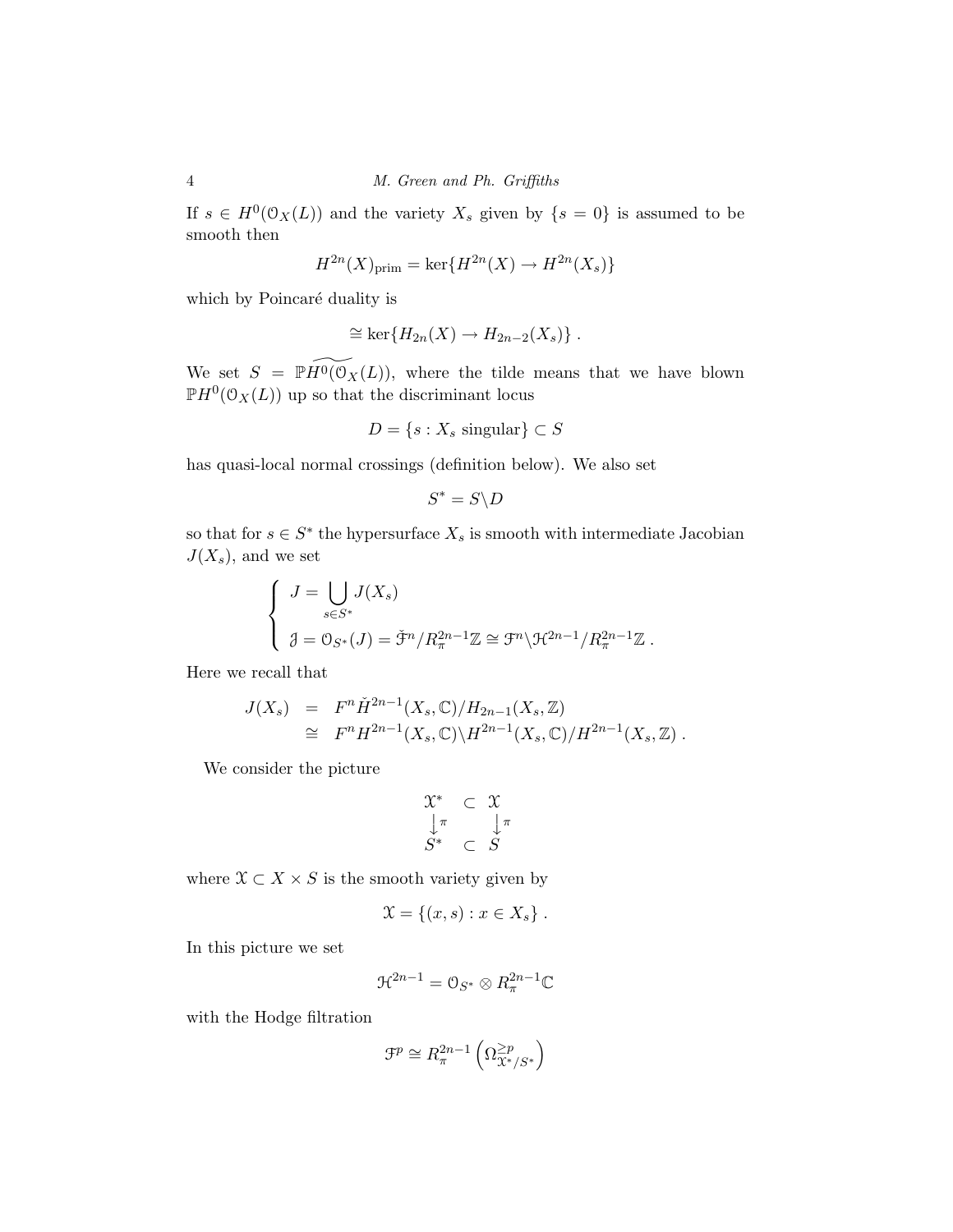satisfying

$$
\nabla \mathfrak{F}^p \subset \mathfrak{F}^{p-1} \otimes \Omega^1_{S^*}
$$

where  $\nabla$  is the Gauss-Manin connection. We set

$$
\mathcal{H}^{2n-1-p,p} = \mathcal{F}^{2n-1-p}/\mathcal{F}^{2n-p},
$$

and the cohomology sheaf of the complex

$$
\mathcal{H}^{2n-p,p-1} \xrightarrow{\nabla} \mathcal{H}^{2n-1-p,p} \otimes \Omega_{S^*}^1 \xrightarrow{\nabla} \mathcal{H}^{2n-2-p,p+1} \otimes \Omega_{S^*}^2 \tag{4.1}
$$

will be denoted by  $(\mathcal{H}^{2n-1-p,p}\otimes\Omega^1_{S^*})_{\nabla}$ .

Assuming for the moment that we are in the local crossing case, and the unipotency of the local monodromy operators  $T_i$  around the branches  $s_i = 0$ at a point  $s_0 \in S$ , where in a suitable local coordinate system  $s_1, \ldots, s_N$ 

$$
D = \{s_1 \cdots s_k = 0\} ,
$$

it is well-known ([34]) that there are canonical extensions  $\mathcal{H}_e^{2n-1}$  and  $\mathcal{F}_e^p$ <br>of  $\mathcal{H}_e^{2n-1}$  and  $\mathcal{F}^p$  with  $\nabla \mathcal{F}_e^p \subset \mathcal{F}_e^{p-1} \otimes \Omega_S^1(\log D)$ . We put  $\mathcal{H}_e^{2n-1-p,p} =$  $\mathcal{F}_e^{2n-1-p}/\mathcal{F}_e^{2n-p}$  leading a complex extending (4.1)

$$
K^{\bullet} =: \left\{ \mathcal{H}_e^{2n-p+\bullet,p-1-\bullet} \otimes \Omega_S^{\bullet}(\log D), \nabla \right\}
$$
  

$$
H^k(K^{\bullet}) =: \left( \mathcal{H}_e^{2n-p+k,p-1-k} \otimes \Omega_S^k(\log D)_{\nabla} \right).
$$
 (4.2)

A general reference to background material in variation of Hodge structure is [24].

We will use an extension ([31]) of the above to the situation that we will term quasi-local normal crossings. This means that locally  $D = \bigcup_{i \in I} D_i$  is a union of smooth divisors  $D_i = (s_i)$  with the following properties:

- (i) On any slice transverse to  $\bigcap_{i\in I} D_i = D_I$ , any subset of  $q \leq \operatorname{codim} D_I$  of the functions  $s_i$  form part of a local coordinate system in  $S_i$ , and
- (ii) most importantly, the local monodromy operators  $T_i$  around  $s_i = 0$  are assumed to commute and are unipotent.

We will define

 $\bullet\,$  an extension  $\tilde{\mathcal{J}}_e$  of  $\mathcal{J}$  and the space of extended normal functions (ENF)

$$
\nu\in \Gamma(S,\tilde{\mathcal{J}}_e)
$$

• an infinitesimal invariant

$$
\delta \nu \in \Gamma \left( \left( \mathcal{H}_e^{n,n-1} \otimes \Omega_S^1(\log D) \right)_{\nabla} \right)
$$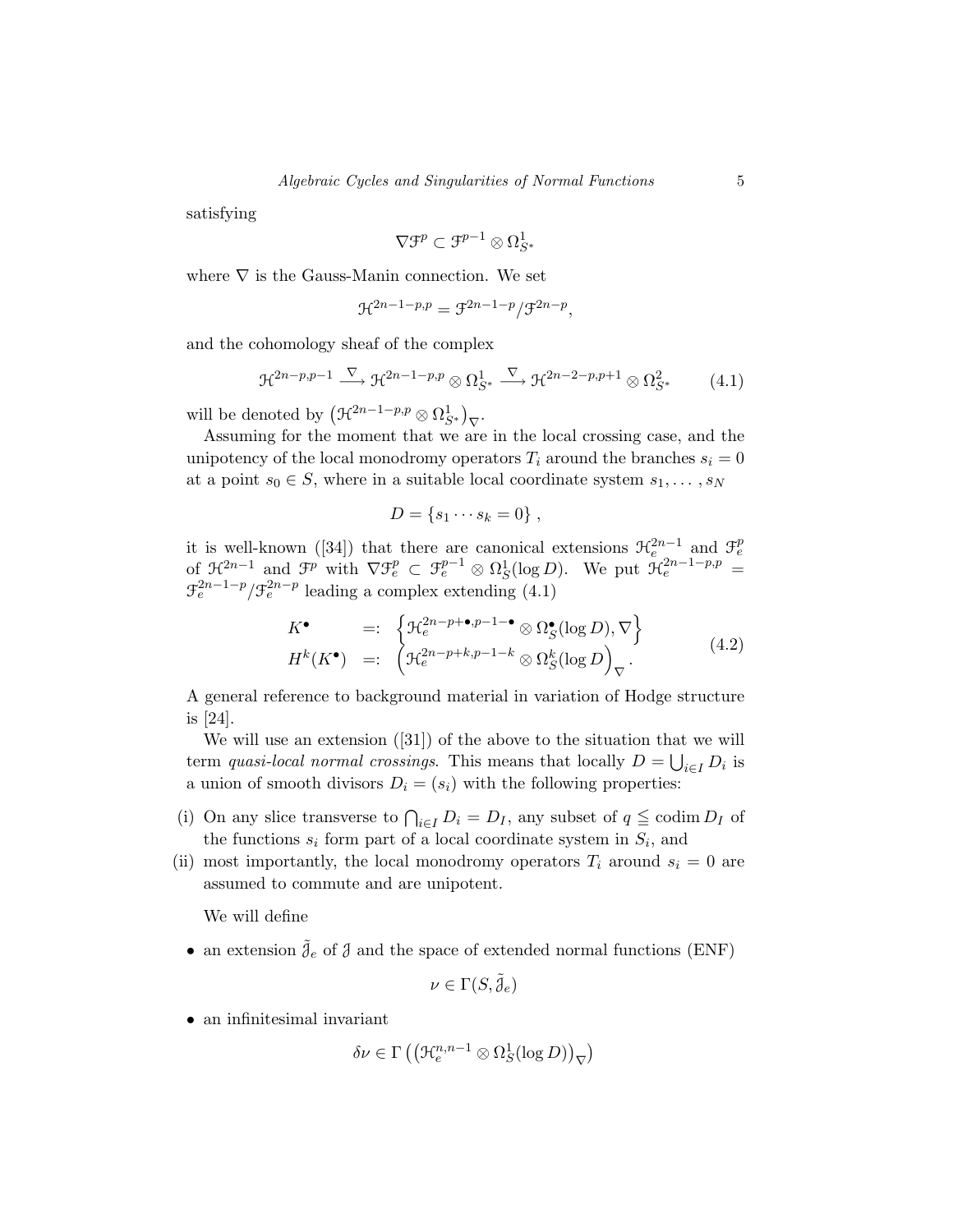• the singular sets

sing  $\nu$ , sing  $\delta \nu \subset S$ 

The main results concerning sing *ν* and sing *δν* are

**Theorem 4.1.1.** There is an isomorphism

$$
Hg^{n}(X)_{\text{prim}} \longrightarrow \Gamma(S,\tilde{g}_{e})/J(X)
$$
  

$$
\downarrow \qquad \qquad \downarrow \qquad \qquad \downarrow \qquad \qquad \downarrow
$$
  

$$
\zeta \longrightarrow \qquad \qquad \nu_{\zeta}
$$

**Theorem 4.1.2.** i) Assume the HC in dimension  $\lt 2n$ . Then

 $\langle S \rangle$  sing  $\nu_{\zeta} = \{ s \in D : \langle \zeta, [W] \rangle \neq 0 \text{ where } W^n \subset X_s \text{ is a subvariety} \}.$ 

ii) In general

$$
\operatorname{sing}\nu_{\zeta}=\left\{s\in D:\zeta_s\neq 0\ \text{in}\ IH_{2n-2}(X_s)\right\}.
$$

**Corollary.**  $HC \Leftrightarrow \text{sing } \nu_{\zeta} \neq 0$  for  $L \gg 0$ .

**Theorem 4.1.3.** For  $L \gg 0$ 

- i)  $\zeta \neq 0$  mod torsion  $\Rightarrow \delta \nu_{\zeta} \neq 0$
- ii)  $\sin g \nu_\zeta = \sin g \delta \nu_\zeta$ .

**Corollary.**  $HC \Leftrightarrow \text{sing } \delta \nu_{\zeta} \neq 0$  for  $L \gg 0$ .

In (ii),  $IH(X_s)$  refers to intersection homology, general references for which are [16], [17]. The definitions of sing  $\nu$ , sing  $\delta \nu$  are geometric and understanding their properties makes extensive use of the theory of degenerations of VHS over arbitrary base spaces developed in recent years [9], [10], [26].

We note that for  $\zeta$  a torsion class,  $\langle \zeta, [W] \rangle = 0$  for all W as above, and also  $\delta \nu_{\zeta} = 0$ . Thus, in the geometry underlying Theorems 4.1.2 and 4.1.3 torsion is indeed "wiped out", as is necessary.

By the basic setting, the results stated require that we be in a projective algebraic — not just a Kähler — setting.

We remark that our definition of sing  $\nu_{\zeta}$  should be taken as provisional. Taking  $S = |L|$  (not blown up) we feel that the definition is probably the correct one when the singular  $X_s$  are at most nodal, but it may well need modification in the most general case.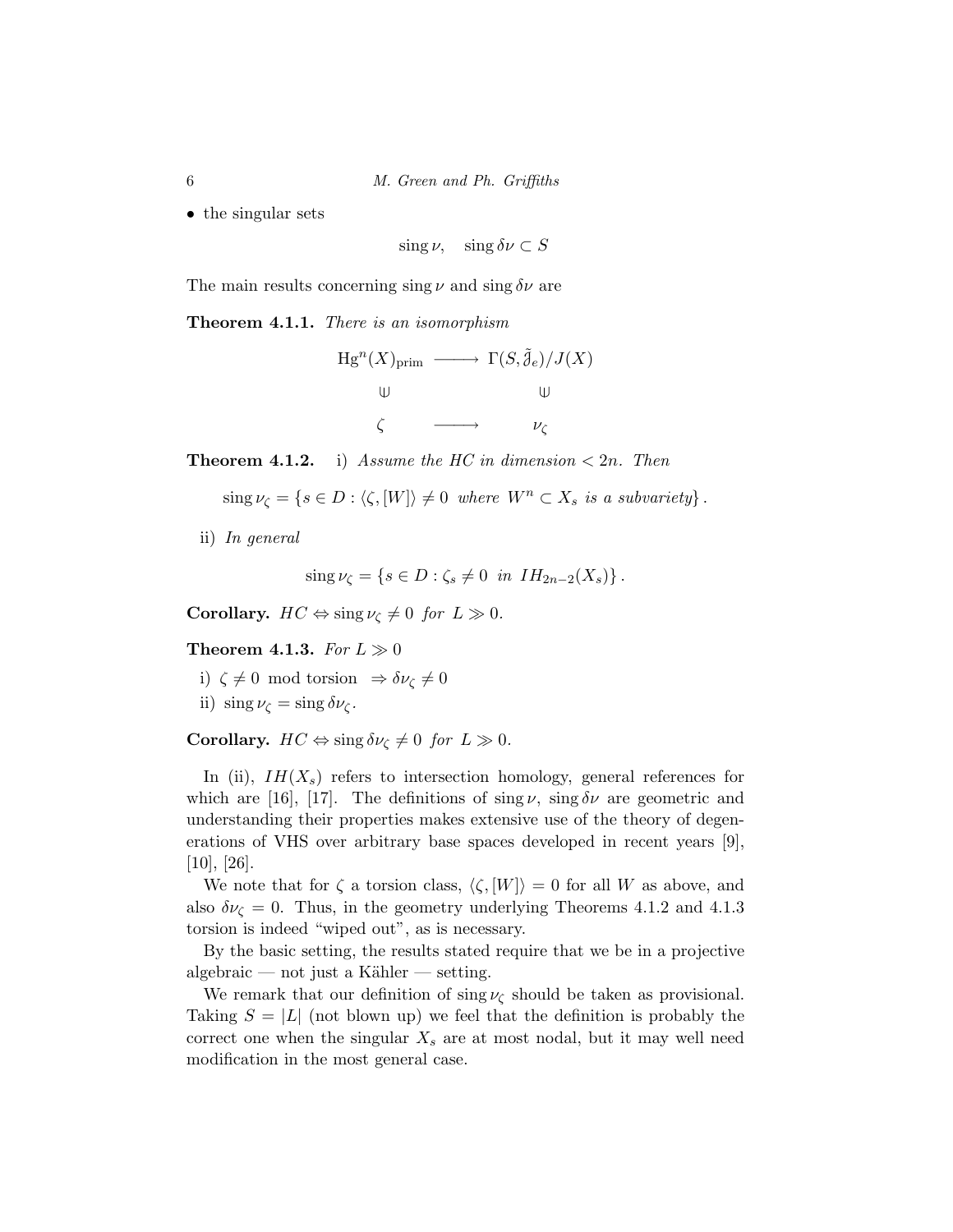The above results will be explained in sections 4.2 and 4.3. In section 4.4 we will explain how all of  $H^n(\Omega^n_X)_{\text{prim}}$  may be localized along the locus of singularities of the  $X_s$ , and how when this is done the HC is equivalent to being able to express the condition that the complex class  $\zeta \in H^n(\Omega_X^n)_{\text{prim}}$ actually be a class in  $H^{2n}(X,\mathbb{Q})$  in terms of the rationality of the residues of  $\delta \nu_{\zeta}$ , where  $\delta \nu_{\zeta}$  may be defined even when  $\nu_{\zeta}$  cannot be.

Finally, in section 4.5 we will begin the discussion of line bundles over the family of intermediate Jacobians arising from the "polarizing forms" on the primitive cohomology groups. These "polarizations" are bilinear integral valued forms but need not be positive definite (see e.g. [20]) and hence the theory is completely standard. For this reason in section 4.5.1 we include a brief treatment of complex tori equipped with such a polarization (see also [25]). Our results here are very preliminary. They consist of an initial definition of these line bundles and a first computation of their Chern classes. Especially noteworthy is the formula for the "universal" theta line bundle *M*

$$
c_1(\nu_{\zeta+\zeta'}^*(M)) - c_1(\nu_{\zeta}^*(M)) - c_1(\nu_{\zeta'}^*(M)) + c_1(\nu_0^*(M)) = \zeta \cdot \zeta',
$$

where the LHS is reminiscent of the relation

$$
(a+a') - (a) - (a') + (e) \sim 0
$$

on an elliptic curve  $E$ , where  $+$  is the group law, (b) is the 0-cycle associated to a point  $b \in E$ , *e* is the origin and  $\sim$  is linear equivalence (see Theorem (7) in section 4.5.2).

#### *4.1.2 Historical Perspective*

In reverse historical order the proofs of HC for  $p = 1$  are

\n
$$
Kodaira-Spencer
$$
\n $\begin{cases}\n(i) & \lambda \in \text{Hg}^1(X) \text{ gives a line} \\
\text{bundle } L_\lambda \to X \\
(ii) & L_\lambda \to X \text{ gives a divisor} \\
(X \text{ GAGA-requires that } X \text{ be projective})\n\end{cases}$ \n

For  $p \geq 2$  the first step seems to fail in any reasonable form. In fact, as noted above, Voisin has given an example of a 4-dimensional complex torus X with  $Hg^2(X) \neq 0$  but where there are no coherent sheaves or subvarieties other than those arising from points.

Lefschetz-Poincaré: For  $n = 1$  we take a Lefschetz pencil  $|X_s|_{s \in \mathbb{P}^1}$  to have the classic picture, where  $\tilde{X}$  is the blow-up of  $X$  along the base locus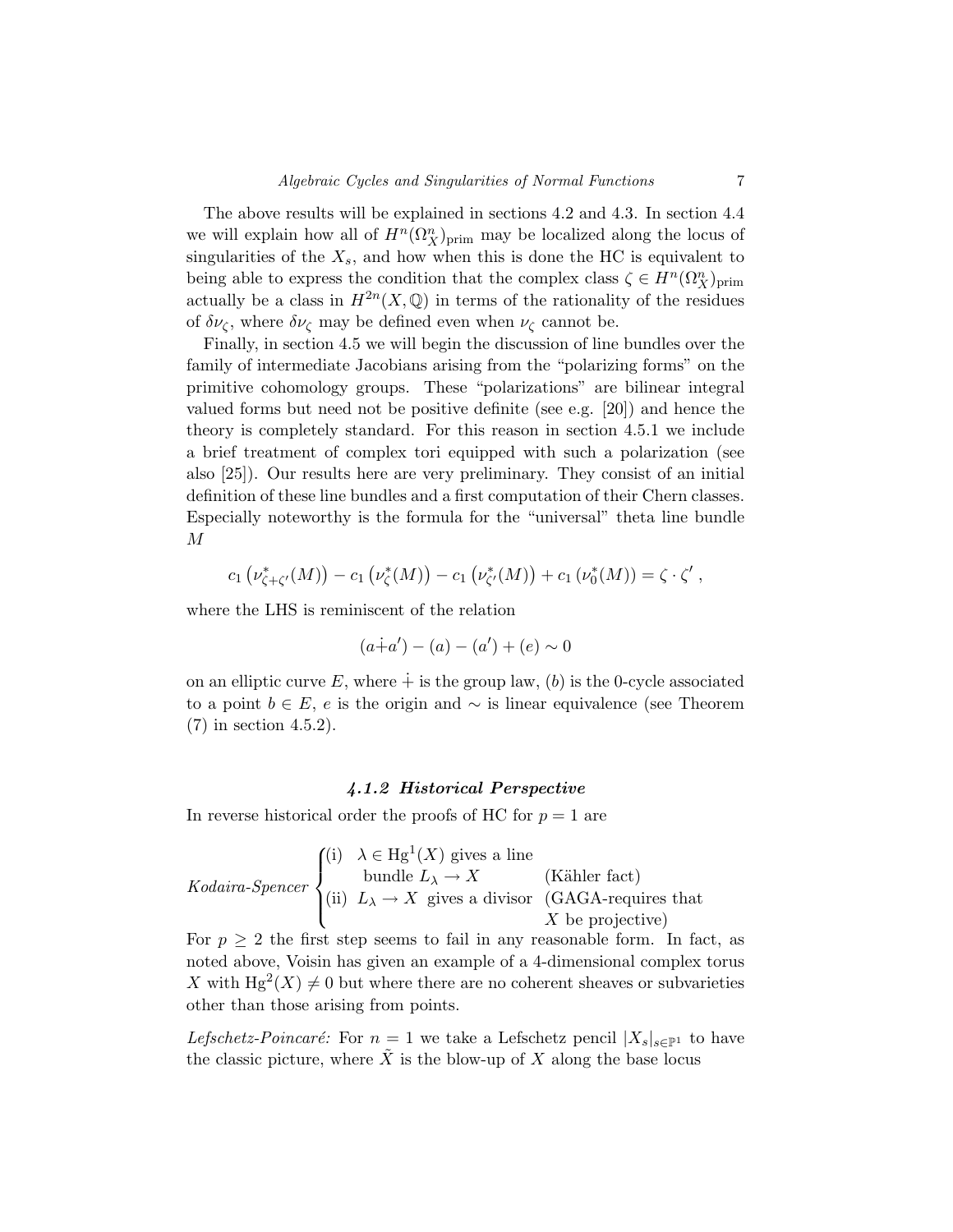

A primitive algebraic cycle *Z* on *X* gives

$$
Z_s = Z \cdot X_s \in \text{Div}^0(X_s)
$$
  

$$
\nu(Z_s) \in J(X_s)
$$
  

$$
Z \to \nu_Z \in \Gamma(\mathbb{P}^1, \mathcal{J}_e)
$$

where we have

$$
0 \to R_{\pi}^{1} \mathbb{Z} \to R_{\pi}^{1} \mathbb{O}_{\tilde{X}} \longrightarrow \mathcal{J}_{e} \to 0
$$

$$
J(X_{s_{0}}) = H^{1}(\mathbb{O}_{X_{s_{0}}}) / H^{1}(\tilde{X}_{s_{0}}, \mathbb{Z}) \cong \begin{pmatrix} \text{ fibre of} \\ R_{\pi}^{1} \mathbb{O}_{\tilde{X}} \\ \text{at } s_{0} \end{pmatrix} / (R_{\pi}^{1} \mathbb{Z})_{s_{0}}.
$$

(By moving *Z* in a rational equivalence we may assume that its support misses the nodes on the singular fibres.) Poincaré's definition of a normal function was a section of  $\mathcal{J}_e$ . Equivalently, setting  $\mathbb{P}^{1*} = \mathbb{P}^1$ - $\{s_0 : X_{s_0} \text{ has a }$ node},  $\mathcal{J} = \mathcal{J}_e | \mathbb{P}^{1*}$ , he formulated a normal function as a section of  $\mathcal{J}$  with the properties

- over  $\Delta^*$  it lifts to a section of  $R^1_\pi \mathcal{O}_{\tilde{X}_\Delta}$  (i.e. no monodromy)
- it extends across  $s_0$  to  $(R^1_\pi \mathcal{O}_{\tilde{X}})_{s_0}$  (moderate growth).

Here,  $\Delta \subset \mathbb{P}^1$  is a disc with origin  $s_0$  and  $\Delta^* = \Delta \setminus \{s_0\}.$ 

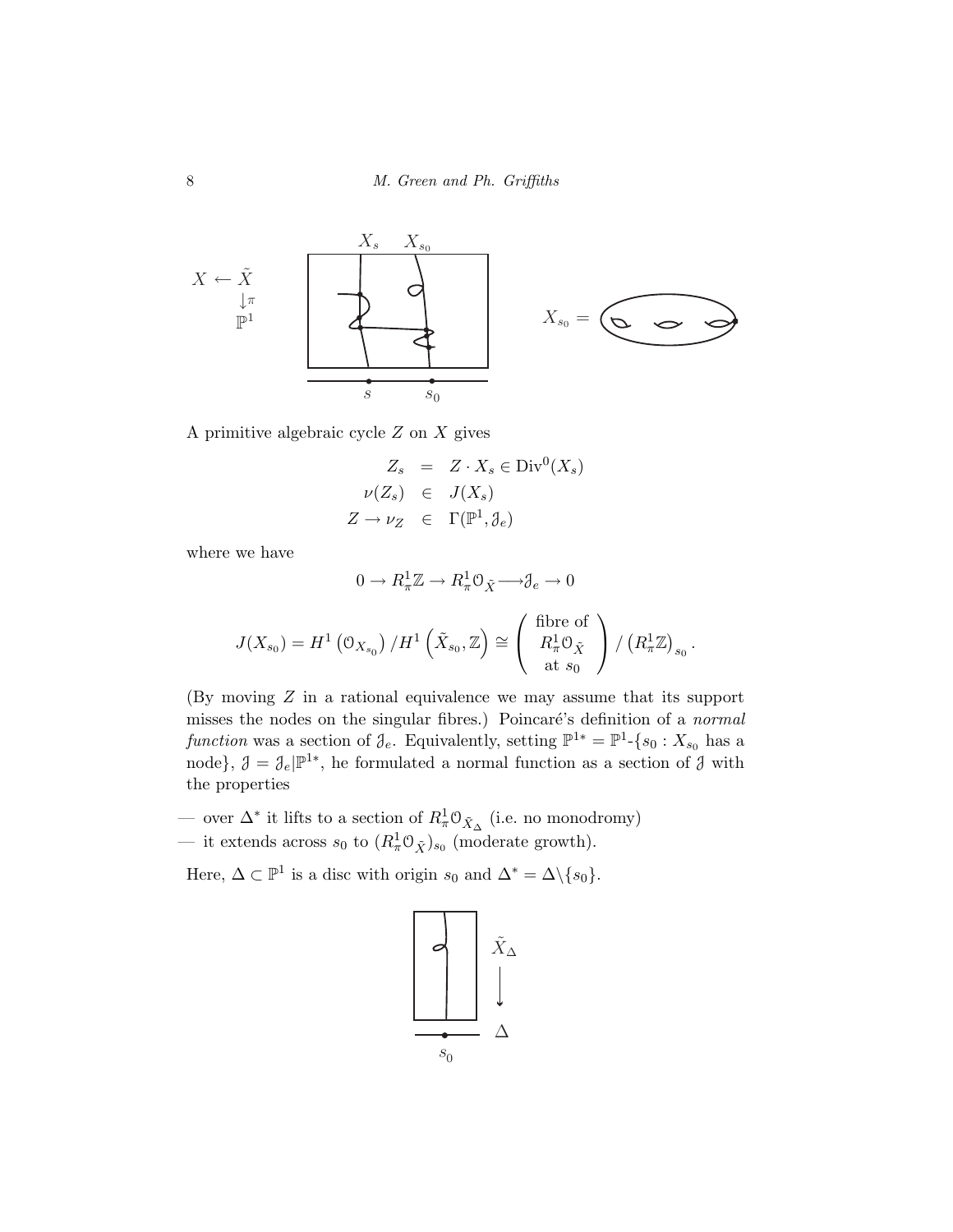Geometrically we think of



where we choose  $\int_{\substack{\text{solid} \\ \text{arc}}}$  $\omega$  rather than  $\int_{\frac{1}{\text{arcc}}}$ *ω* for the abelian sums. Ruled out is a picture (which is not a Lefschetz pencil)



Here, any path  $\gamma$  joining  $p$  to  $q$  has monodromy, while we may choose a path  $\tilde{\gamma}$  with  $\partial \tilde{\gamma} = 2(p - q)$  that has no monodromy.



*Proof* With  $T = T_1$  the monodromy operator we have:

$$
\begin{aligned}\n\frac{\partial \gamma_1 &= p - q \\
(T - I)\gamma_1 &= \delta_1 \\
(T - I)\gamma &= 2\delta_1\n\end{aligned}\n\Rightarrow\n(T - I)(2\gamma_1 - \gamma) = 0 \text{ in } H_1(X_s, \mathbb{Z}).
$$

Moral: For any family



 $\Box$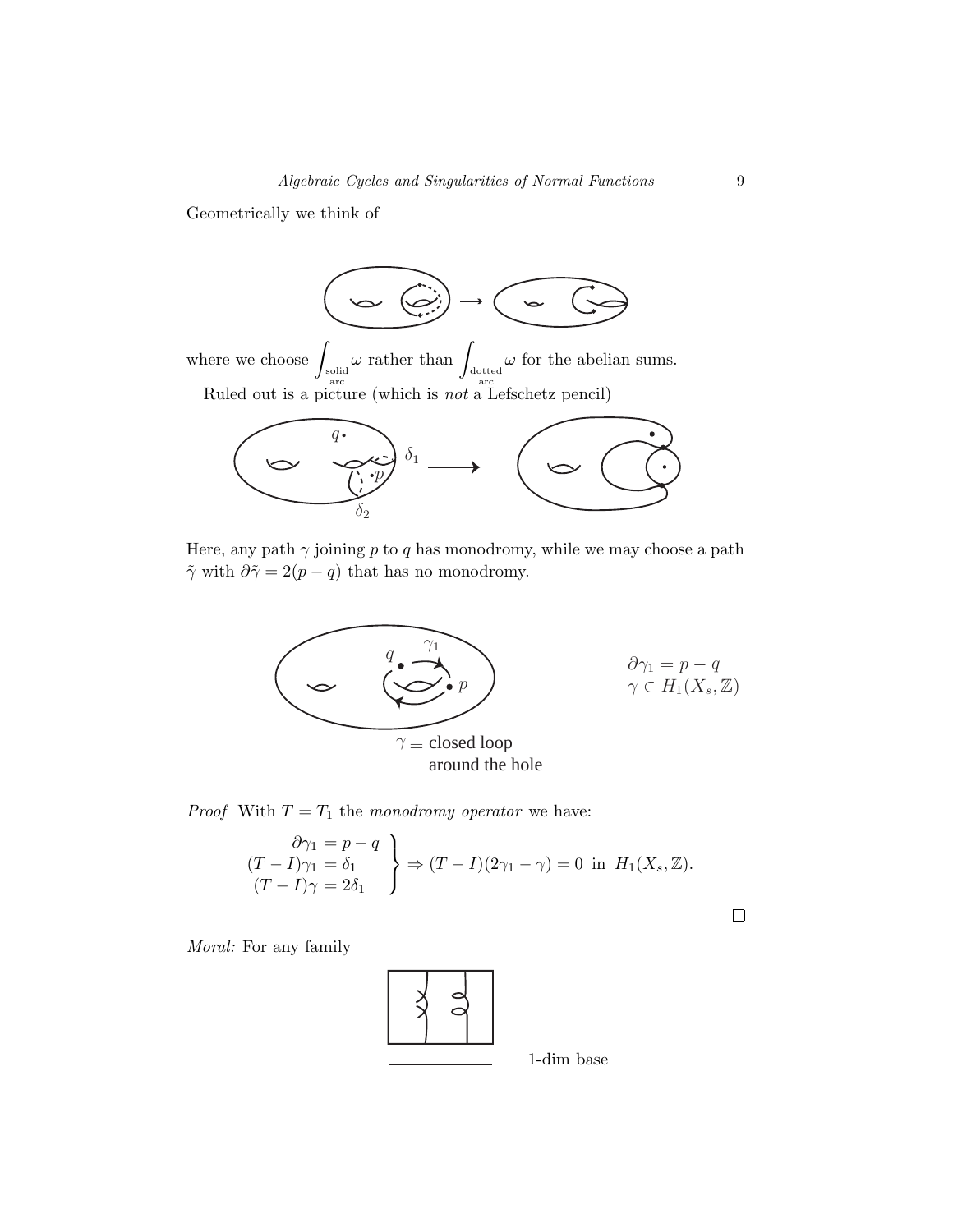with a one dimensional base and *Z* with  $\deg Z_s = 0$ , for some non-zero  $m\in\mathbb{Z}$ 

*mν*<sup>Z</sup> gives a normal function.

As will be seen below this is a consequence of the local invariant cycle theorem.

*Proof of* HC:  $0 \to R_{\pi}^1 \mathbb{Z} \to R_{\pi}^1 \mathbb{O}_{\tilde{X}} \to \mathfrak{J}_e \to 0$  gives

$$
0 \to \text{Pic}^{\circ}(X) \to \Gamma(\mathbb{P}^1, \mathcal{J}_e) \xrightarrow{\delta} H^1(R_{\pi}^1 \mathbb{Z}) \to H^1\left(R_{\pi}^1 \mathcal{O}_{\tilde{X}}\right)
$$
  
 
$$
\downarrow \parallel \qquad \qquad \downarrow \parallel
$$
  

$$
H^2(X, \mathbb{Z})_{\text{prim}} \to H^2\left(\mathcal{O}_X\right)
$$

There are then two steps:

 $(1) \ \ \zeta \in {\rm Hg}^1(X)_{\rm prim} \cong \ker\{ H^1(R^1_\pi\mathbb{Z}) \to H^1(R^1_\pi\mathbb{O}_{\tilde X}) \} \Rightarrow \zeta = \delta \nu_\zeta$ 

(2)  $\nu_{\zeta}$  arises from an algebraic cycle *Z* (Jacobi inversion with dependence on parameters)

Extensions of (1): dim  $X = 2n$ ,  $L \rightarrow X$  very ample.

The first was the general Lefschetz pencil case (Bloch-Griffiths unpublished notes from 1972), where for a section  $\nu$  with lifting  $\tilde{\nu}$  as in the following diagram

$$
\mathcal{H}^{2n-1} \longrightarrow \mathcal{F}^n \backslash \mathcal{H}^{2n-1} / R_{\pi}^{2n-1} \mathbb{Z}
$$
  
\n
$$
\uplus \qquad \qquad \downarrow \qquad \qquad \downarrow \qquad \qquad \downarrow
$$
  
\n
$$
\tilde{\nu} \longrightarrow \qquad \qquad \nu
$$

we have to add the condition

$$
\nabla \tilde{\nu} \in \mathfrak{F}^{n-1}.
$$

The next was the definitive extension by Zucker [38] and El Zein-Zucker (cf. [14] and the references cited therein) to a general one parameter family of generically smooth hypersurface sections



 $\Box$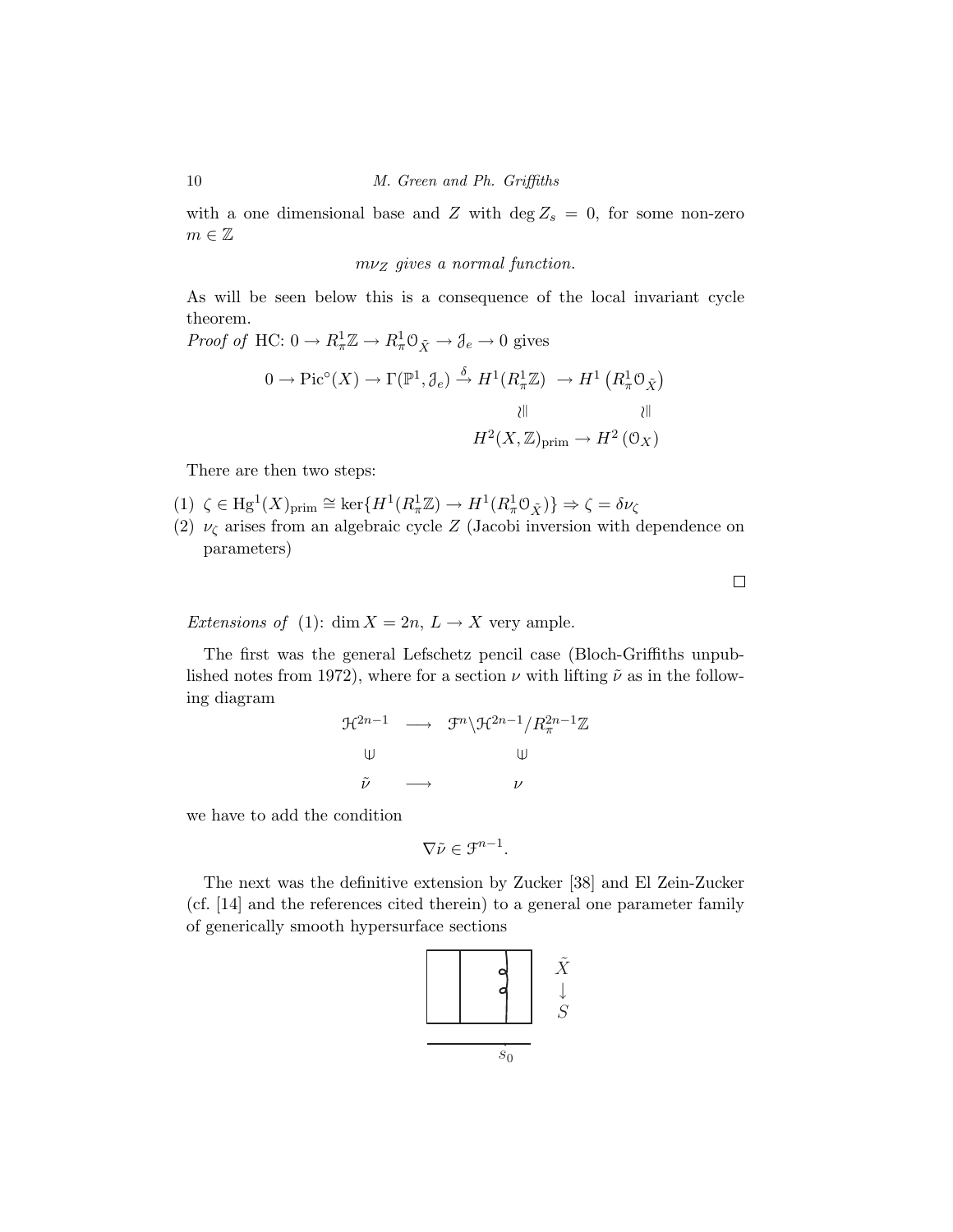with the assumption on  $\zeta \in \text{Hg}^n(X)_{\text{prim}}$  that we should have Poincaré's first condition

$$
\zeta = 0 \text{ in } H^{2n}\left(\tilde{X}_{\Delta}, \mathbb{Z}\right)
$$

Their result is now generally referred to as the *Theorem on Normal Func*tions.

Now we discuss the Clemens-Schmid exact sequence (cf. Chapter VI in [24]). It implicitely uses the Monodromy Theorem which states that the eigenvalues of *T* are all roots of unity and so *T* is quasi-unipotent, i.e. in the decomposition  $T = T_s T_u$  in semi-simple and unipotent parts  $T_s$  is of finite order *k*; after base changing via  $z \mapsto z^k$  the monodromy operator T becomes unipotent. We may and do assume that this is the case and put

$$
N := \log(T) = \sum_{k \ge 1} (-1)^{k+1} \frac{(T - I)^k}{k},
$$

the left-hand side of which is a finite sum with Q-coefficients. This explains we need Q-coefficients in the sequence

$$
H^{p}\left(\tilde{X}_{\Delta}, \partial \tilde{X}_{\Delta}\right) \rightarrow H^{p}\left(\tilde{X}_{\Delta}\right) \rightarrow H^{p}(X_{s}) \xrightarrow{\ N} H^{p}(X_{s}) \rightarrow H^{p}(X_{s})
$$
  
\n
$$
H_{4n+2-p}(\tilde{X}_{\Delta}) \qquad H^{p}(X_{s_{0}})
$$
  
\n
$$
\downarrow \parallel \qquad \qquad \downarrow \parallel \qquad \qquad \downarrow \parallel \qquad \qquad \downarrow \parallel \qquad \qquad \downarrow \parallel \qquad \qquad \downarrow \parallel \qquad \qquad \downarrow \parallel \qquad \qquad \downarrow \parallel \qquad \qquad \downarrow \parallel \qquad \qquad \downarrow \parallel \qquad \qquad \downarrow \parallel \qquad \qquad \downarrow \parallel \qquad \qquad \downarrow \parallel \qquad \qquad \downarrow \parallel \qquad \qquad \downarrow \parallel \qquad \qquad \downarrow \parallel \qquad \qquad \downarrow \parallel \qquad \qquad \downarrow \parallel \qquad \qquad \downarrow \parallel \qquad \qquad \downarrow \parallel \qquad \qquad \downarrow \parallel \qquad \qquad \downarrow \parallel \qquad \qquad \downarrow \parallel \qquad \qquad \downarrow \parallel \qquad \qquad \downarrow \parallel \qquad \qquad \downarrow \parallel \qquad \qquad \downarrow \parallel \qquad \qquad \downarrow \parallel \qquad \qquad \downarrow \parallel \qquad \qquad \downarrow \parallel \qquad \qquad \downarrow \parallel \qquad \qquad \downarrow \parallel \qquad \qquad \downarrow \parallel \qquad \qquad \downarrow \parallel \qquad \qquad \downarrow \parallel \qquad \qquad \downarrow \parallel \qquad \qquad \downarrow \parallel \qquad \qquad \downarrow \parallel \qquad \qquad \downarrow \parallel \qquad \qquad \downarrow \parallel \qquad \qquad \downarrow \parallel \qquad \qquad \downarrow \parallel \qquad \qquad \downarrow \parallel \qquad \qquad \downarrow \parallel \qquad \qquad \downarrow \parallel \qquad \qquad \downarrow \parallel \qquad \qquad \downarrow \parallel \qquad \qquad \downarrow \parallel \qquad \qquad \downarrow \parallel \qquad \qquad \downarrow \parallel \qquad \qquad \downarrow \parallel \qquad \qquad \downarrow \parallel \qquad \qquad \downarrow \parallel \qquad \qquad \downarrow \parallel \qquad \qquad \downarrow \parallel \qquad \qquad \downarrow \parallel \qquad \qquad \downarrow \parallel \qquad \qquad
$$

With the additional assumption

$$
(T - I)^2 = 0 \Rightarrow G = \ker((T - I)^{\perp}/\text{im} (T - I)
$$
 is a finite group

we have a Néron model  $\bar{J}_e$  with an exact sequence

$$
0\to \mathcal{O}(J_e)\to \mathcal{O}(\bar{J}_e)\to G\to 0
$$

and Clemens [12] and M. Saito [33] showed that (1) extends using  $\bar{J}_e$  ( $G = \mathbb{Z}_2$ in the above example).

Issues. Due to the failure in general of Jacobi inversion the above method, at least as it has been applied, fails in general to lead to the construction of cycles (cf. [33]). Among the issues that have arisen in this study are:

- the need dim *S* arbitrary to see non-torsion phenomena and to have  $\delta \nu_{\xi}$ non-trivial
- the assumption  $(T I)^2 = 0$  is too restrictive.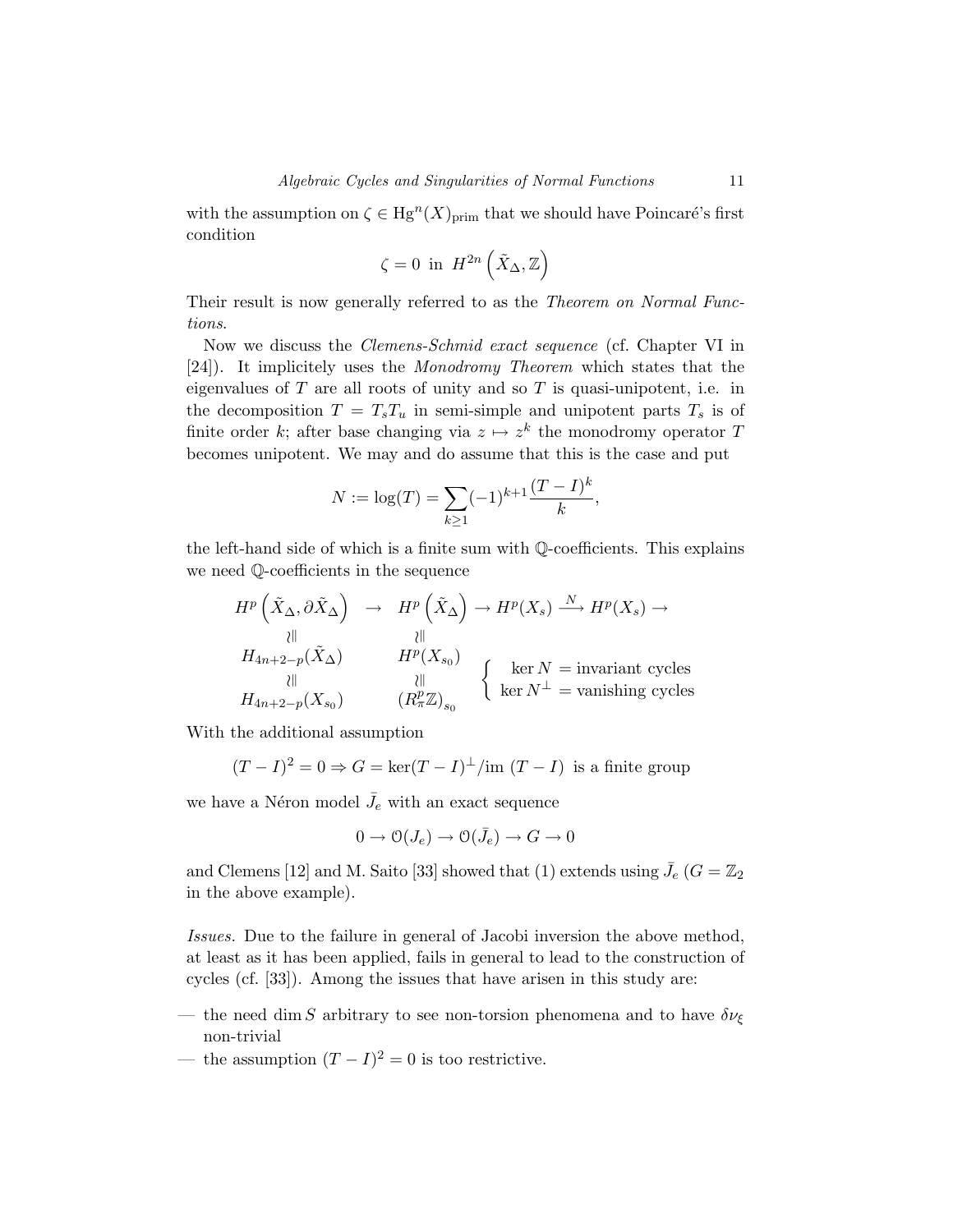Of these the first may be the more significant, since the second is satisfied when the singularities are nodal and as discussed below, these seem to be sufficient to capture much of the geometry.† However, it is only when the base is higher dimensional that the full richness of the theory of degenerations of Hodge structures and the use of arguments requiring  $L \gg 0$  and all of  $H^0(\mathcal{O}_X(L))$  can be brought to bear on the problem. It is also only when  $L \gg 0$  and the full  $H^0(\mathcal{O}_X(L))$  is used that the infinitesimal invariant  $\delta \nu$ captures the information in *ν*.

**Example 4.1.4.**  $X = Q \subset \mathbb{P}^3$ ,  $L = \mathcal{O}_X(2, 2)$ ,  $g(X_s) = 1$  and  $Z = L_1 - L_2$ where the  $L_i$  are lines from the two rulings on  $Q$ . We then have the following picture



With *ν* an extended normal function as defined below we have

 $-\nu(s_1, s_2) \equiv n_1 \log s_1 + n_2 \log s_2$  modulo (periods and holomorphic terms)

$$
- \nu \text{ extends to } \mathcal{J}_e \Leftrightarrow n_1 = n_2
$$
  
\n
$$
- \tilde{\mathcal{J}}_{e,s_0}/\mathcal{J}_{e,s_0} \cong \mathbb{Z} \qquad (\nu \to n_1 - n_2)
$$
  
\n
$$
- \nu_Z(s_1, s_2) \equiv \underbrace{2 \log s_1}_{\text{integerate}} - \underbrace{2 \log s_2}_{\text{over ----}} \qquad \text{modulo (periods and holomorphic terms)}
$$

Here  $\tilde{\theta}_e \supset \theta_e$  is the sheaf of extended normal functions.

<sup>†</sup> Although from the physicists work on mirror symmetry we see that the "most singular" degenerations may also be very useful.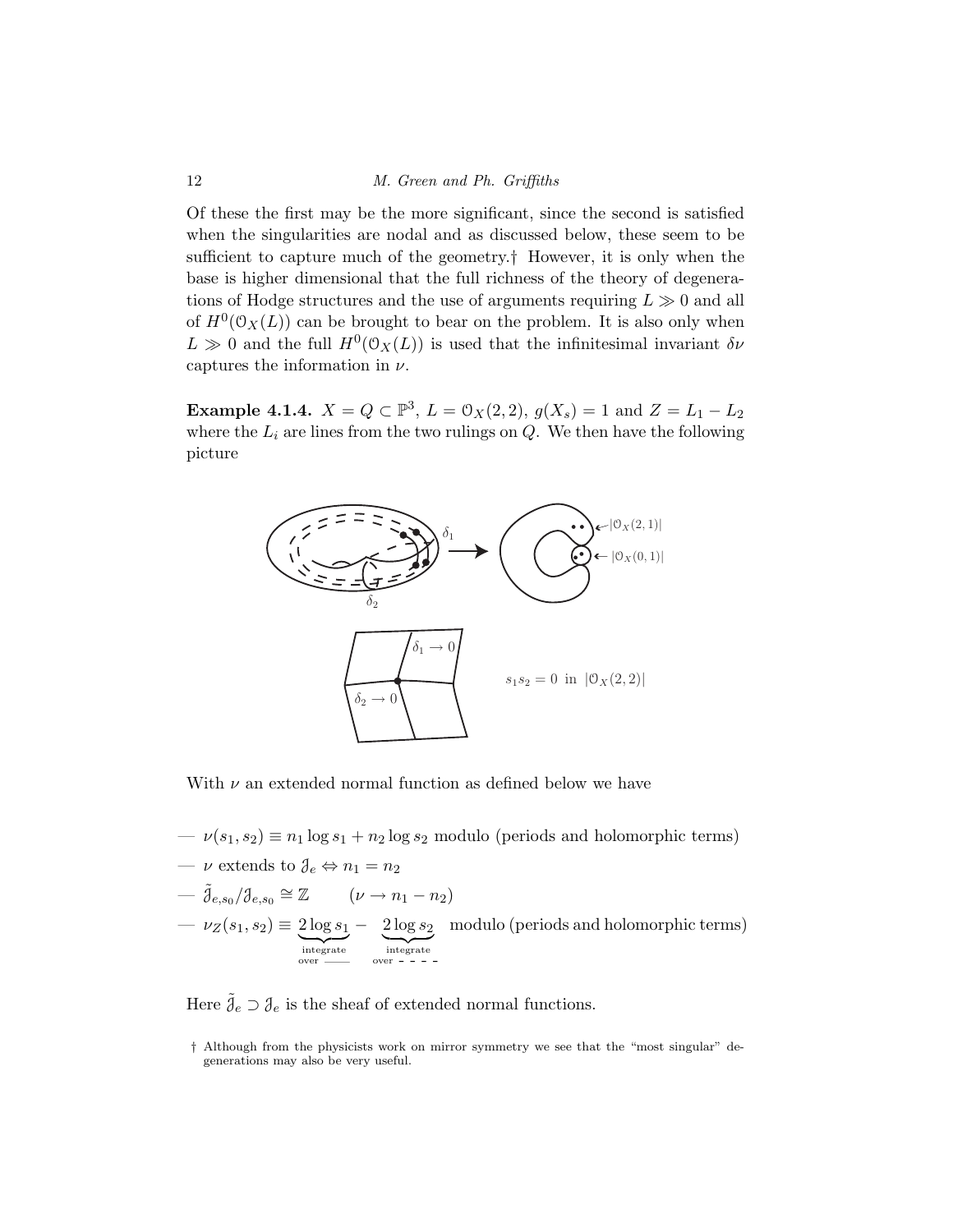# **4.2 Extended Normal Functions and their Singularities** *4.2.1 Geometric Motivation*

Given  $W^n \subset X^{2n}$ , by a rational equivalence and working modulo torsion and complete intersection cycles, we may assume that *W* is smooth, and then for  $L \gg 0$  there will be  $s_0 \in S$  such that  $W \subset X_{s_0}$ ; we may even assume that  $X_{s_0}$  is nodal (cf. section 4.4.1 below). If

$$
\langle \zeta, [W] \rangle \neq 0 \qquad (\Rightarrow s_0 \in D \text{ and } [W]_{\text{prim}} \neq 0)
$$

then  $\zeta$  does not satisfy the analogue of Poincaré's first condition



This suggests studying the behaviour of  $\nu_{\zeta}(s)$ , defined initially over  $S^*$  $\{s \in S : X_s \text{ smooth}\}, \text{ as } s \to s_0. \text{ Such a study was attempted in [22]}$ and [23], but this was inconclusive as the understanding of degenerations of Hodge structures over higher dimensional base spaces was not yet in place.

#### *4.2.2 Definition of Extended Normal Functions (ENF)*

Near  $s_0 \in D$  where we have quasi-local normal crossings, for  $\omega \in \mathcal{F}_{e,s_0}^n$  we have

$$
\langle \nu, \omega \rangle (s) = P(\log s_1, \dots, \log s_k) + \{\text{meromorphic function } f(s)\}\
$$

for some polynomial *P*. By definition, moderate growth is the condition that  $f(s)$  be holomorphic; we assume this analogue of Poincaré's second condition. In  $\mathfrak{U}^*$  choose a (multi-valued) lift  $\tilde{\nu}$  to  $\tilde{\mathfrak{F}}_e^n$ ; then modulo homomorphic functions

$$
\langle (T_i - I)\tilde{\nu}, \omega \rangle (s) \equiv \int_{\delta_{i,s}} \omega(s), \qquad \delta_{i,s} \in H_{2n-1}(X_s)
$$

where  $(T_i - I)\tilde{\nu}$  is the change in  $\tilde{\nu}$  by analytic continuation around the puncture in the disk  $|s_i| < 1$ ,  $s_j$  = constant for  $j \neq i$ . The condition that  $\nu$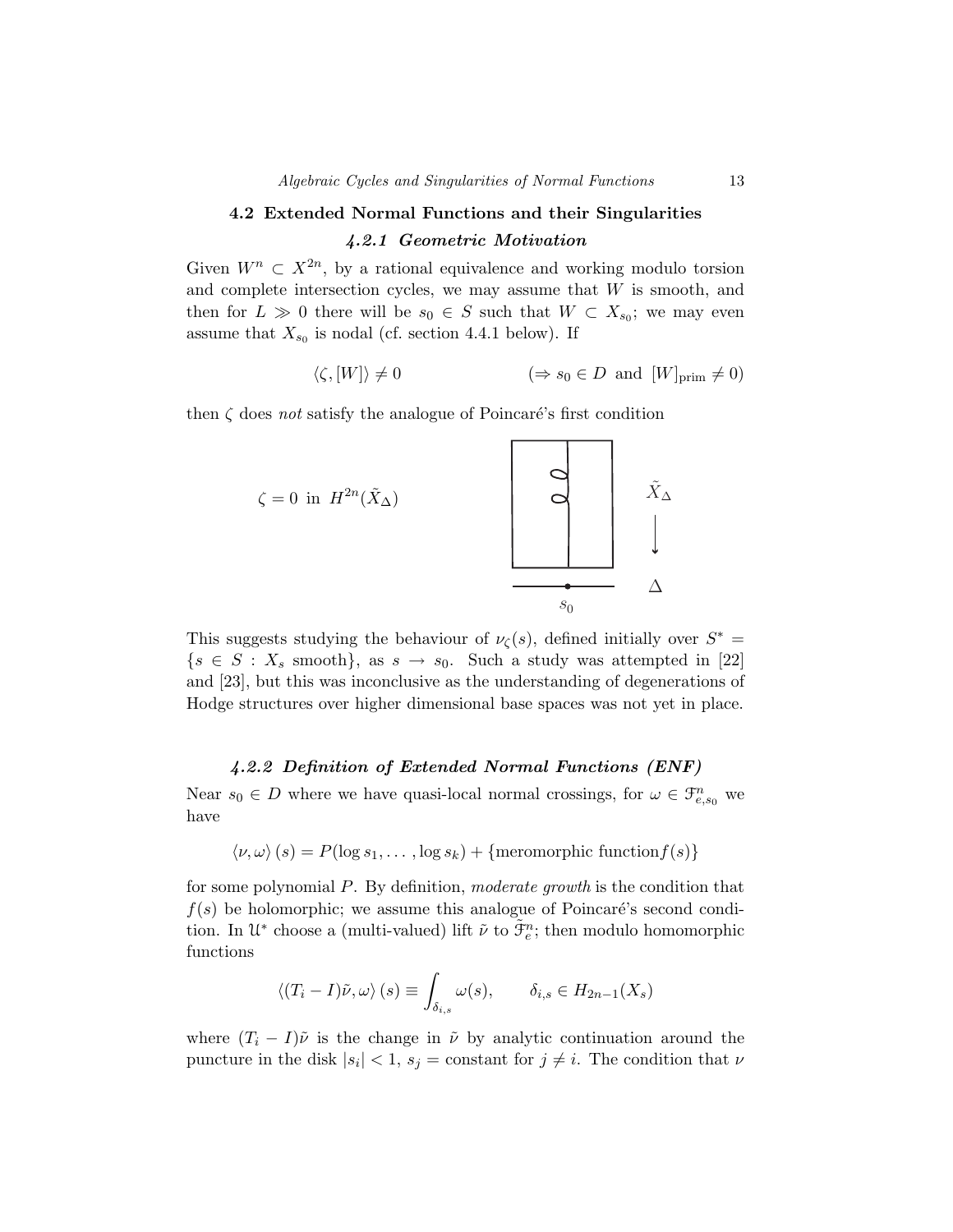can be extended to  $\mathcal{J}_e$  is

$$
\delta_{i,s} = (T_i - I)\lambda_s \qquad \lambda_s \in H_{2n-1}(X_s, \mathbb{Z}), \qquad (4.3)
$$

and then  $m\nu$  extends to  $\mathcal{J}_e$  if, and only if, (4.3) holds for  $m\delta_{i,s}$ .

**Definition 4.2.1.** An ENF is given by the sections  $\nu$  of  $\mathcal{J} \to S^*$  that near a point of the descriminant locus have moderate growth and satisfy

$$
m\delta_{i,s} = (T_i - I)\lambda_{i,s} \quad \text{ for some integer } m. \tag{4.4}
$$

Thinking of  $\partial_e = \mathcal{F}_e^n \backslash \mathcal{H}_e^{2n-1} / R_{\pi}^{2n-1} \mathbb{Z}$  this is equivalent to

$$
m\tilde{\nu} \equiv \sum_{i} e^{(N_i \log s_i)\lambda_{i,s}} \mod \mathfrak{H}_e^{2n-1}
$$

where  $\tilde{\nu}$  is a lift of  $\nu$  to  $\mathcal{H}^{2n-1}$  over the punctured polycylinder  $\mathcal{U}^*$  and  $e^{(N_i \log s_i)\lambda_{i,s}}$  is a multi-valued section of  $\mathcal{H}^{2n-1}$  over  $\mathcal{U}^*$ .

*Notation:*  $\tilde{\theta}_e$  is the sheaf of ENF's.

**Theorem 4.2.2.**  $\nu_{\zeta}$  gives an ENF.

When the base has dimension one this condition to be an ENF is equivalent to

 $m\nu \in \mathcal{J}_{e, so}$  for some integer *m*.

The proof of Theorem 4.2.2 uses the full strength of the Clemens-Schmid exact sequence to show that (4.3) holds.

**Note.** We are indebted to the authors of [15] for pointing out to use the close relationship between our notion of an ENF and M. Saito's concept of an extended normal function [33]. Briefly, over *S*∗ a normal function may be thought of as arising from a variation of mixed Hodge structure (VMHS). Along the discriminant locus  $D = S \ S^*$  the condition of *admissibility* for a VMHS assumes a simple form for 2-step adjacent mixed Hodge structures; i.e., those for which the weight filtration has only two non-trivial adjacent terms. This is the case for normal functions and, the condition (2) above is essentially equivalent to admissibility as explained in the preprint [15].

# *4.2.3 Singularities of ENF's*

By definition there is over *S* an exact sheaf sequence

$$
0 \to \mathcal{J}_e \to \tilde{\mathcal{J}}_e \to \mathcal{G} \to 0.
$$

**Definition 4.2.3.** sing  $\nu$  is given by the support of the image of  $\nu$  in  $H^0(S, \mathcal{G})$ .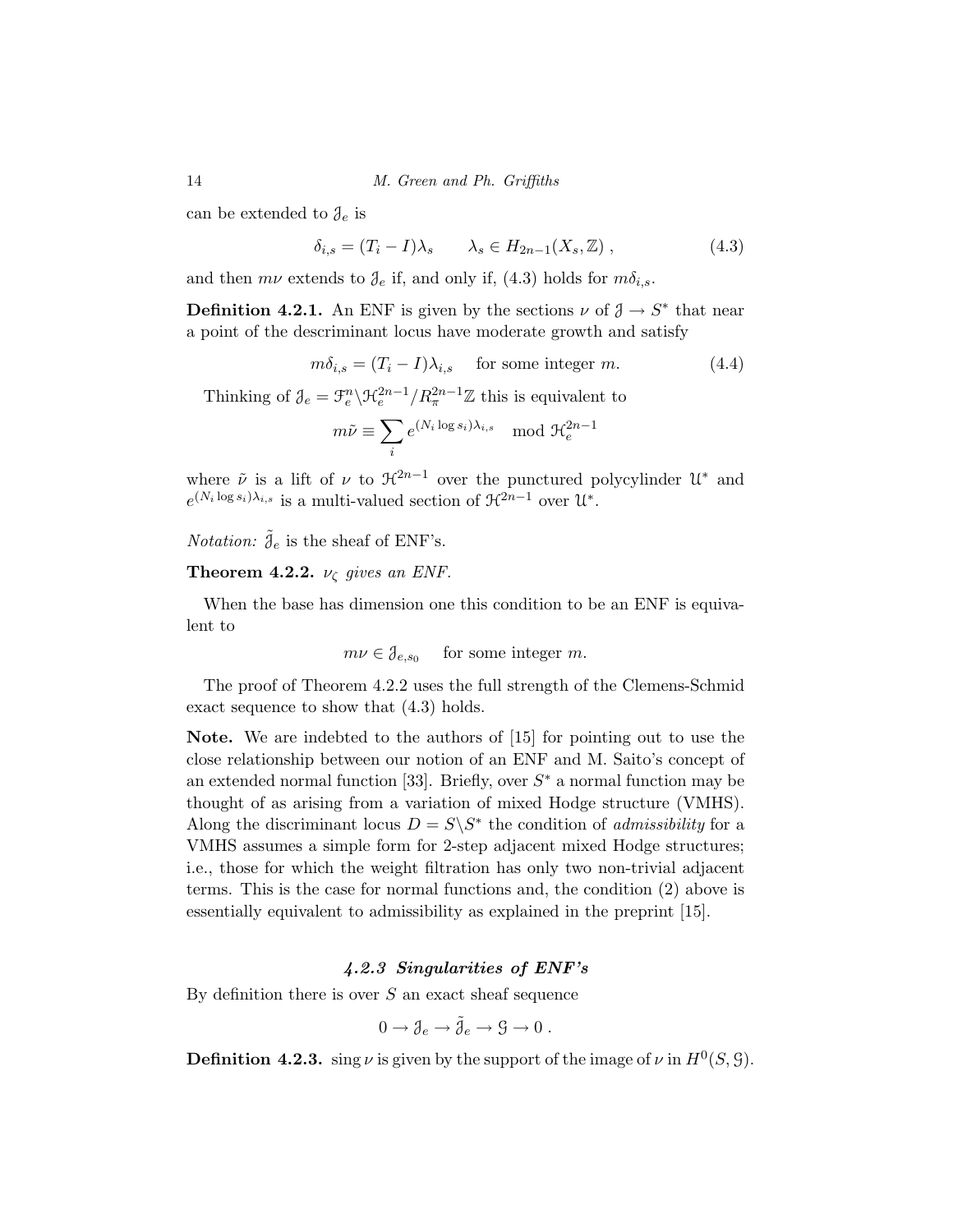From the works of Cattani-Kaplan-Schmid ([10]) one is led to consider the complex given by

$$
V = H^{2n-1}(X_s, \mathbb{Q}), \quad s \in \mathcal{U}^*
$$
  

$$
B^p = \bigoplus_{i_1 < \dots < i_p} N_{i_1} \dots N_{i_p} V,
$$

and with a Koszul-type boundary operator.

**Theorem.** i) There is an injective map

$$
\mathcal{G}_{s_0} \otimes \mathbb{Q} \to H^1(B^{\bullet}), \text{ and}
$$

ii) There is an isomorphism

$$
H^1(B^{\circ}) \approx IH^1(R^{2n-1}_{\pi}\mathbb{Q})\ .
$$

In the local normal crossing case the second isomorphism is based on the work of Cattani-Kaplan-Schmid [9] and Beilinson-Bernstein-Deligne-Gabber [3]. A proof that works also in the quasi-local normal crossing case has been shown to us by Mark de Cataldo and Luca Migliorini using their theory developed in [13]. The "purity" result of Gabber implies that the weights of  $\mathcal{G}_{s_0} \otimes \mathbb{Q}$  are non-positive. This theorem will follow from Theorem 3 in section 4.3.2 below.

**Theorem 4.2.4.** i) Assuming the HC in dimension  $\langle 2n, \rangle$ 

 $\sin g \nu_{\zeta} = \{s_0 \in D : \langle \zeta, [W] \rangle \neq 0 \text{ where } W^n \subset X_{s_0} \}$ .

ii) In general

$$
\operatorname{sing}\nu_{\zeta} = \{s_0 \in D : \zeta_{s_0} \neq 0 \ \text{in} \ IH_{2n-2}(X_{s_0})\}.
$$

**Corollary.**  $HC \Leftrightarrow \text{sing } \nu_{\zeta} \neq 0 \text{ for } L \gg 0.$ 

**Example 4.2.5.** Perhaps the simplest non-trivial example that illustrates how the singularities of a normal function are captured by the locus where  $H^1(B^{\bullet}) \neq 0$  in the dual variety is given by a smooth cubic surface

$$
X\subset\mathbb{P}^3.
$$

The dual has a stratification

$$
\check{\mathbb P}^3\supset \check X\supset \check X_1\supset \check X_2
$$

where  $\check{X}_1 = \check{X}_{\text{sing}}, \check{X}_2 = (\check{X}_1)_{\text{sing}}$  and where the pictures are as follows: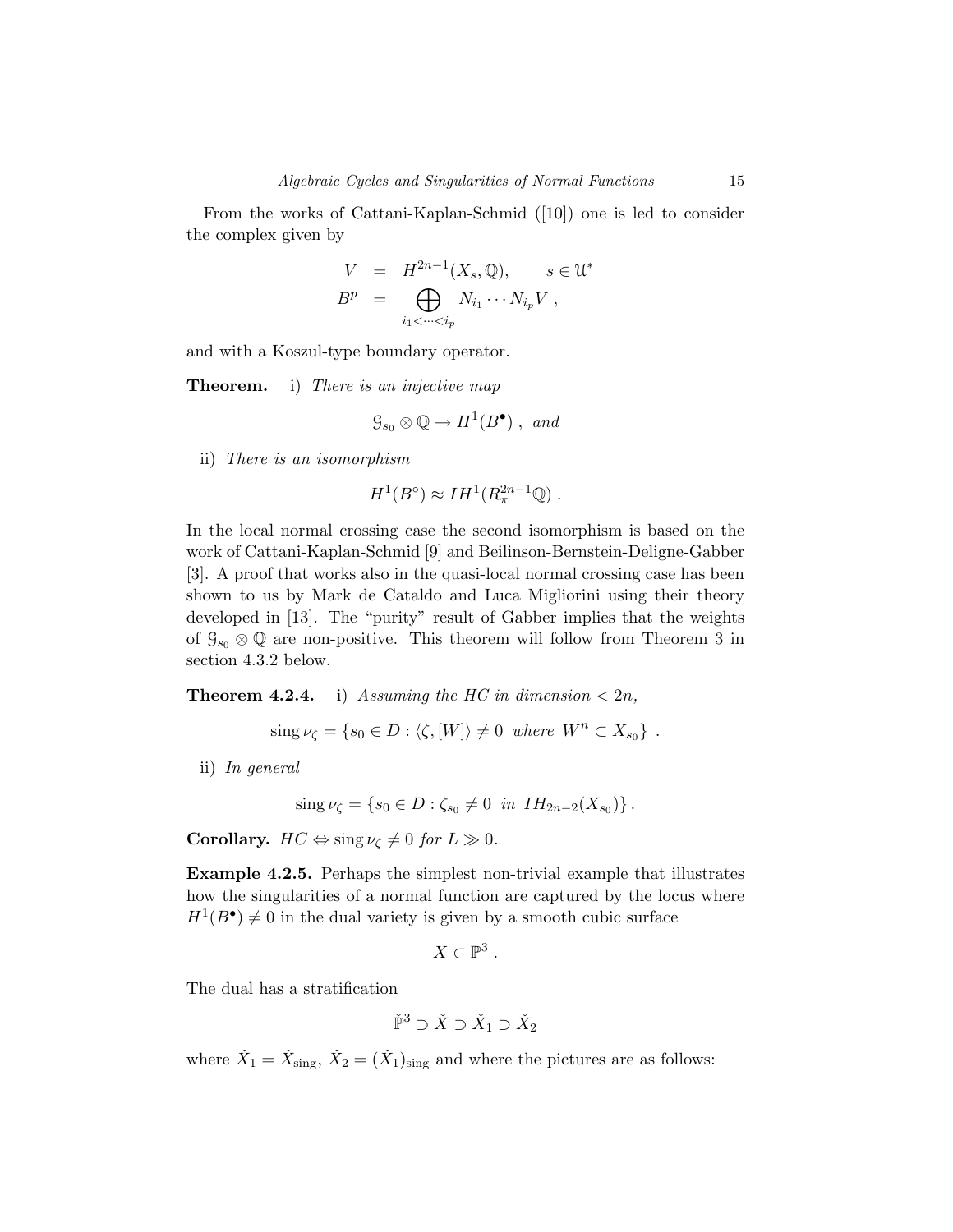

As will be seen from the general result quoted in the next section

$$
\begin{cases}\nH^1(B_s^{\bullet})_{\mathbb{Q}} \cong \mathbb{Q} & s \in \check{X}_1 - \check{X}_2 \text{ of type (i)} \\
H^2(B_s^{\bullet})_{\mathbb{Q}} \cong \mathbb{Q} \oplus \mathbb{Q} & s \in \check{X}_2 .\n\end{cases}
$$
\n(4.5)

We need not consider the locus  $s \in \check{X}_1 - \check{X}_2$  of type (ii), since there the local monodromy is finite and we are working modulo torsion.

We will think of *X* as the blow up of 6 points  $P_1, \ldots, P_6 \in \mathbb{P}^2$  that are in general position with respect to lines and conics. The mapping

$$
X\to\mathbb{P}^3
$$

is given by the cubics in  $\mathbb{P}^3$  that pass through  $P_1, \ldots, P_6$  — thus

$$
H^0(\mathcal{O}_X(1)) \cong H^0(\mathcal{O}_{\mathbb{P}^2}(3)(-P_1-\cdots-P_6))
$$

and we take the line bundle *L* on *X* to be  $O_X(1)$ . The 27 lines on *X* are given classically by

$$
\begin{cases}\nE_i = \text{blow up of } P_i \\
F_{ij} = \text{image of the line through } P_i \text{ and } P_j \\
G_i = \text{image of the conic through } P_1, \dots, \tilde{P}_i, \dots, P_6.\n\end{cases}
$$

The table of intersection numbers is straightforward to write down. A piece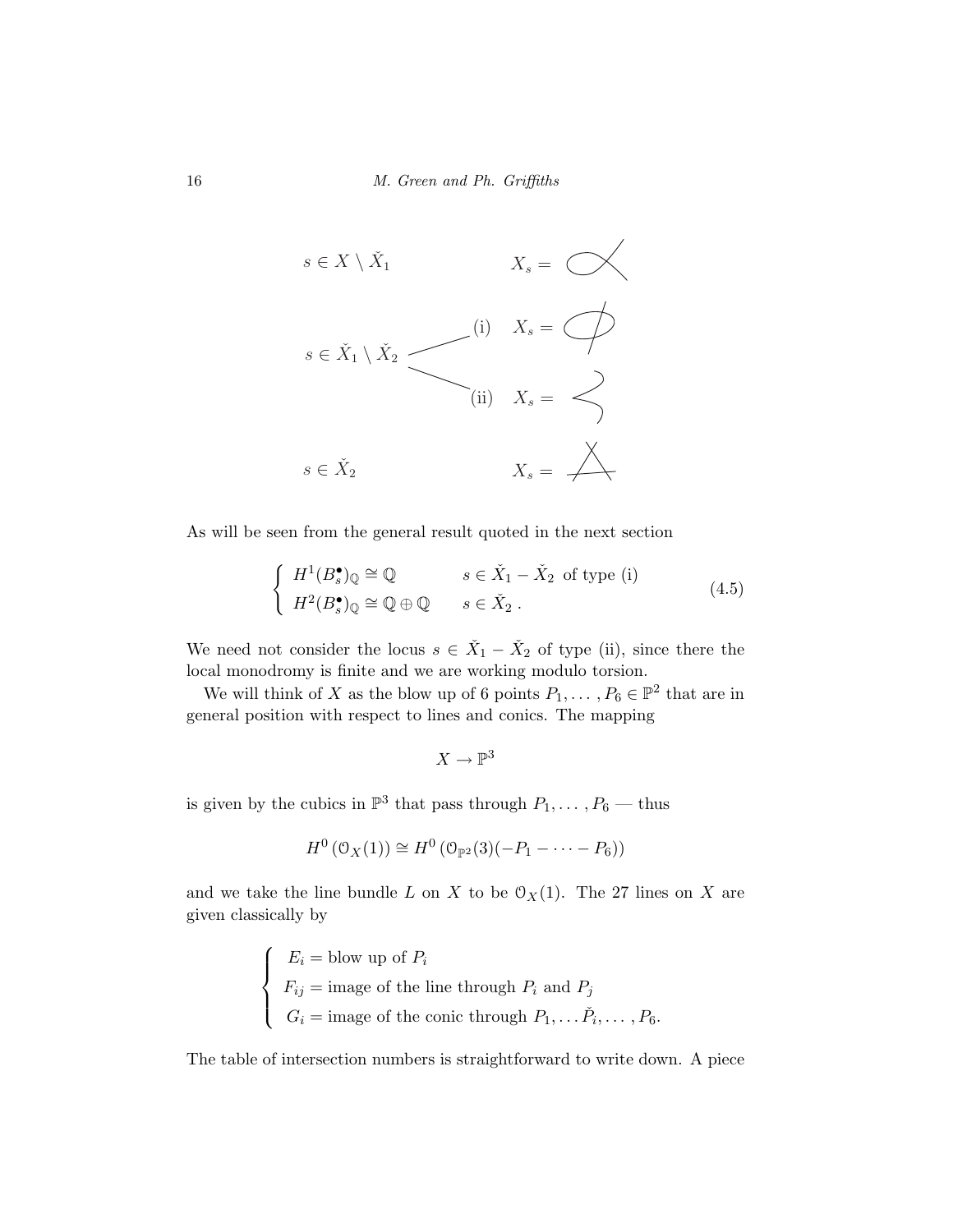of it is

| $E_j$ | $F_{jk}$          | $G_j$                       |                   |
|-------|-------------------|-----------------------------|-------------------|
| $E_i$ | $-\delta_{ij}$    | $\delta_{ij} + \delta_{1k}$ | $1 - \delta_{ij}$ |
| $E_2$ | $-\delta_{2j}$    | $\delta_{2j} + \delta_{2k}$ | $1 - \delta_{2j}$ |
| $G_2$ | $1 - \delta_{2j}$ | $\delta_{2j} + \delta_{2k}$ | $-\delta_{2j}$    |

For a line  $\Lambda \subset X$  we will denote by  $\Lambda^{\perp} \subset \check{X}$  the corresponding line in the dual projective space, so that with the obvious notation

$$
\check{X}_1(i) = \bigcup_i E_i^{\perp} \bigcup_{ij} F_{ij}^{\perp} \bigcup_i G_i^1.
$$

For purposes of illustration to get started we consider the two Hodge classes

$$
\begin{cases}\n\zeta = [E_1 - E_2] & E_1 \cdot E_2 = 0 \\
\zeta' = [E_1 - G_2] & E_1 \cdot G_2 \neq 1.\n\end{cases}
$$

The singular loci of  $\nu_{\zeta}, \nu_{\zeta'}$  are unions of the  $E_i^{\perp}, F_{ij}^{\perp}, G_j^{\perp}$ . We evidently have

$$
\Lambda^{\perp} \subset \operatorname{sing} \nu_{\zeta} \iff E_1 \cdot \Lambda \neq E_2 \cdot \Lambda
$$
  

$$
\Lambda^{\perp} \subset \operatorname{sing} \nu_{\zeta'} \iff E_1 \cdot \Lambda \neq G_2 \cdot \Lambda.
$$

From the above table we have

$$
\begin{cases}\n\operatorname{sing}\nu_{\zeta} = E_1^{\perp} \cup E_2^{\perp} \cup F_{13}^{\perp} \cup \cdots \cup F_{16}^{\perp} \cup F_{23}^{\perp} \cup \cdots \cup F_{26}^{\perp} \cup G_1^{\perp} \cup G_2^{\perp} \\
\operatorname{sing}\nu_{\zeta'} = E_1^{\perp} \cup E_{\zeta}^{\perp} \cup \cdots \cup E_6^{\perp} \cup F_{13}^{\perp} \cup \cdots \cup F_{16}^{\perp} F_{23}^{\perp} \cup \cdots \\
& \cdots \cup F_{26}^{\perp} \cup G_2^{\perp} \cup \cdots \cup G_6^{\perp}\n\end{cases}
$$

which have degrees 12 and 18 respectively. In particular,  $\zeta$  and  $\zeta'$  are distinguished by their singular sets.

To formalize this we let in general

$$
D \supset D_1 \supset \cdots \supset D_N
$$

be the stratification of the discriminant locus, and we set

$$
\begin{cases}\nD_I = \bigcap_{i \in I} D_i \\
D_I^0 = \text{non-singular part of } D_I \\
D_{I,\lambda}^0 = \text{irreducible } (= \text{connected}) \text{ components of } D_{I,\lambda}^0.\n\end{cases}
$$

Then

$$
H^1(B_s^{\bullet})_{\mathbb{Q}} \text{ has constant dimension for } s \in D^0_{I,\lambda} .
$$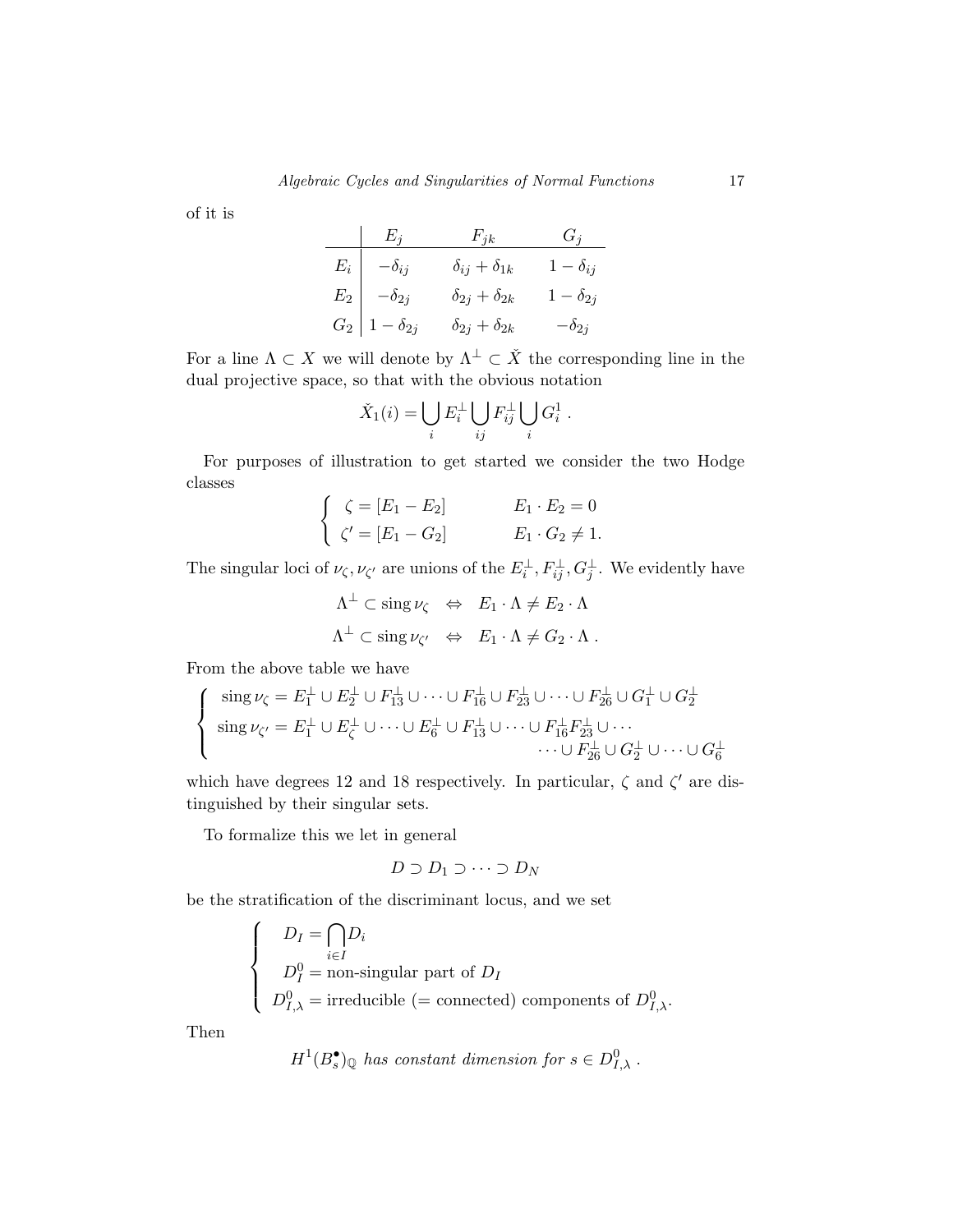Thus we may think of  $H^1(B_s^{\bullet})_{\mathbb{Q}}$  as a local system  $V_{I,\lambda}$  on  $D_{I,\lambda}^0$  and, as described above, a Hodge class *ζ* induces a section

$$
(\operatorname{sing}\nu_{\zeta})_{I,\lambda}\in H^0(D_{I,\lambda},V_{I,\lambda})\ .
$$

We think of this as a map

$$
\zeta \to \operatorname{sing} \nu_{\zeta} = \sum_{I,\lambda} (\operatorname{sing} \nu_{\zeta})_{I,\lambda} D_{I,\lambda} \tag{4.6}
$$

which assigns to each Hodge class the formal  ${V_{I,\lambda}}$ -valued cycle as above. The HC is equivalent to the assertion that the mapping (4.6) is injective for  $L \gg 0$  (just how ample *L* must be will be discussed in section 4.4.1 below).

Returning to the cubic surface, it is easy to see that in this case there is no new information in the components of  $\check{X}_2$ . Moreover, for each line component  $\Lambda^{\perp}$  of  $\check{X}_1$  we may, by (4.5), canonically identify  $H^0(\Lambda^{\perp}, V_{\Lambda^{\perp}})$ with Q. When this is done, we have

$$
\operatorname{sing}\nu_{\zeta}=\sum_{\Lambda}(\zeta\cdot\Lambda)\Lambda^{\perp}
$$

where  $\Lambda$  runs over the lines on  $X$  and we have only summed over the codimension one components of  $\check{X}$ . Since any primitive Hodge class is uniquely specified by its intersection numbers with the lines, we see that for  $L = \mathcal{O}_X(1)$  the map  $(4.6)$  is injective.

# *4.2.4 Nodal Hypersurface Sections* †

As  $s \to s_0$  we have vanishing cycles  $\delta_{\lambda} \to p_{\lambda} \in \Delta_{s_0}$ . The following numerical invariants reflect the topology, algebraic geometry and Hodge theory associated to the degeneration  $X_s \to X_{s_0}$ :

$$
\rho(i) = \dim \{\text{space of relations among } \delta_{\lambda} \text{'s}\}\
$$
  
\n
$$
\rho(ii) = \dim \{\text{image of } (H_{2n}(X_{s_0}) \to H_{2n}(X)_{\text{prim}})\}\
$$
  
\n
$$
\rho((iii) = \dim \left\{\begin{array}{l}\text{failure of } p_{\lambda} \text{ to impose independent} \\ \text{conditions on } H^0(K_X \otimes L^n)\end{array}\right\}
$$
  
\n
$$
= h^1 \left(\mathbb{I}_{\Delta_{s_0}} \otimes K_X \otimes L^n\right), \quad L \gg 0
$$
  
\n
$$
\rho(iv) = h^{n,n-1}(\tilde{X}_{s_0}) - (h^{n,n-1}(X_s) - \# \text{ double points})
$$
  
\n
$$
\rho(v) = \dim \left\{\text{Hg}^{n-1}(\tilde{X}_{s_0})/\text{im }\text{Hg}^{n-1}(X)\right\}
$$
  
\n
$$
\rho(vi) = \dim H^1(B^{\bullet})
$$

† This section is based in part on correspondence with Herb Clemens and Richard Thomas; cf. [35]

.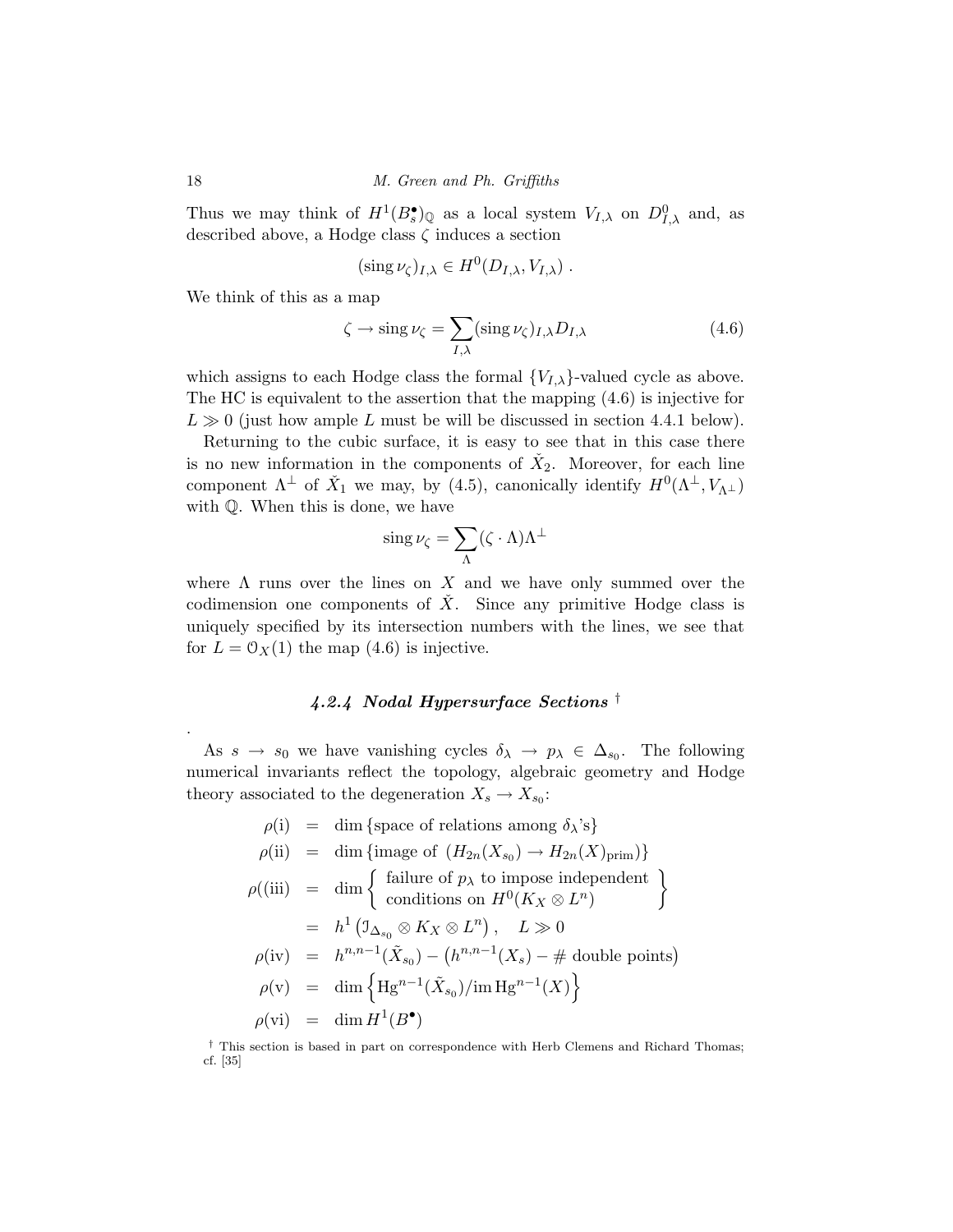**Theorem.**  $\rho(i) = \rho(ii) = \rho(iii) = \rho(iv) = \rho(v) = \rho(vi)$ .

Given a smooth codimension-*n* subvariety  $W \subset X$ , for  $L \gg 0$  there exist nodal hypersurfaces  $X_{s_0}$  passing through *W*. Generically all of the nodes  $p_\lambda$ will be on  $W$  (Bertini) and there is a Chern class formula for the quantities

(a)  $h^0(\mathfrak{I}_W(L))$ 

(b) number of nodes of  $X_{s_0}$ .

**Theorem.** For  $X_{s_0}$  general among hypersurfaces containing *W*, the subvariety *W* is uniquely determined by the fundamental class  $|\tilde{W}| \in H^{2n-2}(\tilde{X}_{s_0})$ of the proper transform  $\tilde{W}$  in the canonical desingularization  $\tilde{X}_{s_0}$  of  $X_{s_0}$ .

A consequence of this result is that, for  $L \gg 0$ , a component of the Hodgetheoretically defined variety sing  $\nu_{\zeta}$  is equal to the locus

 $\{s_0 \in D : \text{there exists a unique } W \subset X_{s_0} \text{ with } \langle \zeta, |W| \rangle \neq 0\}.$ 

It is in this precise sense that a Hodge class gives the equations of the dual algebraic cycles.

**Theorem (Clemens).** For  $L \gg 0$  the monodromy action on the nodes  $p_{\lambda} \in X_{s_0}$ , where *W* is fixed and  $X_{s_0} \supset W$  varies, is doubly transitive.

A consequence is that for  $L \gg 0$  and  $X_{s_0}$  a general nodal hypersurface containing *W*

$$
\rho(i) = 1;
$$

in fact, the generating relation is

$$
\sum_\lambda \pm \delta_\lambda = 0
$$

where the  $\pm$  reflects a choice of orientation. From

$$
\rho(i) = \rho(vi)
$$

in the theorem above we conclude that

$$
\dim IH^1\left(R_{\pi}^{2n-1}\mathbb{Q}\right)=1
$$

where the intersection homology of the local system  $R_{\pi}^{2n-1}\mathbb{Q}$  is taken over a neighborhood of *s*0.

It is easy to check that if  $X_{s_0}$  has nodes  $p_1, \ldots, p_m$  that impose independent conditions on the linear system |*X*s|, so that locally

$$
D = D_1 \cup \cdots \cup D_m
$$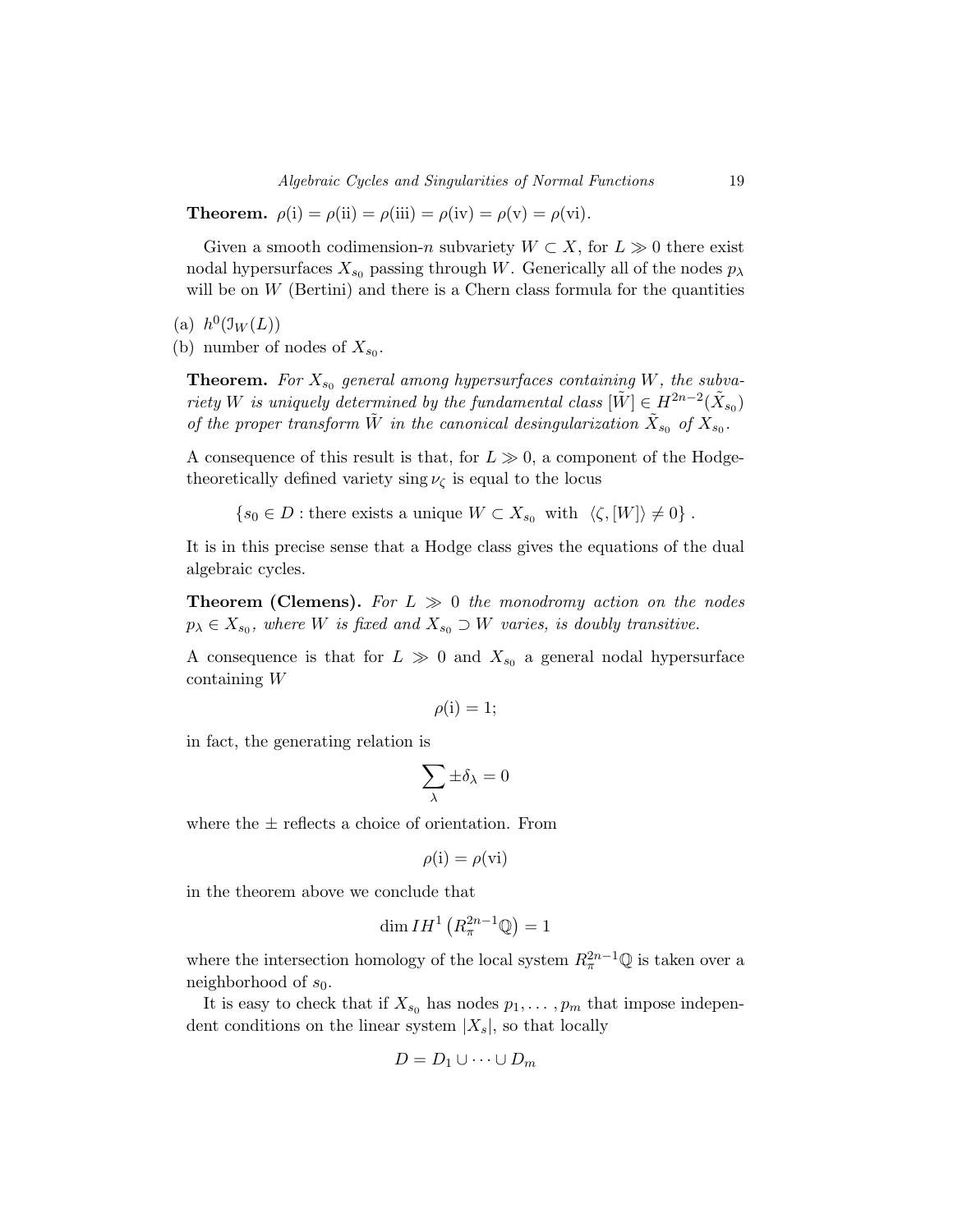where  $\delta_{\lambda} \rightarrow 0$  along  $D_{\lambda}$ , then

$$
H^1(B_{s_0}^{\bullet}) \cong \{ \text{relations along the } \delta_{\lambda} \} .
$$

This is the case in the above theorem of Clemens. However, this is a very special circumstance, as illustrated by the following

**Example.** Let  $X \subset \mathbb{P}^3$  be a smooth quartic surface containing a line  $\Lambda$  but otherwise general. The planes containing  $\Lambda$  give a line

$$
\Lambda^{\perp} \subset \check{X} \subset \check{\mathbb{P}}^3.
$$

For  $s_0$  a general point of  $\Lambda^{\perp}$ , the picture of  $X_s$  as  $s \to s_0$  is



where  $\delta_i \to p_i$  as  $s \to s_0$ . A transverse plane slice of  $\check{X}$  locally looks like



This means that locally  $\check{X}$  is the union of three smooth hypersurfaces  $\check{X}_i$ that intersect pairwise transversely along a smooth curve, and where  $\delta_i = 0$ on  $\check{X}_i$ . This is a situation where one has quasi-local normal crossings; to obtain the local normal crossing picture we must blow up  $\check{X}$  along  $\Lambda^{\perp}$ .

In this case the condition (∗) in section 4.1.1 is satisfied. For the complex *B*• we have

 $V \xrightarrow{\alpha} N_1 V \oplus N_2 V \oplus N_3 V \xrightarrow{\beta} N_1 N_2 V \oplus N_1 N_3 V \oplus N_2 N_3 V.$ 

Since there is one relation among the  $\delta_i$  we have

$$
\dim \ker \alpha = 4
$$
  
\n
$$
\Rightarrow \dim \operatorname{coker} \alpha = 1
$$
  
\n
$$
\Rightarrow H^{1}(B^{\bullet}) \cong \mathbb{Q}
$$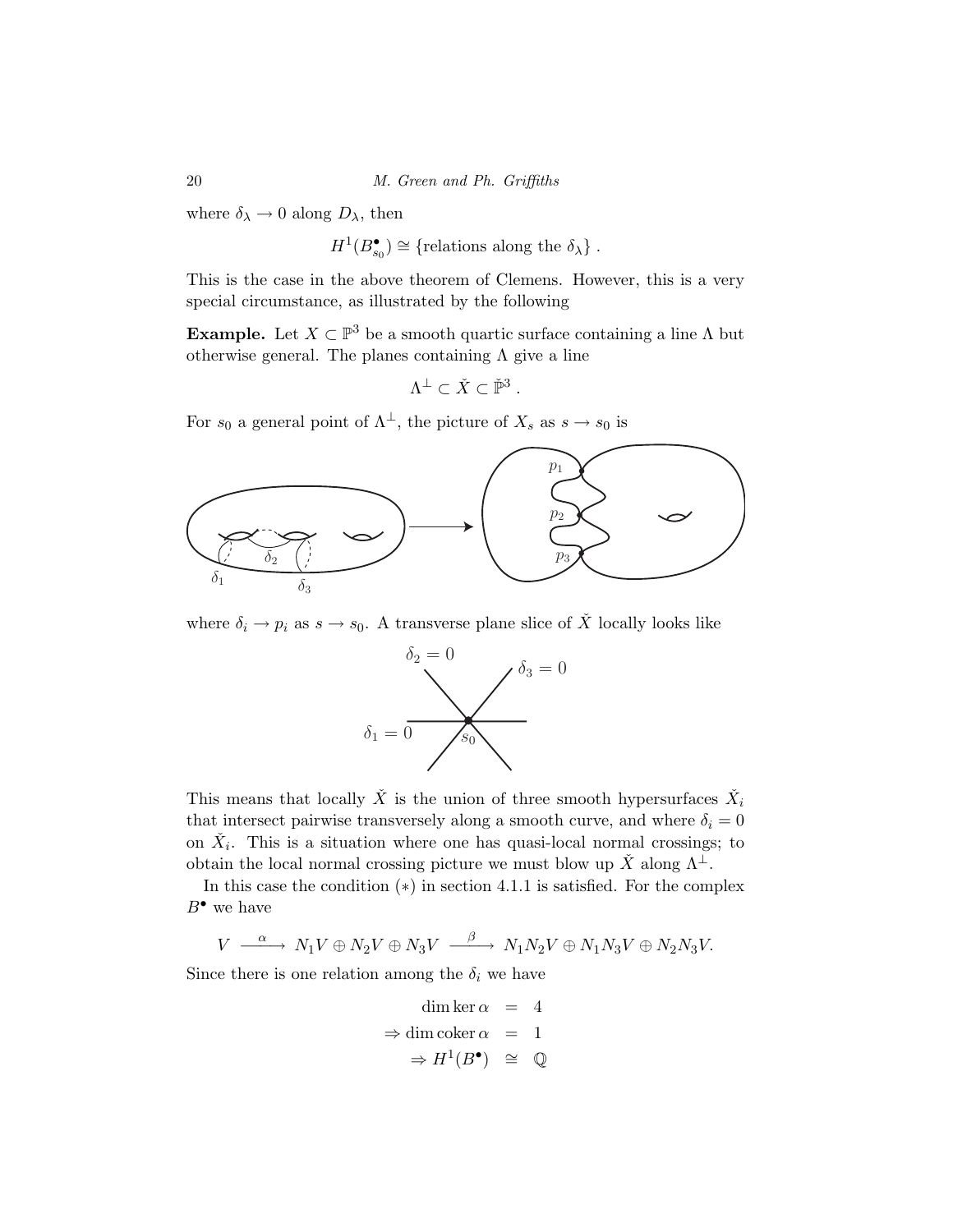since  $\beta = 0$ . For  $H \subset X$  a general plane section and

$$
\zeta = [4\Lambda - H] \in \mathrm{Hg}^1(X)_{\mathrm{prim}} ,
$$

one may check that in a neighborhood of  $s_0$  as above

$$
\operatorname{sing}\nu_{\zeta}=\Lambda^{\perp}.
$$

Now suppose we blow up  $\Lambda^\perp$  so as to obtain



where along the exceptional divisor *E* we have  $\delta_1 = \delta_2 = \delta_3 = 0$ . Then, say, around *s*<sup>0</sup> we have

$$
\begin{cases}\nT_1 = T_{s_1} & (\text{around } \delta_1 = 0) \\
T_2 = T_{\delta_1} + T_{\delta_2} + T_{\delta_3} = 0 & (\text{around } E),\n\end{cases}
$$

where in the second relation attention must be paid to signs.

The complex  $B^{\bullet}$  is now

$$
V \stackrel{\alpha}{\longrightarrow} N_1V \oplus N_2V .
$$

With suitable choice of bases and signs we will have

$$
N_1\gamma_1 = \delta_1
$$
  

$$
\begin{cases} N_2\gamma_1 = 2\delta_1 + \delta_2 \\ N_2\gamma_2 = \delta_1 + 2\delta_2 \end{cases}
$$

and all other  $N_i\gamma_j = 0$ . Then

$$
\begin{cases}\n\alpha(\gamma_1) = (\delta_1, 2\delta_1 + \delta_2) \\
\alpha(\gamma_2) = (0, \delta_1 + 2\delta_2)\n\end{cases}
$$

so that

coker  $\alpha = H^1(B^{\bullet})$ 

has generator  $(\delta_1, 0)$  and thus is of dimension one.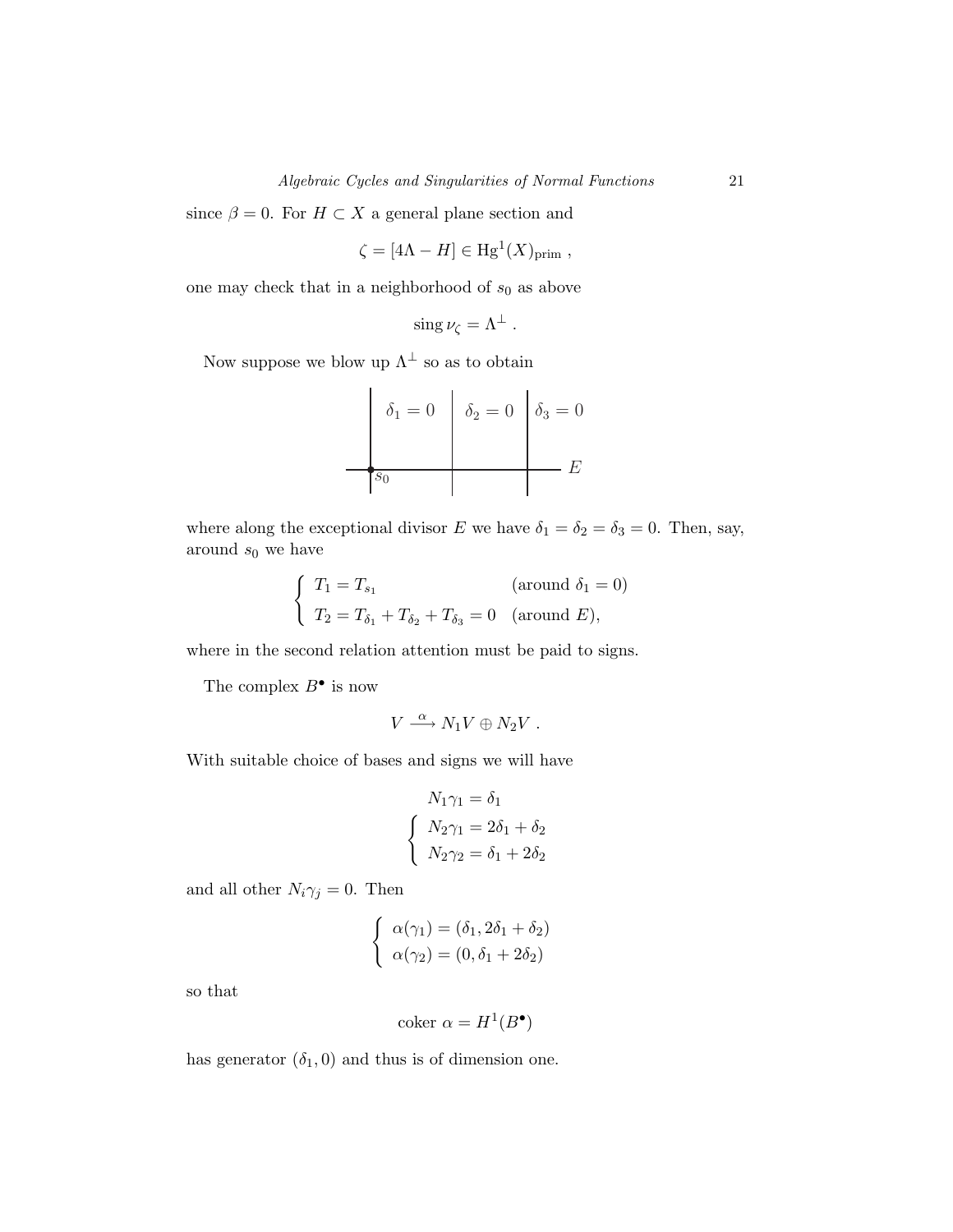**Note:** We had originally thought that under blowing up the singularities of *ν*<sup>ζ</sup> might disappear, and are grateful to the authors of [**?**] for pointing out to us that this is not the case.

This example is typical in that when we have the situation

$$
W \subset X_{s_0} \in |L|
$$

as above, then in a neighborhood U in  $\mathbb{P}H^0(\mathcal{O}_X(L))$  of  $s_0 \in \check{X}$  we will have that

$$
\check{X} \cap \mathcal{U} = D_1 \cap \dots \cap D_m
$$

where the conditions in  $(*)$  in 4.1.1 are generally satisfied. More precisely, if we consider the universal local deformation space (Kuraniski space) M for  $X_{s_0}$ , then in many circumstances it will be the case that the nodes  $p_i$  may be independently smoothed. Denoting by  $\mathcal{M}_i \subset \mathcal{M}$  the hypersurface where the node  $p_i$  remains,  $\mathcal{M}_{s_0} = \bigcup_i \mathcal{M}_i$  forms a normal crossing divisor in M. If  $\mathcal{U} \subset |L|$  is a neighborhood of  $s_0$  and we set  $D_i = \mathcal{U} \cap \mathcal{M}_i$ , then we may again generally expect that  $\mathcal{U}$  meets each  $\mathcal{M}_I$ , so that the quasi-normal condition in 4.1.1 will be satisfied.

The general result is:

*Let*  $I = J \cup K$  *be a set of nodes with*  $J ∩ K = ∅$  *and the nodes in each of J, K* independent. Then

 $H^1(B^{\bullet}) \cong \{$ relations among the nodes in *I* $\}$ .

# **4.3 Infinitesimal Invariant and its Singularities** *4.3.1 Definition of the Infinitesimal Invariant*

Recalling (4.2) we have:

**Definition.** 
$$
\delta \nu = [\nabla \tilde{\nu}] \in H^0 \left( \mathcal{H}_e^{n-1,n} \otimes \Omega_S^1(\log D) \right)_{\nabla}.
$$

The basic properties of  $\delta \nu$  (cf. [18] and [36]) are as follows.

i)  $\delta \nu = 0$  if, and only if,  $\nu$  lifts to a locally constant section  $\tilde{\nu}$  of  $\mathcal{H}^{2n-1}$ .

This requires  $L \gg 0$ , which also implies that

ii) the vanishing cycles are of finite index in

$$
H^{2n-1}(X_s,\mathbb{Z})/H^{2n-1}(X,\mathbb{Z}) .
$$

From this an argument using the Picard-Lefschetz formula gives

iii)  $\tilde{\nu}$  locally constant  $\Rightarrow \nu$  is torsion in  $\mathcal{J}(X_s)/\mathcal{J}(X)$ . It then follows that

iv)  $\nu_{\zeta}$  torsion  $\Rightarrow \zeta$  is torsion.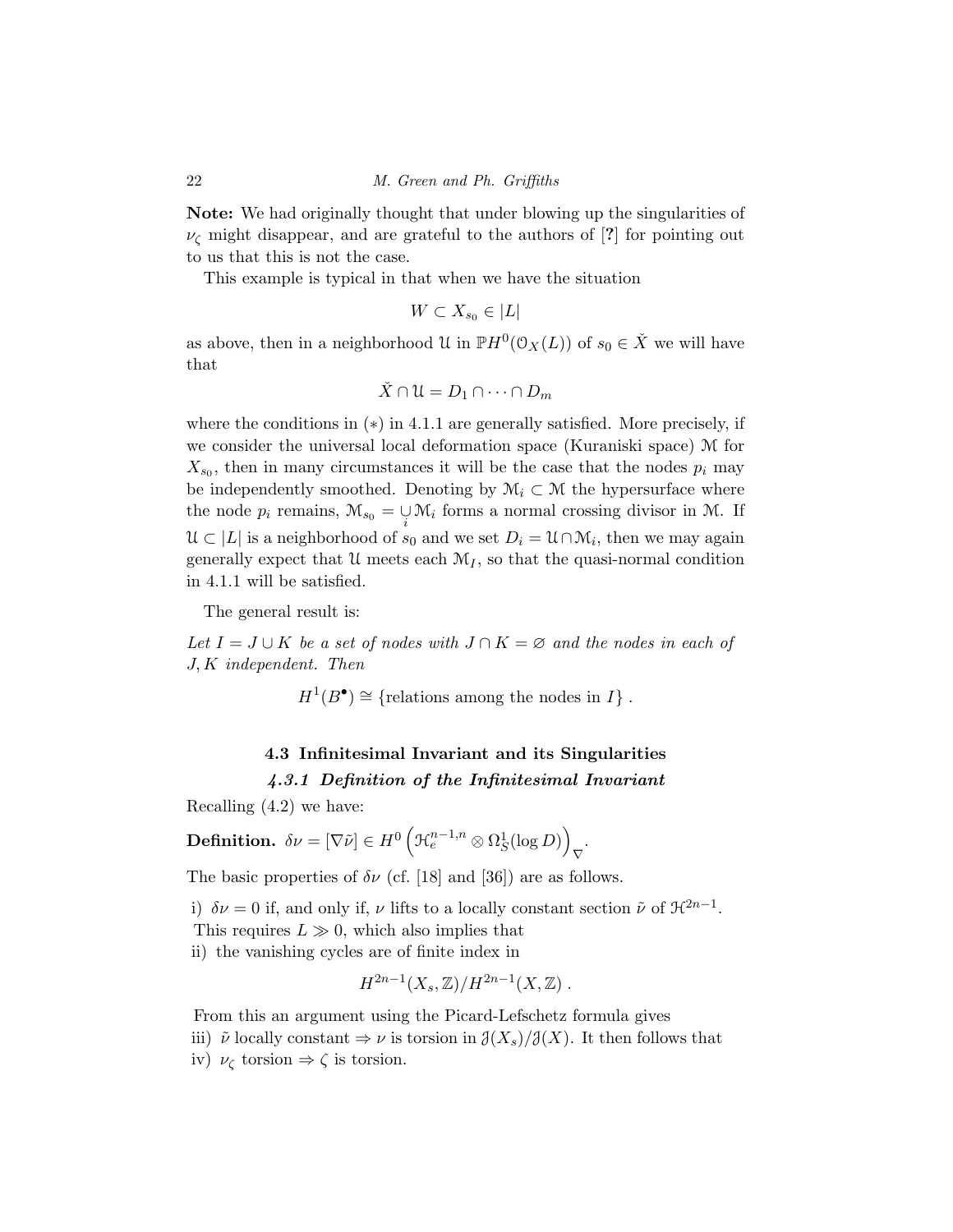This finally implies the mapping

$$
\zeta\to\delta\nu_\zeta
$$

is injective modulo torsion, which is (ii) in Theorem 4.1.3.

### *4.3.2 Singularities of δν*

**Theorem 4.3.1.** i) There is a canonical map

$$
\left(\mathfrak{R}^{n-1,n}_e\otimes\Omega^p_S(\log D)\right)_{\nabla, s_0}\to H^p(B^\bullet)
$$

which then allows us to define

 $\sin g \, \delta \nu_\zeta = \text{image of } \delta \nu_\zeta \in H^1(B^{\bullet}),$ 

and with this definition we have for  $L \gg 0$ 

$$
\sin g \nu_{\zeta} = \sin g \, \delta \nu_{\zeta}.
$$

ii) For  $L \gg 0$ 

$$
\zeta \neq 0 \text{ mod torsion } \Rightarrow \delta \nu_{\zeta} \neq 0.
$$

**Corollary.**  $HC \Leftrightarrow \text{sing } \delta \nu_{\zeta} \neq 0 \text{ for } L \gg 0.$ 

Whereas  $\nu_{\zeta}$  is an analytic invariant,  $\delta \nu_{\zeta}$  is an algebro-geometric invariant; by (ii) the information in  $\zeta$  is, for  $L \gg 0$ , captured by  $\delta \nu_{\zeta}$ .

To sketch the basic idea of the proof, if *D* has quasi-local normal crossings there is a map

$$
\mathrm{Res}_{s_0}\Omega^p_S(\log D)\to \mathop{\oplus}\limits_{I}\mathbb{C}_I
$$

where  $I = \{i_1 < \cdots < i_p\}$  and  $\mathbb{C}_I$  is the constant sheaf supported on  $D_I$ . This gives

$$
\mathrm{Res}_{s_0}\Omega^p_S(\log D) \otimes \mathfrak{H}_e \to \underset{I}{\oplus}(\mathfrak{H}_{e,s_0})_I
$$

where  $(\mathcal{H}_{e,s_0})_I = \mathcal{H}_{e,s_0} \otimes_{\mathbb{C}} \mathbb{C}_I$ . If  $\tilde{\nu}$  is a local multi-valued lifting on  $\nu$ , then by definition of an ENF, for some integer *m* we have

$$
m(T_i - I)\tilde{\nu} \in \text{Im}\left\{ (T_i - I)H^{2n-1}(X_{s_0}, \mathbb{Z})\right\}
$$

where  $T_i - I$  is "analytic continuation around  $D_i$ ". This relation translates into

$$
m\mathrm{Res}_{s_0}(\nabla\tilde{\nu})\in \bigoplus_i (T_i-I)\mathcal{H}_{\mathbb{Z},e,s_0} .
$$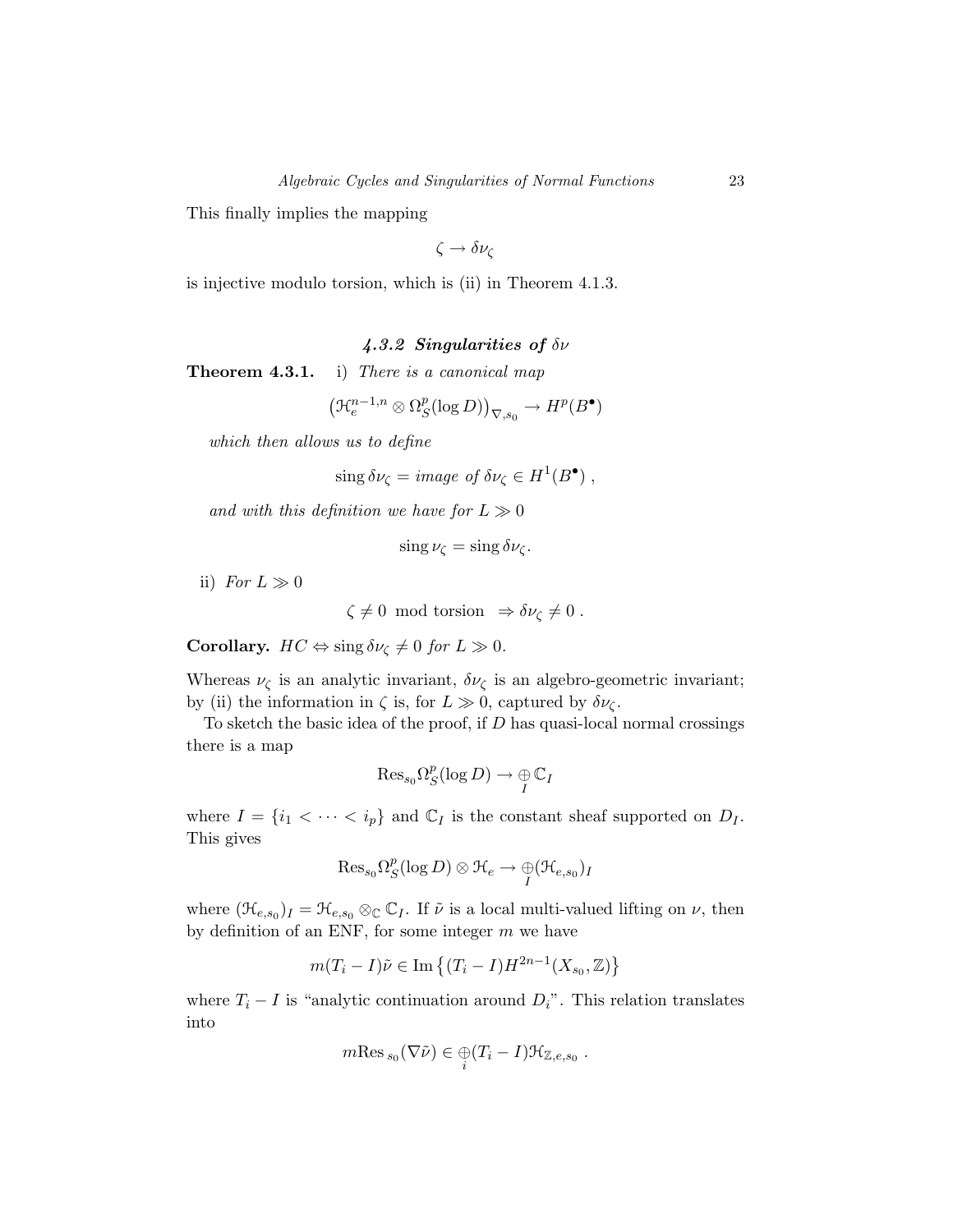so that from the complex

(\*)
$$
(\ast) \qquad \mathfrak{H}_{\mathbb{Z},e;s_0} \to \oplus (T_i - I)\mathfrak{H}_{\mathbb{Z},e;s_0} \to \underset{i < j}{\oplus} (T_i - I)(T_j - I)\mathfrak{H}_{\mathbb{Z},e;s_0}
$$

we obtain

$$
m\text{Res}_{s_0}(\nabla\tilde{\nu})\in H^1(*)\ .
$$

Now ˜*ν* is well-defined up to

$$
\tilde{\nu} \to \tilde{\nu} + f + \lambda \tag{4.7}
$$

where  $f \in \mathcal{F}_e^n$  and  $\lambda \in \mathcal{H}_{\mathbb{Z},e;s_0}$ . The contribution of  $\lambda$  is  $\sum (T_i - I)\lambda$  which gives a coboundary which This disposes of the ambiguity  $\lambda$  in (4.7). The ambiguity *f* disappears because  $\nabla f = 0$  in the complex (4.2).

Next, we need to replace  $(T_i - I)$  by  $N_i = (T_i - I)A_i$  where  $A_i$  is an invertible matrix defined over  $\mathbb Q$  and where all the  $A_i$  commute among each other. So over  $\mathbb Q$  the new complex has the same cohomology as the complex (∗). At this stage we have, over Q, essentially described the definition of the map

$$
\operatorname{sing}\nu \to H^1(B^0_{s_0})_{\mathbb{Q}}.
$$

Next we define the subcomplex

$$
\Omega_S^{\bullet} \left( \frac{df_1}{f_1} N_1 \mathcal{H}_e, \dots, \frac{df_k}{f_k} N_k \mathcal{H}_e \right) \subset \Omega_S^{\bullet} (\log D) \otimes \mathcal{H}_e ,
$$

where the differential on the subcomplex is given by

$$
\left(\wedge \sum_i \frac{df_i}{f_i} N_i\right) .
$$

There is then a map of complexes

$$
\mathcal{H}_e \longrightarrow \Omega_S^1 \longrightarrow \Omega_S^2 \left( \frac{df_1}{f_1} N_1 \mathcal{H}_e, \dots, \frac{df_k}{k_k} N_k \mathcal{H}_e \right)
$$
\n
$$
\downarrow^{\text{Res}}_{s_0} \longrightarrow \bigoplus_i^{\text{Res}}_{s_0} N_i \mathcal{H}_{e,s_0} \longrightarrow \bigoplus_{i < j}^{\text{Res}}_{s_i} N_i N_j \mathcal{H}_{e,s_0}
$$

under which  $\delta \nu$  maps to sing  $\nu$  in  $H^1(B_{s_0}^{\bullet})_{\mathbb{Q}}$ . This is the construction of Theorem 3.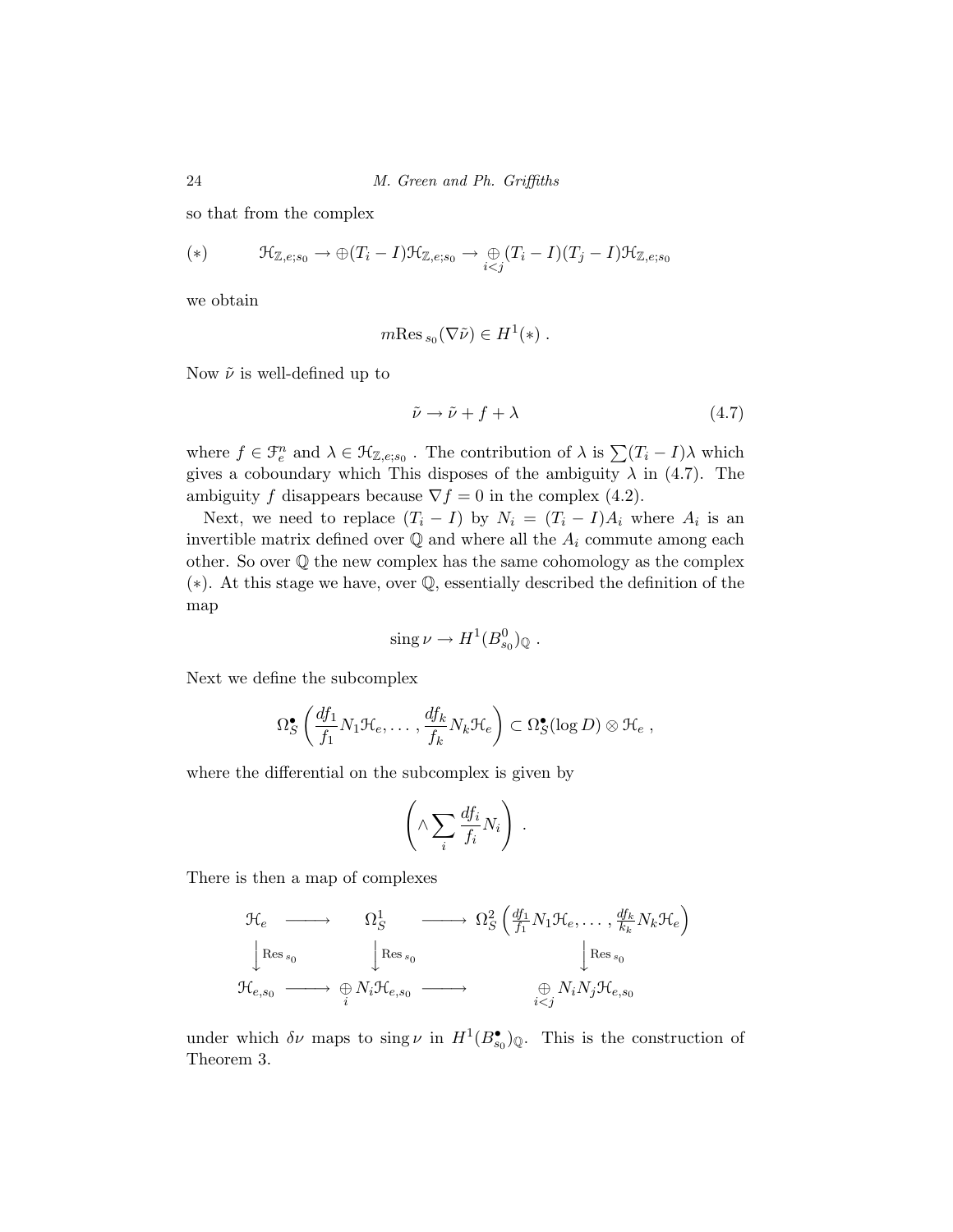# **4.4 Issues and Deeper Structures** *4.4.1 The Effective Hodge Conjecture (EHC)*

Let *X* be a smooth variety, of any dimension for the moment,  $L \to X$  a very ample line bundle with Chern class  $\lambda = c_1(L)$ , and

$$
\zeta \in \mathrm{Hg}^p(X) .
$$

Since torsion consideration will be important in this section we shall use  $\mathbb Z$ coefficients. The (HC) is equivalent to the statement

(1) There exist integers  $k_0$ ,  $m_0$  such that for  $m \ge m_0$ 

$$
k_0 \zeta + m(\lambda)^p = [Z] \tag{4.8}
$$

where *Z* is an effective, integral algebraic cycle.

Indeed, if

$$
k_0\zeta=[Z'-Z'']
$$

where  $Z', Z''$  are effective cycles, then writing

$$
Z'' = \sum n_i Z_i, \qquad n_i \in \mathbb{Z},
$$

where the  $Z_i$  are irreducible of codimension  $p$ , by passing hypersurfaces of high degree through each  $Z_i$  we will have

$$
Z_i + W_i = H_1 \cap \dots \cap H_p
$$

for a subvariety  $W_i$ , which then gives

$$
[-Z_i] = l\lambda^p + [W_i]
$$

for some integer *l*, from which (1) follows. We note that if (1) holds for  $m = m_0$ , then it also holds for  $m \geq m_0$ . The (EHC), in various forms to be discussed below, asks for  $(1)$  with estimates on  $k_0, m_0$ .

We are grateful to the referee for pointing out to us the following result of Kollár, which illustrates the care that must be taken in consideration of the torsion coefficient  $k_0$ .

We consider the space M of smooth hypersurfaces

$$
X \subset \mathbb{P}^{n+1}, \qquad n \ge 3
$$

of degree  $d \geq n + 1$ . Then

$$
\text{Hg}^{n-1}(X) \cong H^{2n-2}(X,\mathbb{Z}) \cong \mathbb{Z} .
$$

Denoting by

 $\mathcal{M}_k \subset \mathcal{M}$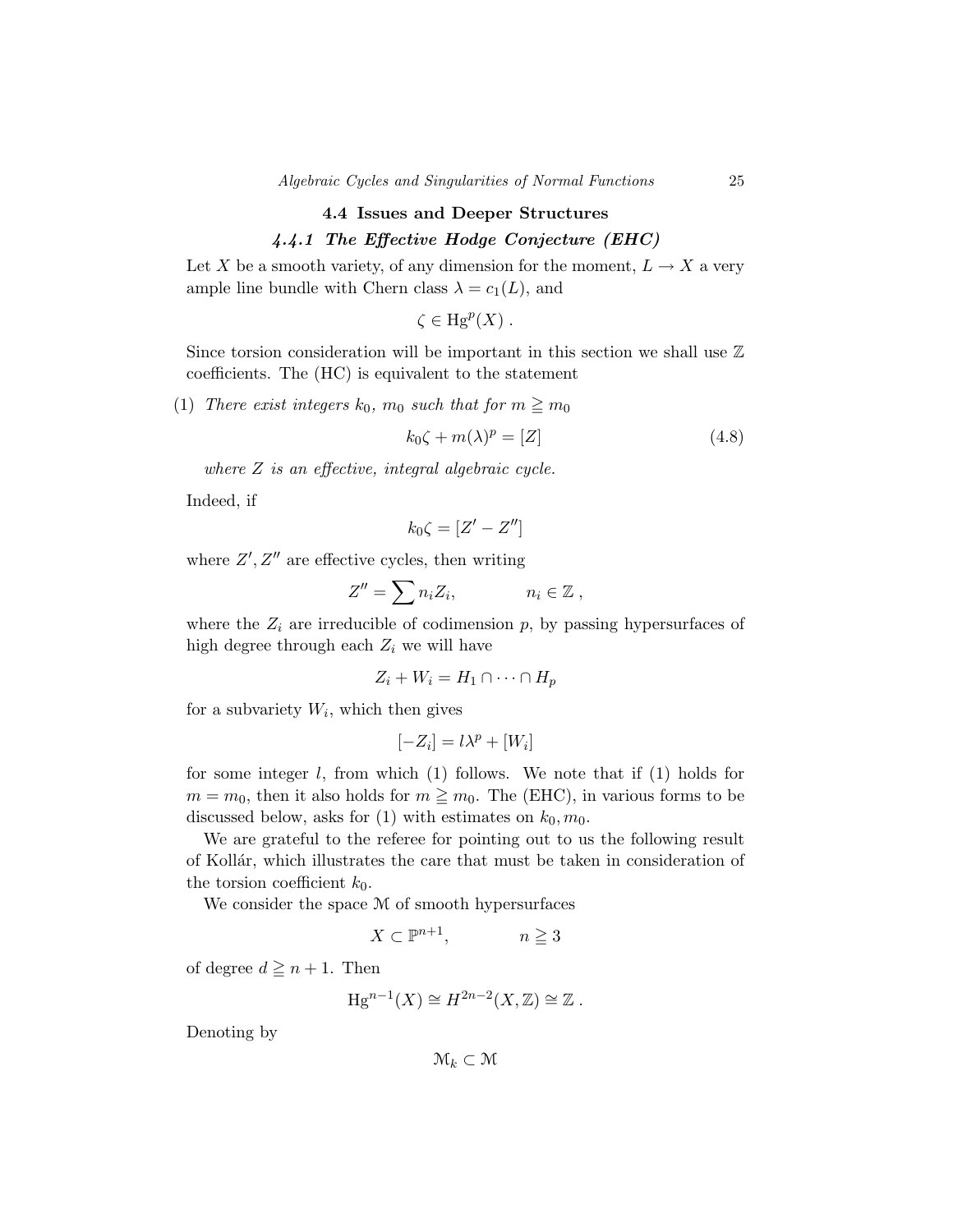the subvariety of  $X$ 's containing a curve of degree  $k$ , Kollár [29, 32] showed that if  $(k, d) = 1$  and *d* is divisible by a prime power  $p<sup>3</sup>$  where  $p > n$ , then  $\mathcal{M}_k$  is a proper subvariety; and Soulé-Voisin [32, § 2] further remark that  $\bigcup_{(k,d)=1} \mathcal{M}_k$  is dense in M. Of course, for any integer *l* 

$$
\mathcal{M}_{dl}=\mathcal{M}.
$$

One conclusion is that the torsion coefficient  $k_0$  in  $(4.8)$  could have subtle dependence on *X*.

Now we return to the main situation in this paper where  $\dim X = 2n$  and we are considering a primitive Hodge class *ζ*. If

$$
\zeta = [Z]
$$

for an integral algebraic cycle *Z*, then it follows from results of Kleiman [28] that we will have

$$
(n-1)!\zeta + m\lambda^m = [W], \qquad m \geqq m_0, \qquad (4.9)
$$

where *W* is a smooth, codimension *n* subvariety. In fact, we may take *W* to be the degeneracy classes of general sections  $\sigma_1, \ldots, \sigma_{r-1}$  of a very ample rank *r* vector bundle  $F \to X$ . This implies that the normal bundle  $N_{W/X}$  is ample, and by a result of Fulton-Lazarsfeld (Annals of Math. **118** (1983), 35–60)

$$
c_n(N_{W/X}) > 0. \tag{4.10}
$$

When *n* is odd, so that

 $-\zeta^2 > 0$ 

by the Hodge-Riemann bilinear relation, (4.9) and (4.10) give

$$
m_0 \ge \frac{1}{(n-1)!} \sqrt[2n]{\frac{-\zeta^2}{\lambda^{2n}}}, \quad n \ge 2.
$$
 (4.11)

This suggests that any estimate on  $m_0$  in (4.8) must involve  $\zeta^2$ .

In fact, for  $n = 1$ , where the above relation does not make sense, it follows from known results that

The (EHC) (4.8) holds for  $k_0 = 1$  and where we may take

$$
m_0 = -\zeta^2 + C(\zeta c_1(X), \lambda c_1(X), c_1^2(X), c_2(X))
$$
\n(4.12)

where *C* is a universal linear combination of the constants listed. Moreover, we shall give an heuristic argument that there exist divisors in surfaces *X* for which a lower bound (4.11) holds, up to constants.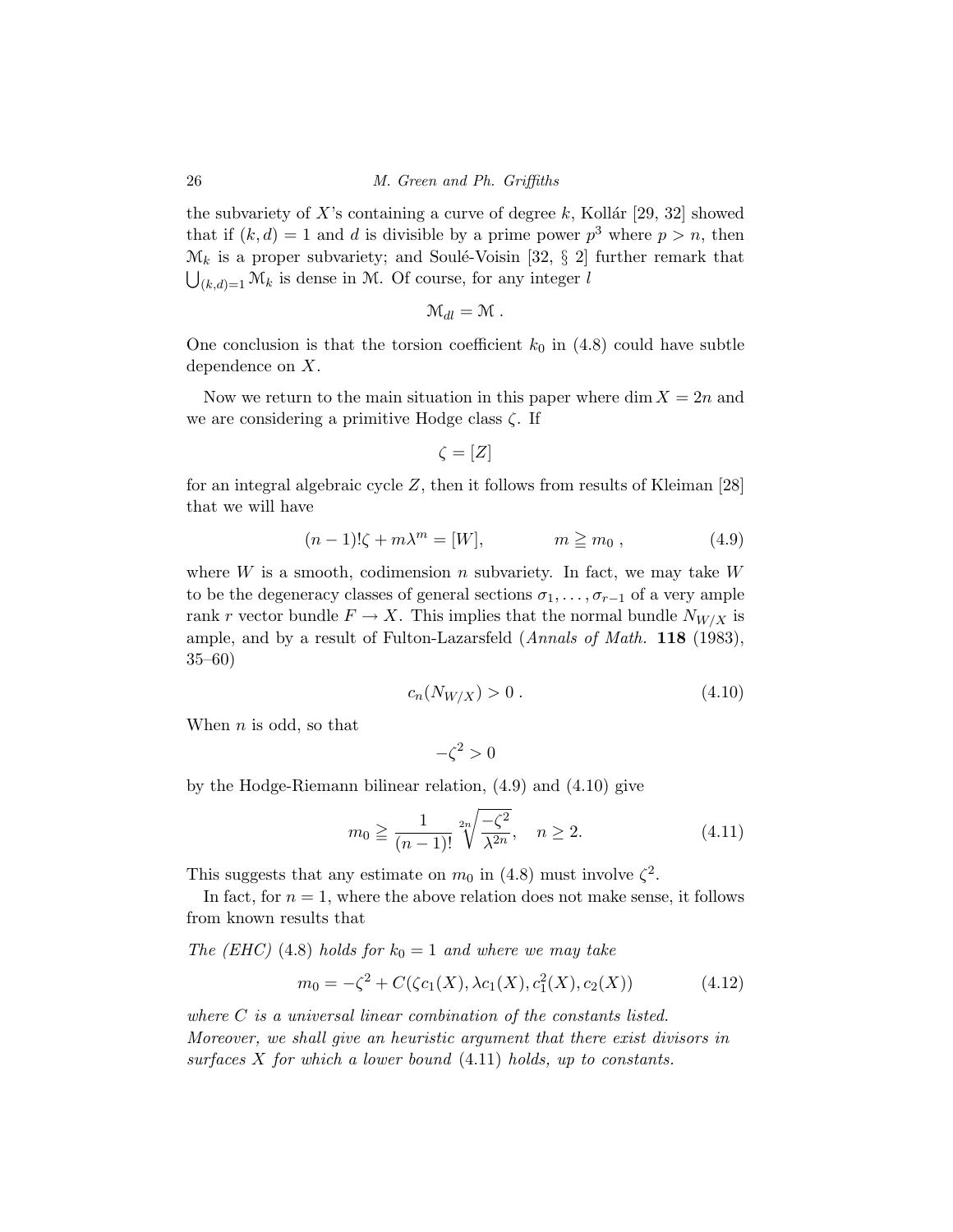The last statement follows by considering the case of quartic surfaces  $X \subset$  $\mathbb{P}^3$ . Letting *H* be a hyperplane class, we first note that there is no uniform *m*<sup>0</sup> such that for every *X* and  $\zeta \in Hg^1(X)_{\text{prim}}$ 

$$
\zeta + m_0 H \text{ is effective.} \tag{4.13}
$$

In fact, by considering *X* for which  $NS(X)$  is generated by *H* plus a noncomplete intersection curve of degree *d* we see that

There is no uniform m such that for every *X* there are curves  $W_1, \ldots, W_p$ in *X* that span  $NS(X)$  and have degree  $\leq m$ .

Thus there is no uniform *m* for which (4.13) holds for all *X*.

Next, to see why the lower bound should hold we consider the following statement.

Any estimate on  $m_0$  in  $(4.13)$  must in general involve the lengths of the shortest spanning vectors in  $Hg<sup>1</sup>(X,\mathbb{Z})_{\text{prim}}$ .

(4.14)

The heuristic argument for (4.14) is based on the following quite plausible (and possibly known) statements: Let  $\Lambda = H^2(X, \mathbb{Z})$  and  $\Lambda_0 = {\{\zeta \in \Lambda : \xi \in \Lambda\}}$  $\zeta$  · *H* = 0}. Let *P*  $\subset \Lambda$  be the vectors that are not divisible by any  $n \in \mathbb{Z}$ ,  $n \neq \pm 1$  (these are primitive in a different sense of the term). Then

i) there exists  $\zeta_n \in P \cap \Lambda$ , with  $\zeta_n^2 \to -\infty$ 

- ii) there exists a polarized Hodge structure  $H_n$  on  $\Lambda_{\mathbb{C}}$  with  $\zeta_n \in H_g^1(H_n)$
- iii) in (ii) we may arrange that the Picard number  $\rho(H_n)=2$

(iv) there exists a (possibly singular)  $X_n \subset \mathbb{P}^3$  such that  $H_n$  is a direct summand of the Hodge structure on a desingularization  $\tilde{X}_n$  of X.

Let  $\lambda = [H]$  and *Z* be an irreducible curve on  $\tilde{X}_n$  with

$$
[Z] = a\lambda + b\zeta_n \qquad a, b \in \mathbb{Z} .
$$

Then deg  $Z = a$ . By adjunction, since Z is irreducible the arithmetic genus  $\pi(Z)$  satisfies

$$
0 \leqq \pi(Z) = \frac{Z \cdot Z}{2} + 1
$$

while

$$
Z \cdot Z = 4a^2 + b^2 \zeta_n^2
$$

which implies

$$
a \geqq \frac{\sqrt{-\zeta_n^2}}{2} \; .
$$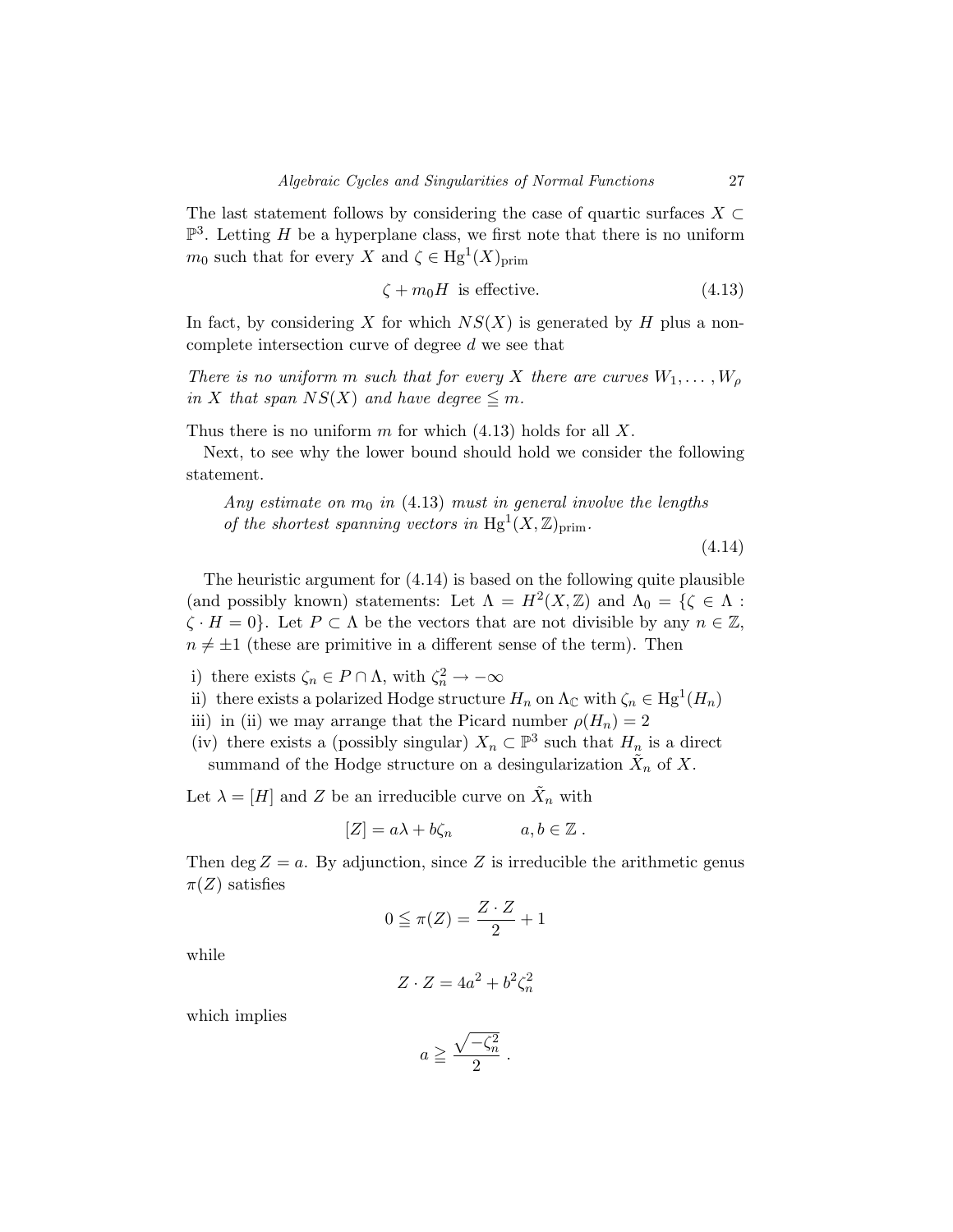Returning to  $(4.11)$  which only gives information for odd  $n$ , for the first even case  $n = 2$  for purposes of illustration we assume that there exists a rank-two vector bundle  $E \to X$  with

$$
\begin{cases}\nc_2(E) = \zeta \\
c_1(E) = a\lambda\n\end{cases}
$$

Setting as usual  $E(m) = E \otimes L^m$ , let  $m_0$  be such that there is  $\sigma \in H^0(\mathcal{O}_X(E(m_0)))$ with  $(\sigma) = W$  where  $N_{W/X}^{\vee} \cong E(m_0)|_W$  is ample. Then we claim that

$$
m_0^2 + bm_0 > c\sqrt{\zeta^2} \tag{4.15}
$$

where *b, c* are constants depending only on *X, E* and *L*.

*Proof* By another result due to Fulton-Lazarsfeld (loc. cit.), since  $N_{W/X}$  is ample we have

$$
c_1(N_{W/X})^2 > c_2(N_{W/X}) ,
$$

from which(4.15) follows.

This again suggests the possibility of there being, in general, a lower bound on  $m_0$  for which (4.8) holds in terms of  $|\zeta|^2$ .

This possibility is reinforced by the following considerations: Let M be a quasi-projective algebraic variety parametrizing a family of smooth projective *X*'s with reference variety  $X_0 \in \mathcal{M}$ . For example, M could be a moduli space if such exists. Letting  $\mathcal U$  be a sufficiently small neighborhood of  $X_0$ and  $\zeta \in Hg^{n}(X_c)_{\text{prim}}$ , the locus

$$
\mathcal{U}_{\zeta} = \mathcal{U} \cap \{ X \in \mathcal{U} : \zeta \in \text{Hg}^n(X)_{\text{prim}} \}
$$

of nearby points where *ζ* remains a Hodge class is an analytic variety. By a theorem of Cattani-Deligne-Kaplan [8] it is part of an *algebraic* subvariety

$$
\mathcal{M}_{\zeta}\subset \mathcal{M}.
$$

We shall write points of  $M_{\zeta}$  as  $(X,\zeta)$  to signify that there is a Hodge class  $\zeta$  extending the one defined over  $\mathcal{U}_{\zeta}$ , where we may have to go to a finite covering to make  $\zeta$  single-valued. For each  $k, m$  with  $m > 0, k \neq 0$  we consider the subvarieties

$$
\mathcal{M}_{k,m} = \{(X,\zeta) \in \mathcal{M}_{\zeta} : k\zeta + m\lambda^n = [Z]\}
$$

where  $Z$  is an effective algebraic cycle.

 $\Box$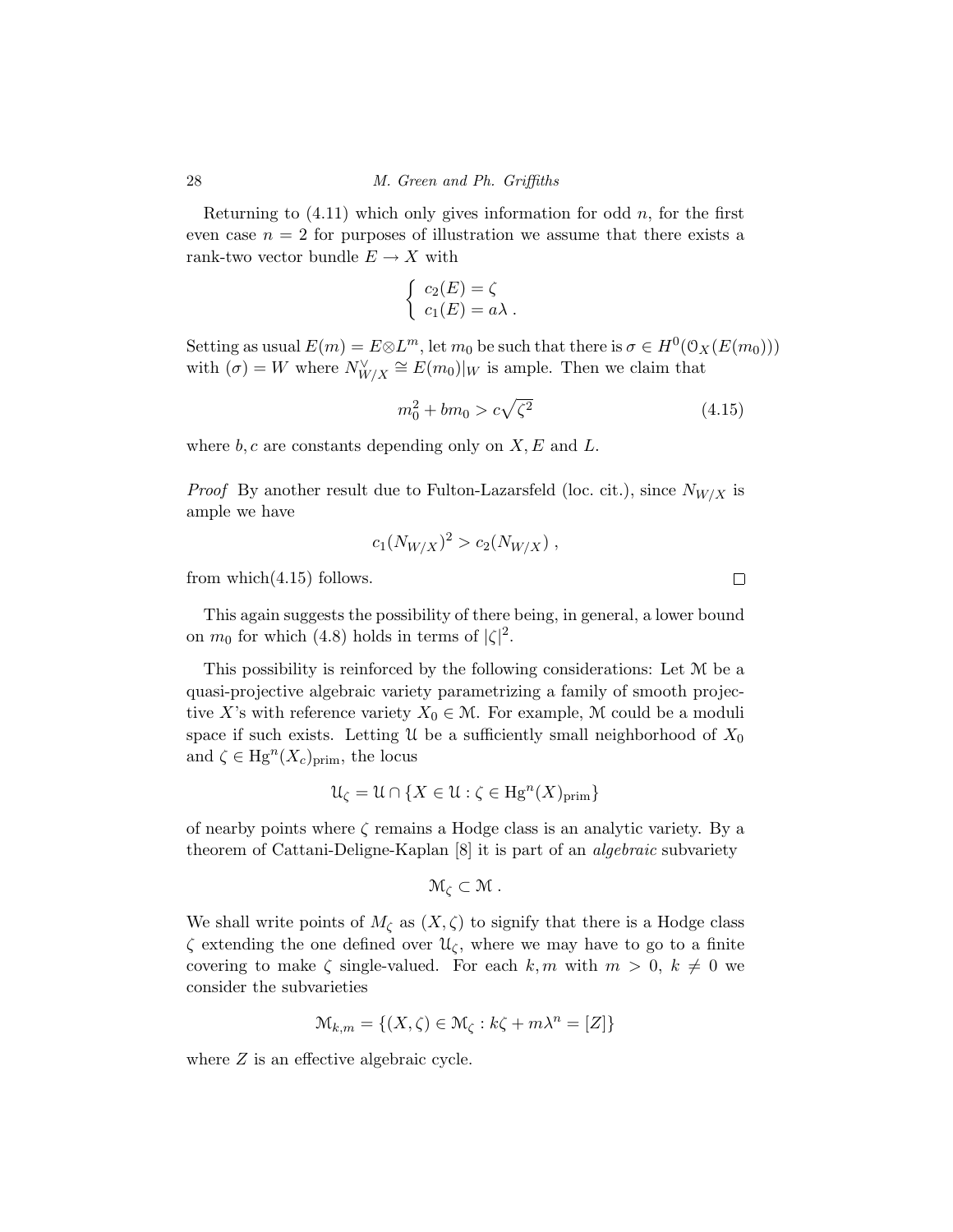Assuming the (HC) we have

$$
\bigcup_{k,m} \mathcal{M}_{k,m} = \mathcal{M}_{\zeta} .
$$

It follows that the LHS is a finite union; thus

$$
\mathcal{M}_{\zeta} = \bigcup_{i=1}^N \mathcal{M}_{k_i, m_i} \ .
$$

Letting  $k_0, m_0$  be multiples of all the  $k_i, m_i$  respectively, and using that for a positive integer *a*

$$
\mathcal{M}_{k,m} \subset \mathcal{M}_{ak,am}
$$

we have that

$$
\mathcal{M}_{k_0, m_0} = \mathcal{M}_\zeta \tag{4.16}
$$

from which we conclude:

If the (HC) is true, then (4.8) holds for a uniform  $k_0, m_0$  when  $(X, \zeta)$ varies in an algebraic family.

Now suppose we now let the Hodge class *ζ* vary. Then on the one hand, for each positive constant *c* we shall give an heuristic argument that

$$
\bigcup_{|\zeta|^2 \le c} \mathcal{M}_{\zeta} = \mathcal{M}_c \text{ is an algebraic subvariety of } \mathcal{M}. \tag{4.17}
$$

On the other hand, typically

$$
\bigcup_{\zeta} \mathcal{M}_{\zeta} \ \text{is dense in } \mathcal{M} \,. \tag{4.18}
$$

Letting  $k_{\zeta}, m_{\zeta}$  be integers such that (4.16) holds with  $k_0 = k_{\zeta}, m_0 = m_{\zeta}$  we will then have

$$
\begin{cases}\nk_{\zeta}, m_{\zeta} \text{ are bounded if } |\zeta|^2 < c \\
k_{\zeta}, m_{\zeta} \text{ are not bounded for all } \zeta\n\end{cases} \tag{4.19}
$$

This again suggests the possibility of a lower bound on  $m_{\zeta}$  in terms of  $|\zeta|^2$ . A proof of (4.17) follows from [8]. Here we give a slightly different way of proceeding, anticipating some possible consequences of the recent work [27].

*Heuristic argument for* (4.17)*:* Let *D* be the classifying space for polarized Hodge structures of the same type as  $H^{2n}(X_0, \mathbb{Z})_{\text{prim}}/ \text{mod}$  torsion. Thus we are given a lattice with integral non-degenerate quadratic form  $(H_Z, Q)$  and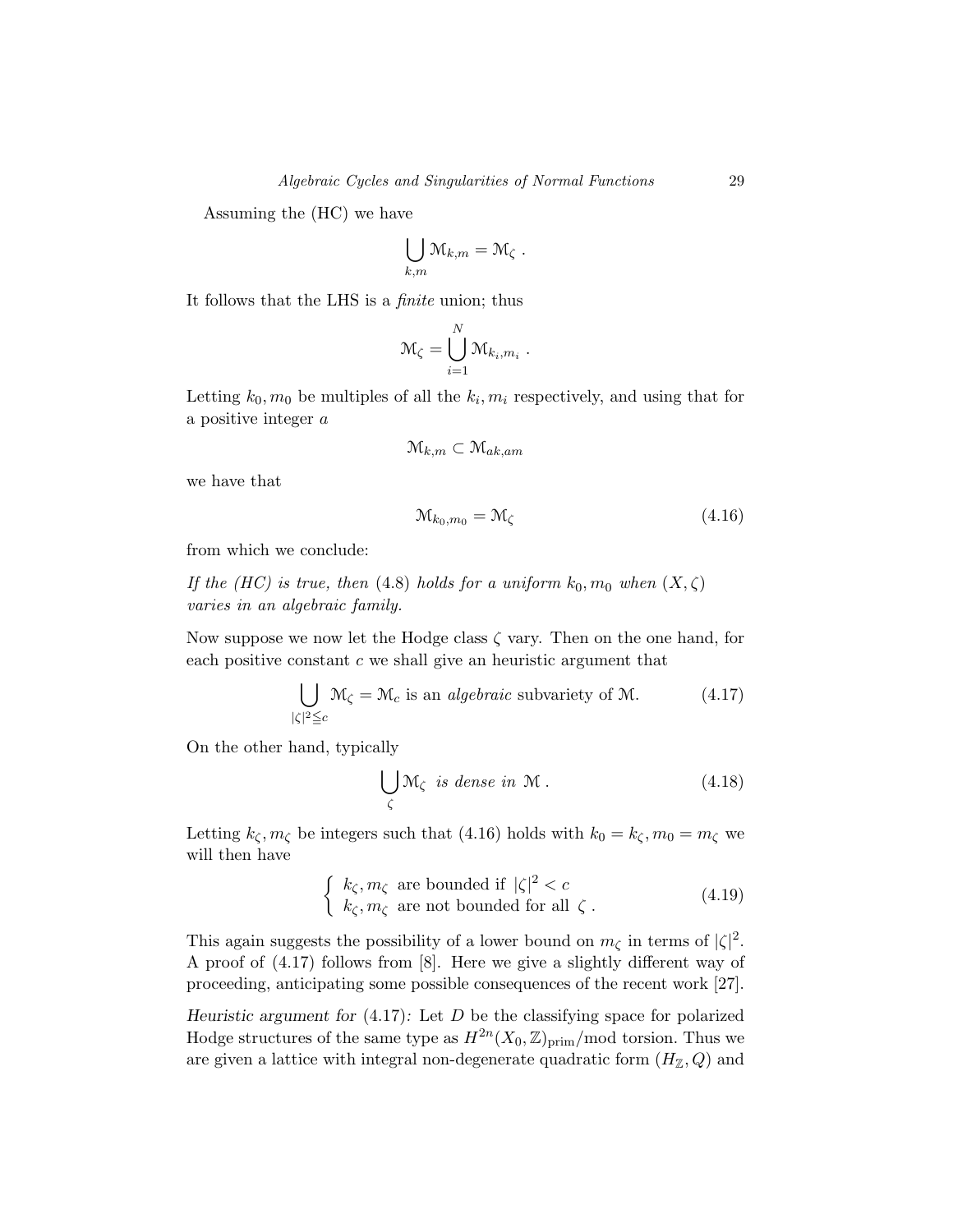*D* consists of all Hodge-type filtrations  $\{F^p\}$  on  $H_{\mathbb{C}}$  satisfying the Hodge-Riemann linear relations. There is a period mapping

$$
\varphi: \mathcal{M} \to \Gamma \backslash D
$$

where  $\Gamma = \text{Aut}(H_{\mathbb{Z}}, Q)$ . By the work of Kato-Usui [27], it is reasonable to expect that there will be a partial compactification  $(\overline{\Gamma \backslash D})_{\Sigma}$  such that  $\varphi$ extends to

$$
\overline{\varphi} : \overline{\mathcal{M}} \to \overline{(\Gamma \backslash D)_{\Sigma}} \tag{4.20}
$$

for a suitable compactification of  $\overline{\mathcal{M}}$  of M. Here,  $\Sigma$  stands for a set of fans that arise in the work of Kato-Usui (loc. cit.)

Now let  $H_{\mathbb{Z}}^{\text{prim}}$  be the lattice vectors  $\zeta$  that are primitive in the arithmetic sense; i.e.,  $\zeta$  is only divisible by  $\pm 1$  in  $H_{\mathbb{Z}}$ . Then it is known that

There are only finitely many  $\Gamma$  orbits in  $H_{\mathbb{Z}}^{\text{prim}}$  with fixed  $Q(\zeta,\zeta)$ . (4.21)

For each  $\zeta \in H_{\mathbb{Z}}^{\text{prim}}$  we let

$$
D_{\zeta} = \{ \{ F^0 \} \in D : \zeta \in F^n \text{ is a Hodge class} \} .
$$

Then, by  $(4.21)$ ,  $D_{\zeta}$  projects to a closed analytic subvariety

$$
(\Gamma \backslash D)_{\zeta} \subset \Gamma \backslash D .
$$

Analysis similar to that in Cattani-Deligne-Kaplan (loc. cit.) suggests that  $(\Gamma \backslash D)$ <sub>*c*</sub> extends to a closed log-subvariety

$$
\overline{(\Gamma \backslash D)_{\zeta}} \subset \overline{(\Gamma \backslash D)_{\Sigma}} \ .
$$

Then

$$
\overline{\mathcal{M}_{\zeta}}=\overline{\varphi}^{-1}(\overline{(\Gamma\backslash D)}_{\zeta})
$$

will be an algebraic subvariety (which, as noted above, we know by Cattani-Deligne-Kaplan) and essentially because of  $(4.21)$ , there are only *finitely* many such  $\overline{\mathcal{M}}_{\zeta}$ 's with  $|\zeta|^2 \leq c$ .

- **Summary.** i) There is heuristic evidence that any bounds on  $k_0, m_0$ such that (4.8) holds will depend on  $|\zeta|^2$ , together with quantities  $a|\zeta|$ + *b*, where  $a, b$  are constants independent of  $\zeta$ .
	- ii) For  $n = 1$  we may take  $k_0 = 1$  and there is an upper bound (4.12) on  $m_0$ . For a general surface  $X$ , this bound is sharp.

In a subsequent work, we shall show that obtaining an estimate on codim(sing  $\nu_{\zeta}$ ) requires that we let *X* vary in its moduli space and consider the Noether-Lefschetz loci. Heuristic reasoning then suggest the following formulation of an effective (HC)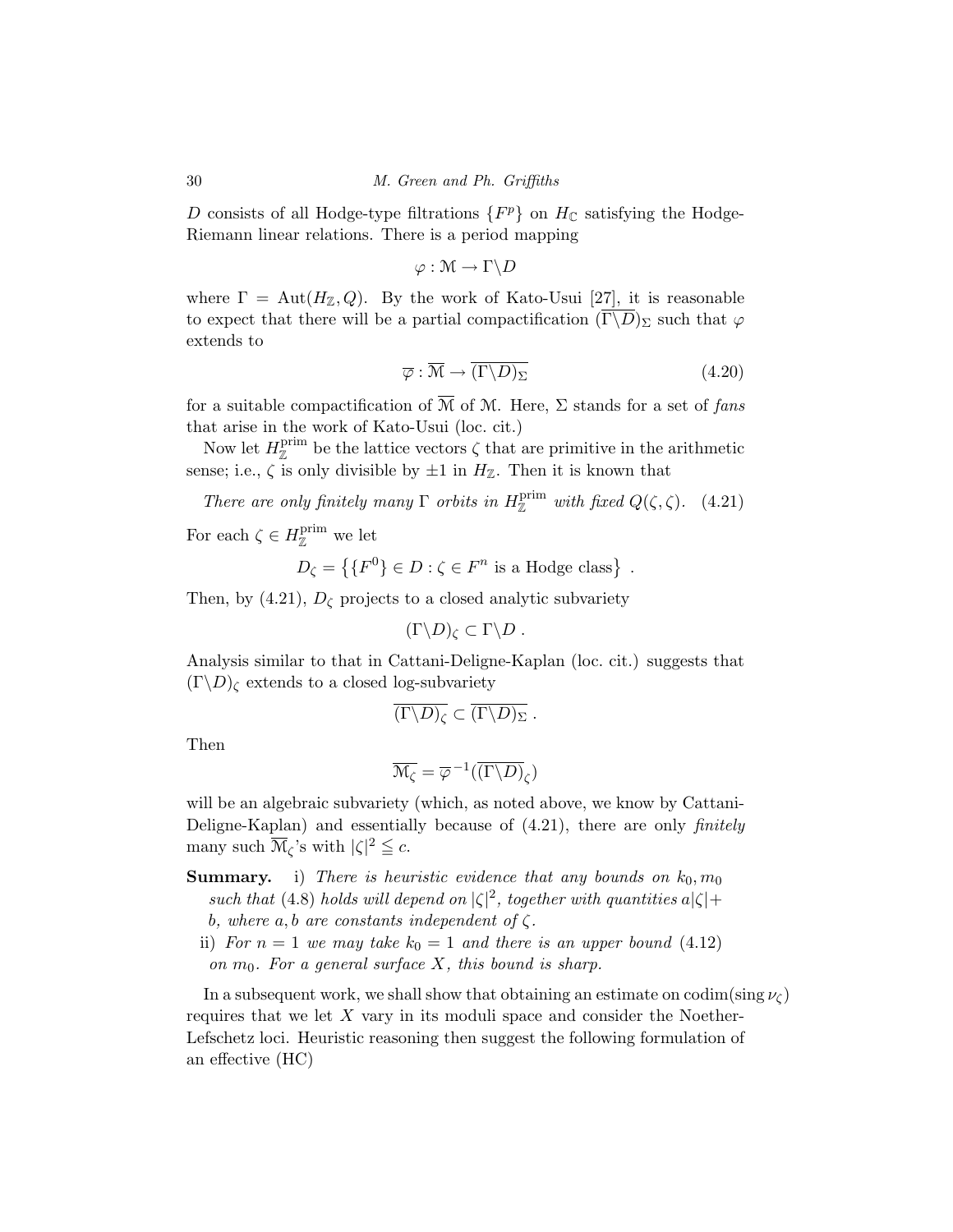(EHC): There is a relation (4.8) where the constants  $k_0, m_0$  depend on  $|\zeta^2|, a\zeta + b$ , and universal characters constructed from  $H^*(X)$  and  $H^*(\mathcal{M})$ that do not depend on *ζ*.

# *4.4.2 Localization of Primitive Cohomology along the Singular Locus*

The central issue is that  $\delta \nu_{\zeta}$  — but *not*  $\nu_{\zeta}$  — can be defined for any class

$$
\zeta \in H^{n,n}(X)_{\text{prim}} \subset H^n\left(\Omega_X^n\right) ,\tag{4.22}
$$

and then as a consequence of Theorem 3

$$
\zeta \in \mathrm{Hg}^n(X)^{\perp} \cap H^{n,n}(X)_{\mathrm{prim}}
$$
  
\n
$$
\Rightarrow \quad \mathrm{sing} \, (\delta \nu_{\zeta}) = 0 \quad \text{for } L \gg 0 \, .
$$

Thus, any existence result involving  $\delta \nu_{\zeta}$  must involve the condition that *ζ* be an integral class, or equivalently that *ν*<sup>ζ</sup> exist. Roughly speaking the *residues* of  $\delta \nu_c$  must be integral in order to be able to "integrate" and enable us to define

$$
\nu_{\zeta} = \text{``}\int \delta \nu_{\zeta} \text{''}.
$$

This brings us to the

Question 4.4.1. Given  $\zeta$  as in (4.53), how can we tell if  $\zeta \in H^{2n}(X, \mathbb{Q})$  i.e.

$$
\int_{\Gamma} \zeta \in \mathbb{Q} , \qquad \Gamma \in H_{2n}(X, \mathbb{Z}) ?
$$

It turns out that there is a very nice geometric structure underlying this question. It is based on two principles

**1**<sup>st</sup> **Principle:** Denoting by  $\check{X}$  the dual variety of  $X$  and by  $H \to \check{X}$  the  $hyperplane$  bundle, the group  $H^n(\Omega^n_X)_{\rm prim}$  may be expressed globally along the singular locus

$$
\Delta\subset X\times\check X
$$

by the failure collectively of the  $\Delta_s = \Delta \cap X_s \times \{s\}$ ,  $s \in D$ , to impose independent conditions on  $|K_X \otimes L^n \otimes H^n|$ .

Here we are thinking algebraically with  $H^n(\Omega_X^n)$  being defined in the Zariski topology.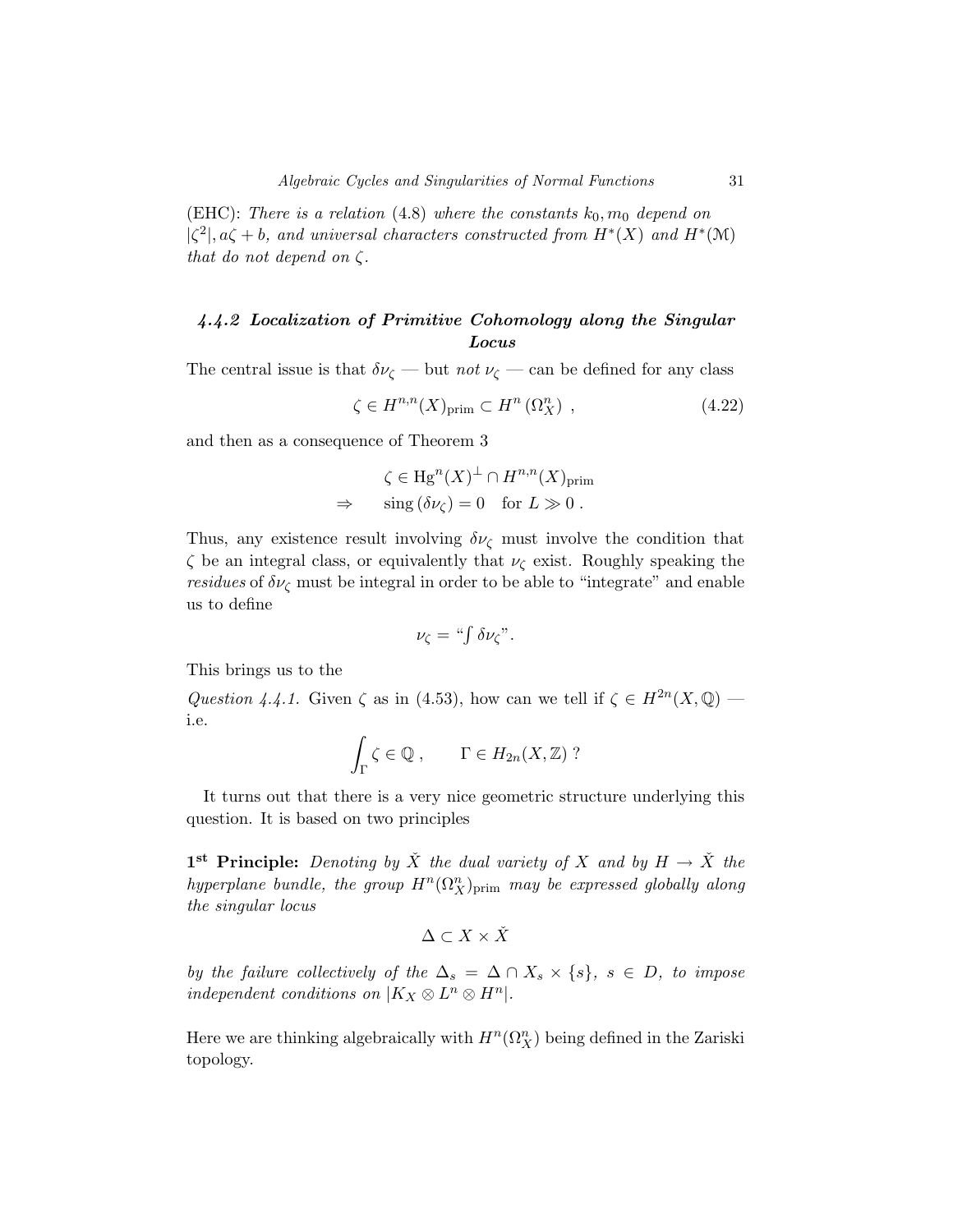2<sup>nd</sup> **Principle:** For  $p \in \Delta_s$  there is a map

$$
K_{X,p}\otimes L_p^n\to\mathbb{C}\;,
$$

well-defined up to sign and given by

$$
\omega \to \pm \operatorname{Res}_{p}\left(\frac{\omega}{s^{n}}\right), \qquad \omega \in K_{X,p} \otimes L_{p}^{n} ,
$$

where  $\tilde{\omega}$  is any extension of  $\omega$  to a neighborhood and  $s \in H^0(\mathcal{O}_X(L))$  defines *X*s.

Remark. This leads to an integral structure expressed by (4.27) below.

The injection (4.22) also arises from a canonical section

$$
\eta \in H^0\left(\mathfrak{O}_{\Delta}\left(K_X^2 \otimes L^{2n} \otimes H^{2n}\right)\right)
$$

and we may think of the image of  $\mathbb{Z}\zeta$  in (4.17) as being

$$
\mathbb{Z}\sqrt{\eta} \subset \mathcal{O}_{\Delta}\left(K_X \otimes L^n \otimes H^n\right) .
$$

The section  $\eta$  is constructed as follows: At points  $p \in \Delta$ , the universal section

 $s =$ quadratic + (higher order terms)

and the quadratic terms give a canonical symmetric map

$$
T_{X,p}\to T^*_{X,p}\otimes L_p\otimes H_p
$$

which by exterior algebra induces (recalling that  $\dim X = 2n$ )

$$
\Lambda^{2n}T_{X,p}\to \Lambda^{2n}T^*_{X,p}\otimes L^{2n}_p\otimes H^{2n}_p
$$

and then we obtain

$$
\eta(p) \in \left(\Lambda^{2n}T^*_{X,p}\right)^2 \otimes L_p^{2n} \otimes H_p^{2n}
$$

with the property that

$$
\eta(p) \neq 0 \Leftrightarrow p
$$
 is a node.

Globalizing over  $X \times S$ , this map gives an injection of sheaves

$$
\mathbb{Z}\sqrt{\eta} \to \mathcal{O}_{\Delta}\left(K_X \otimes L^n \otimes H^n\right) . \tag{4.23}
$$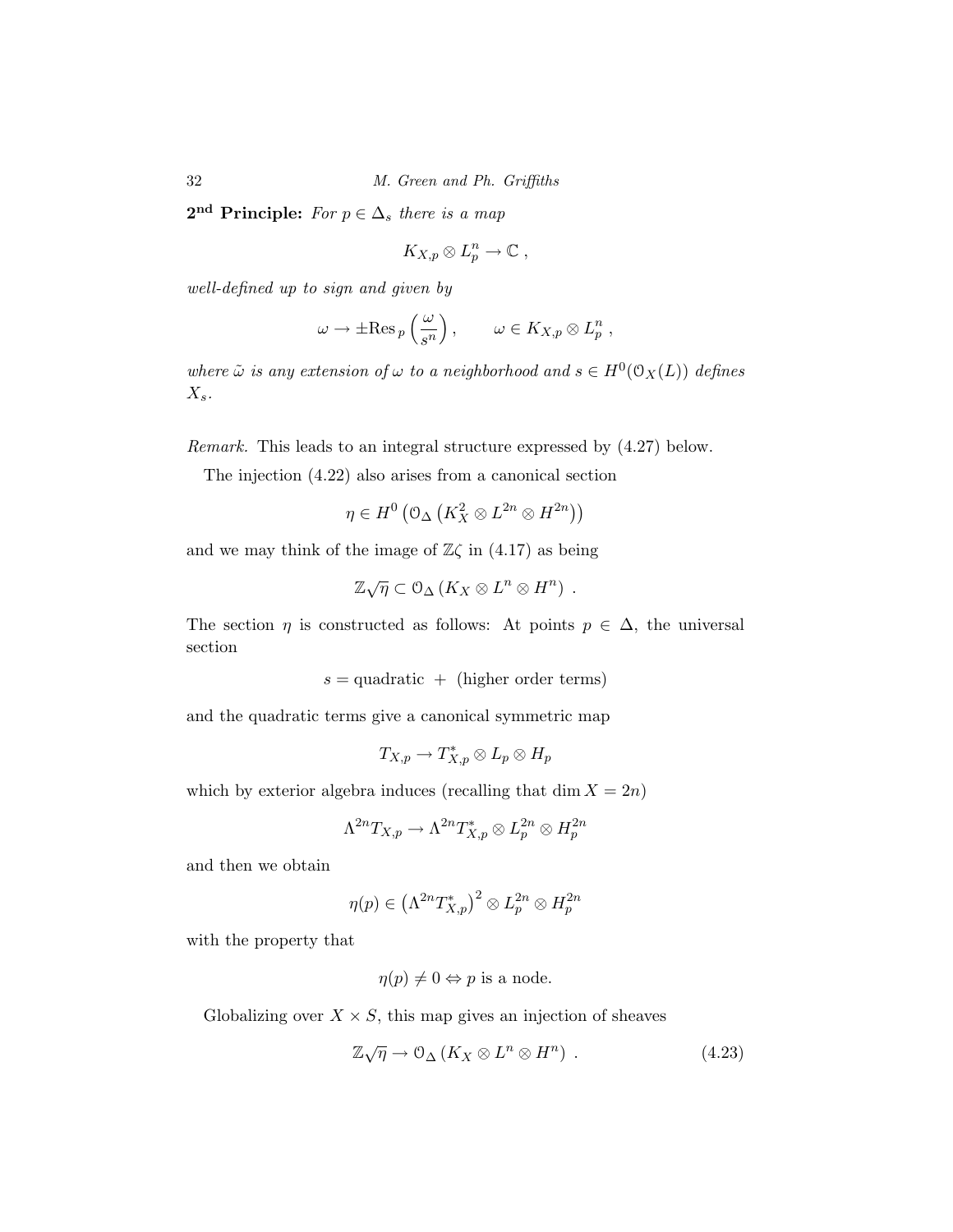Combining these two principles leads to a commutative diagram for  $L \gg 0$ 

$$
H^{n}(\Omega_{X}^{n})_{\text{prim}}
$$
\n
$$
\downarrow \cong
$$
\n
$$
\frac{H^{0}(\mathcal{O}_{\Delta}(K_{X} \otimes L^{n} \otimes H^{n}))}{H^{0}(\mathcal{O}_{X \times S}(K_{X} \otimes L^{n} \otimes H^{n}))} \xrightarrow{\approx} H^{1}(\mathcal{I}_{\Delta} \otimes K_{X} \otimes L^{n} \otimes H^{n})
$$
\n
$$
\downarrow
$$
\n
$$
\downarrow
$$
\n
$$
\Lambda
$$
\n(4.24)

The horizontal isomorphism is the standard long exact cohomology sequence arising from  $0 \to \mathcal{I}_{\Delta} \to \mathcal{O}_{X \times S} \to \mathcal{O}_{\Delta} \to 0$  and using  $L \gg 0$ , and  $\Lambda$  is the subgroup arising from (4.23) and the numerator in (4.24) under the horizontal isomorphism there.

The vertical isomorphism is more interesting. It uses the Koszul complex associated to

$$
ds \in H^0\left(\mathcal{O}_{X \times S}(\Sigma^* \otimes L)\right)
$$

where the prolongation bundle  $\Sigma$  arises from

$$
0 \to \Omega^1_{X \times S} \to \mathcal{O}_{X \times S}(\Sigma) \to \mathcal{O}_{X \times S} \to 0
$$

with extension class  $c_1(L \otimes H)$ , and the vanishing theorems necessary to have the isomorphism require  $L \gg 0$  to ensure Castelnuovo-Mumford type of regularity. This isomorphism is constructed purely algebraically. The Leray spectral sequence applied to the universal family

$$
\begin{array}{c}\n\mathfrak{X} & \subset X \times S \\
\hline\n\swarrow \searrow^{\pi} \\
X & S\n\end{array}
$$

lead to a spectral sequence which, when combined with (4.24), gives a diagram

$$
H^{1} (\mathcal{I}_{\Delta} \otimes (K_{X} \otimes L^{n} \otimes H^{n})) \xrightarrow{\alpha} H^{0} (R_{\pi}^{1} \mathcal{I}_{\Delta} \otimes (K_{X} \otimes L^{n} \otimes H^{n}))
$$
  
\n
$$
H^{n} (\Omega^{n})_{\text{prim}}
$$
  
\n
$$
H g^{n} (X)_{\text{prim}}
$$

**Theorem.** Combining (4.23) and (4.24) we have

$$
\text{Hg}^n(X) \to \left\{ \text{image of } \Lambda \text{ in } H^0\left( R^1_\pi \mathcal{I}_\Delta \otimes K_X \otimes L^n \otimes H^n \right) \right\} ;\qquad(4.25)
$$

i.e., Hodge classes have integral residues.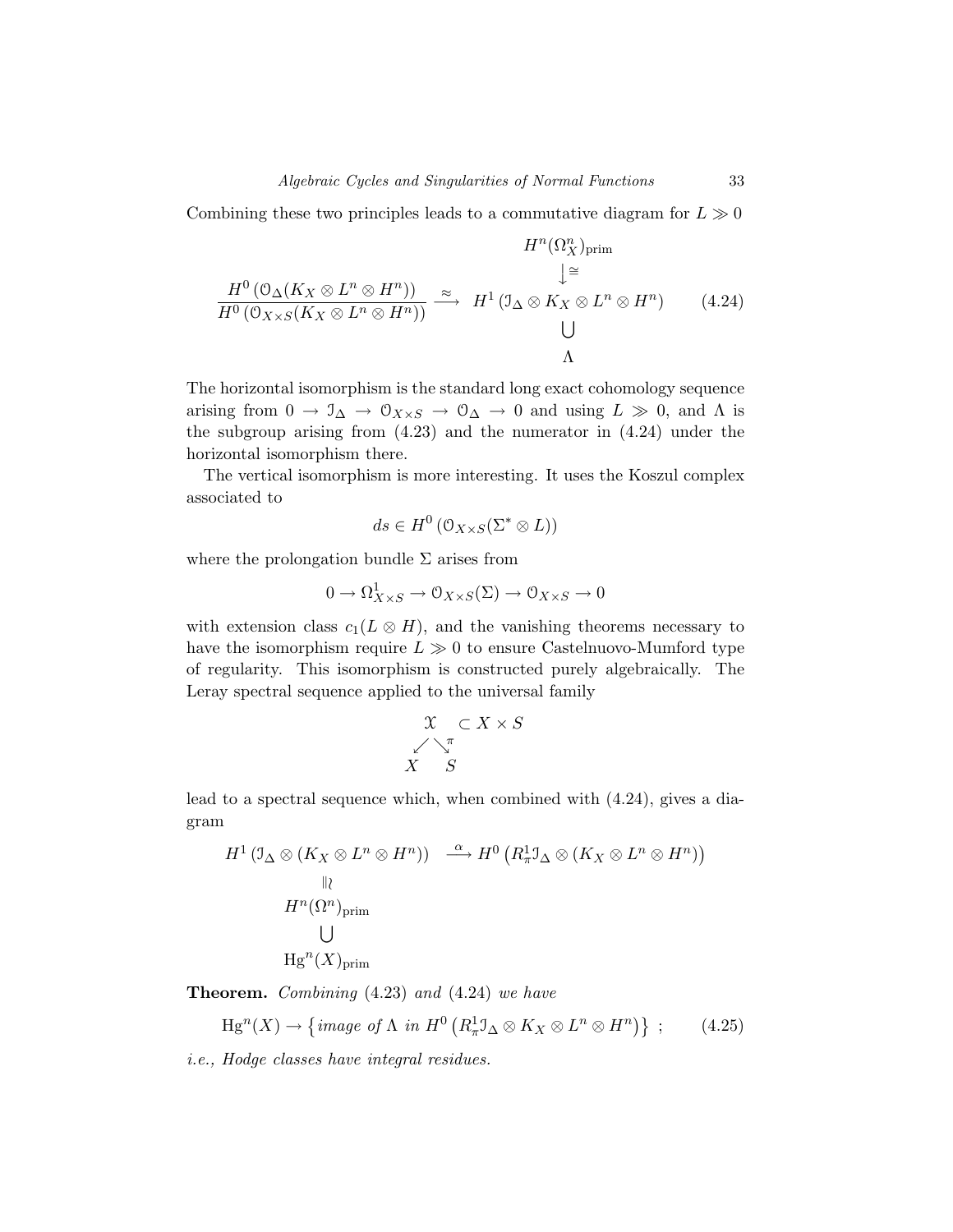Then it may be shown that (this is essentially  $\rho(iii) = \rho(v)$  in section 4.2.4 above)

$$
HC \Rightarrow \alpha \text{ is injective on } \text{Hg}^n(X)_{\text{prim}}.
$$
 (4.26)

From (4.24) a consequence is that

a class  $\zeta \in H^n(\Omega^n_X)_{\text{prim}}$  is integral  $\Leftrightarrow$  the residues of  $\zeta$  are integral (4.27)

The spectral sequence argument also gives

$$
H^{1}\left(R_{\pi}^{0} \mathfrak{I}_{\Delta} \otimes (K_{X} \otimes L^{n} \otimes H^{n})\right) = 0 \text{ for } L \gg 0
$$
  
\n
$$
\Rightarrow \alpha \text{ is injective}
$$
  
\n
$$
\Rightarrow HC.
$$
\n(4.28)

The statements (4.26) and (4.28) give precise meaning to the general principle:

The HC may be reduced to (in fact, is equivalent to) a statement about the global geometry of

$$
\Delta \subset X \times S \tag{4.29}
$$

We thus have:

 $HC \Leftrightarrow$  geometric property of (4.29) when  $L \gg 0$ .

Above we have discussed the question: *Can we a priori estimate how positive L must be?* The condition  $L \gg 0$  in this section requires sufficient positivity to have vanishing of cohomology plus Castelnuovo-Mumford regularity. Above, we gave a heuristic argument to the effect that for each *ζ* the condition  $L \gg 0$  must also involve  $\zeta^2$ .

**Discussion:** Denote by  $\check{X}_k$  the dual variety to the image of

$$
X \to \mathbb{P} H^0(\mathcal{O}_X(L^k)) .
$$

One may ask the question

What are the properties of the singular set  $\check{X}_{k,\text{sing}}$  of  $\check{X}_k$  for  $k \gg 0$ ?

Although we shall not try to make it precise, one may imagine two types of singularities: (i) Ones that are present for a general  $X \subset \mathbb{P} H^0(\mathcal{O}_X(L))$ having the same numerical characters as *X*; in particular, they should be invariant as X varies in moduli. (In this regard, one may assume that  $L \to X$ is already sufficiently ample so as to have those vanishing theorems that will ensure that dim  $X_k$  can be computed from the numerical characters of  $X_1$ ). (ii) Ones that are only present for special *X*. What our study shows is that: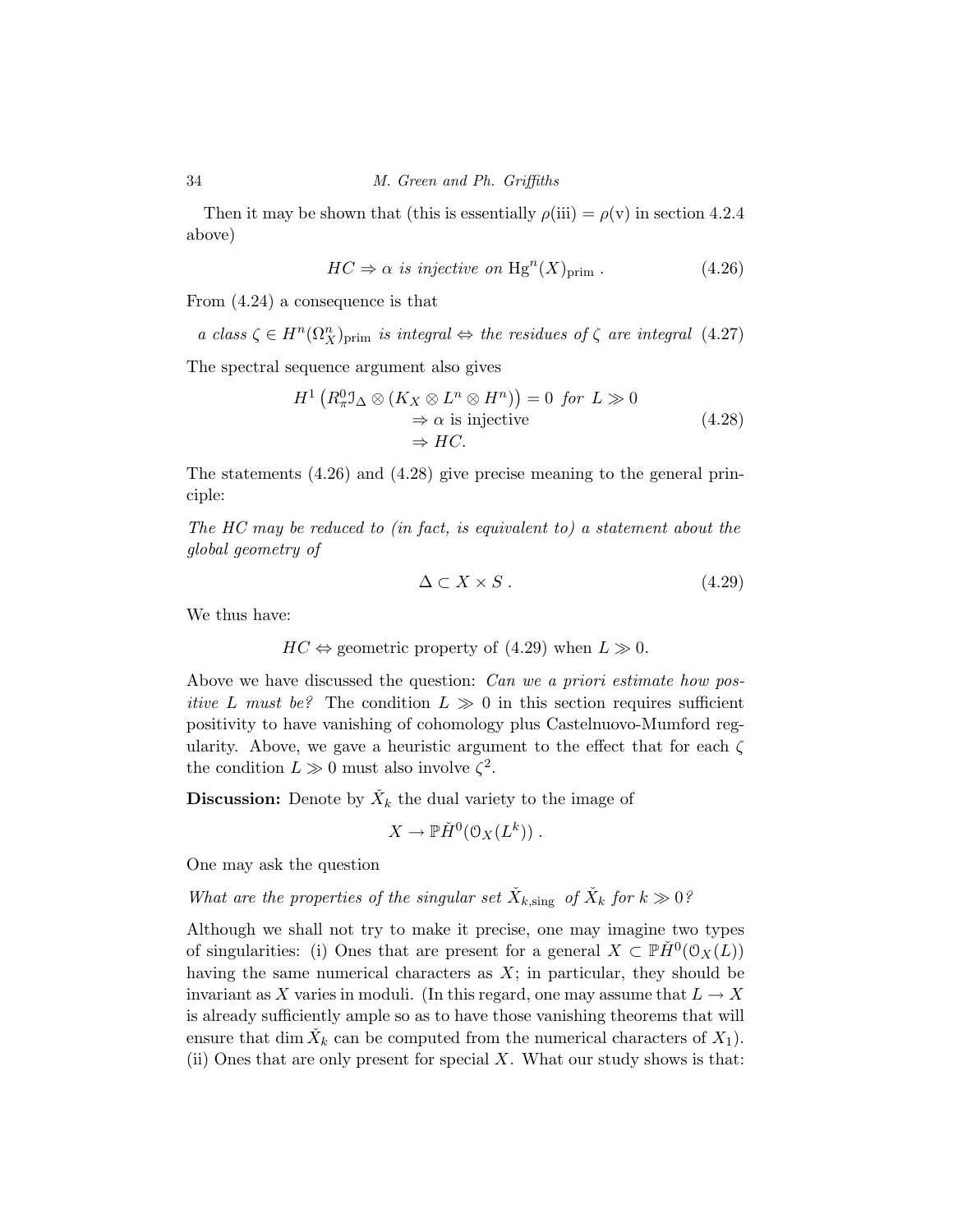If the HC is true, then non-generic singularities of type  $(ii)$  are necessarily present when  $Hg^{n}(X)_{\text{prim}} \neq 0$ .

One may of course ask if singularities of type (ii) are caused by anything other than Hodge classes?

### *4.4.3 Remarks on Absolute Hodge Theory*

Recent works [19] on Hodge-theoretic invariants of algebraic cycles have shown that in codimension  $\geq 2$  arithmetic aspects of the geometry — specifically the spread of both *X* and of cycles in *X* — must be taken into account and this might be a consideration for an effective HC. In considering spreads a central issue is that one does not know that

$$
A Hodge class is an absolute Hodge class.
$$
 (4.30)

That is, for *X* defined over a field *k* of characteristic zero, a class in  $H^n(\Omega^n_{X(k)/k})$ (sheaf cohomology computed algebraically in the Zariski topology) that is a Hodge class for one embedding  $k \subset \mathbb{C}$  using

$$
H^n\left(\Omega^n_{X(k)/k}\right)\otimes\mathbb{C}\cong H^n\left(\Omega^n_{X(\mathbb{C})}\right)
$$

(GAGA) is a Hodge class for any embedding of *k* in C (here we also assume that  $k = \bar{k}$ ). We shall refer to the statement (4.30) as absolute Hodge (AH).

We close by remarking that the above geometric story works over any algebraically closed field of characteristic zero — in particular one has the diagram (4.24) and integrality conditions on  $H^n(\Omega^n_{X(k)/k})$  given by the image of  $\Lambda$  in  $H^0(R^1_\pi \mathcal{I}_\Delta \otimes K_X \otimes L^n \otimes H^n)$ . For any embedding  $k \subset \mathbb{C}$  such that the (well-defined) map

$$
\mathrm{Hg}^n(X)_{\mathrm{prim}} \to \Lambda
$$

is injective (which is implied by the HC), one has a direct geometric "test" for when a class in  $H^n\left(\Omega^n_{X(k)/k}\right)$  is in  $H^{2n}(X(\mathbb{C}), \mathbb{Q})$ .

Remark. We shall give a very heuristic argument to suggest that

$$
AH \Rightarrow HC. \tag{4.31}
$$

The reasoning is as follows.

- i) Assuming AH, the statement of HC is purely algebraic;
- ii) When  $p = 1$  the HC is true, and although the existing proofs both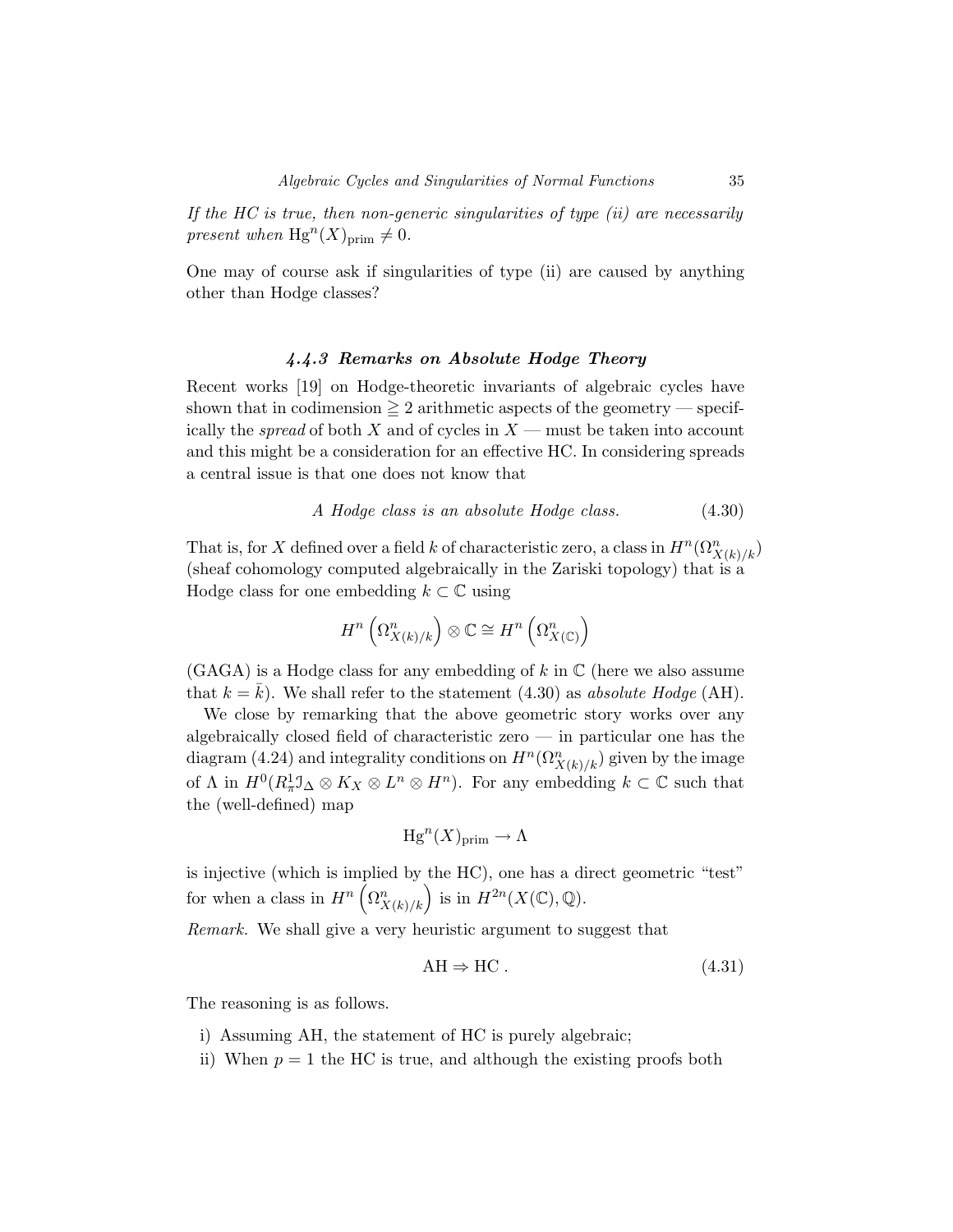use transcendental arguments, by model theory there will be a purely algebraic proof of the algebraic statement

$$
\sin \nu \zeta \neq \varnothing \text{ for } L \gg 0 , \qquad (4.32)
$$

which is equivalent to the HC;

iii) Finally (and most "heuristically"), because the geometric picture of the structure of  $\sin g \nu_{\zeta}$  is "uniform" for all  $n -$  in contrast, for example, to Jacobi inversion — any purely algebraic proof of  $(4.32)$ that works for  $n = 1$  will work for all *n*.

### **4.5 The Poincaré Line Bundle**

Given a Hodge class  $\zeta \in \text{Hg}^n(X)_{\text{prim}}$  there is an associated analytic invariant  $\nu_{\zeta} \in H^0(S, \mathcal{J}_E)$  and its singular locus

$$
\operatorname{sing}\nu_{\zeta}\subset D.
$$

Although the local behaviour of  $\nu_{\zeta}$  and subsequent local structure of sing  $\nu_{\zeta}$ can perhaps be understood, the direct study of the global behaviour of *ν*<sup>ζ</sup> and of sing  $\nu_{\zeta}$  — e.g., is sing  $\nu_{\zeta} \neq \emptyset$  for  $L \gg 0$  — seems of course to be more difficult. In this section we will begin the study of potentially important global invariants of  $\nu_{\zeta}$  obtained by pulling back canonical line bundles (or rather line bundle stacks) that arise from the polarizations on the intermediate Jacobians  $J(X_s)$ . We shall do this only in the simplest non-trivial case and there we shall find, among other things, that

 $c_1 \left( \nu_{\zeta \times \zeta}^*$ (Poincaré line bundle)) =  $\zeta^2$ .

This is perhaps significant since as we have given in section 4.4.1 an heuristic argument to the effect that any lower bound estimate required for an EHC will involve  $\zeta^2$ .

### *4.5.1 Polarized Complex Tori and the Associated Poincar´e Line Bundle*

The material in this section is rather standard; see for instance [25, Ch. 2]. We shall use the notations

- *V* is a complex vector space of dimension *b*,
- $\Lambda \subset V$  is a lattice of rank 2*b*.
- $T = V/\Lambda$  is the associated complex torus.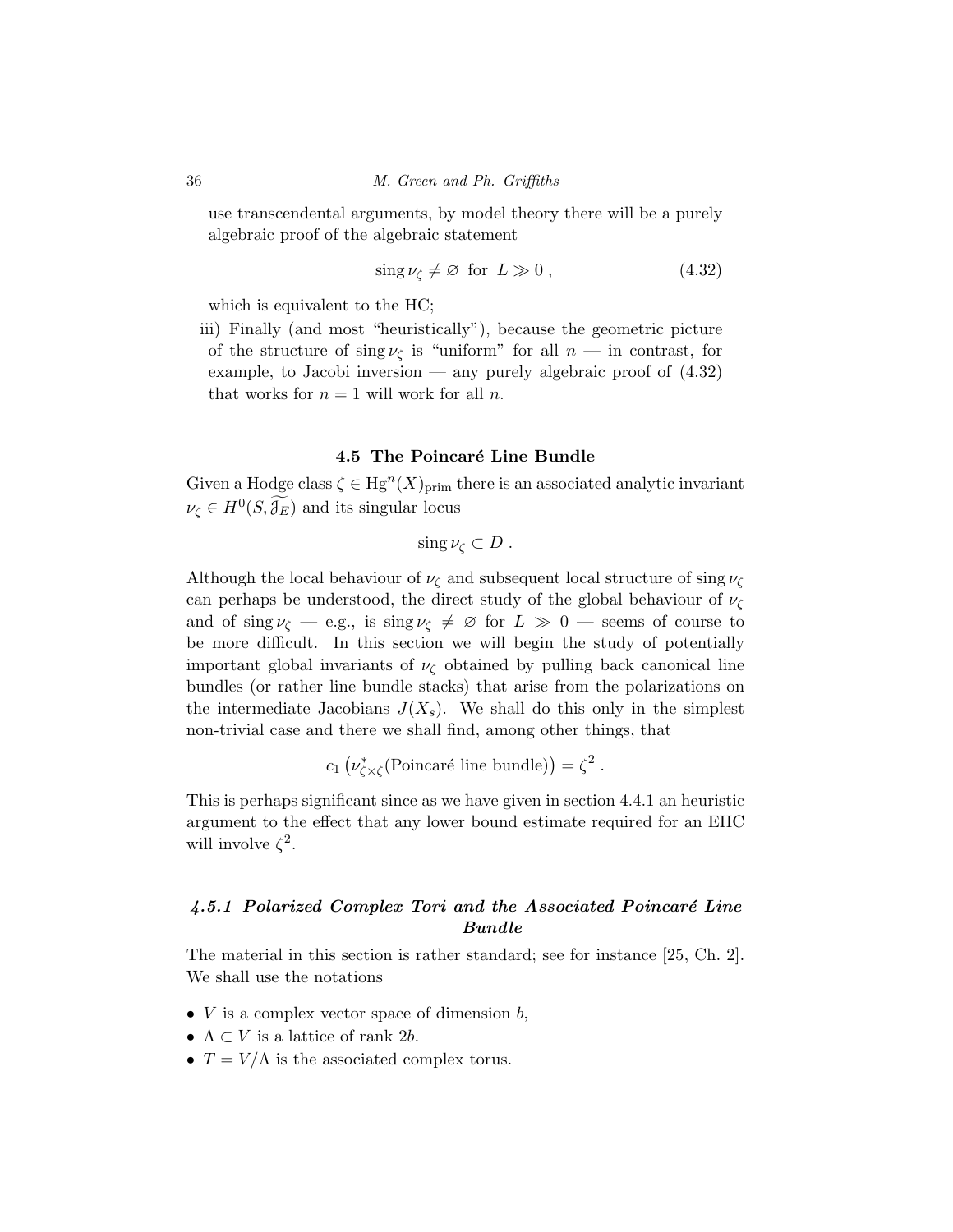We then have, setting  $\Lambda_{\mathbb{C}} = \Lambda \otimes_{\mathbb{Z}} \mathbb{C}$ ,

$$
\Lambda_{\mathbb{C}}=V\oplus\bar{V}
$$

where the conjugation is relative to the real structure on  $\Lambda_{\mathbb{C}}$ . There are canonical identifications

(i) 
$$
H^{p,q}(T) \cong \Lambda^p V^* \otimes \Lambda^q \bar{V}^*
$$
  
\n(ii)  $(\Lambda^p V^* \otimes \Lambda^q \bar{V}^*)^* \cong \Lambda^{b-p} V^* \otimes \Lambda^{b-q} \bar{V}^*$  (4.33)

where (ii) is given by

$$
\varphi \otimes \psi \to \int_T \varphi \wedge \psi .
$$

**Definition.** A polarization on *T* is given by a non-degenerate, alternating bilinear form

$$
Q:\Lambda\otimes\Lambda\to\mathbb{Z}
$$

which, when extended to  $\Lambda_{\mathbb{C}}$ , satisfies

$$
Q(V,V) = 0.
$$
\n
$$
(4.34)
$$

The polarization is principal in case  $\det Q = \pm 1$ .

We shall see that a polarization gives a holomorphic line bundle

$$
M \to T \ ,
$$

well-defined up to translation, and satisfying

$$
c_1(M)^b[T] \neq 0.
$$

We shall also see that *Q* defines an Hermitian metric in *M* whose Chern form is expressed as

$$
c_1(M) = \frac{\sqrt{-1}}{2\pi} \sum h_{i\bar{j}} dv^i \wedge d\bar{v}^j
$$

where  $v_1, \ldots, v_b \in V^*$  gives a basis and

$$
\left\{ \begin{array}{l} h_{i\bar{j}}=\bar{h}_{j\bar{i}} \\ \det \|h_{i\bar{j}}\|\neq 0 \ . \end{array} \right.
$$

Thus the Hermitian matrix  $||h_{i\bar{j}}||$  is non-degenerate but, in contrast to the usual terminology, we do not require that it be positive or negative definite.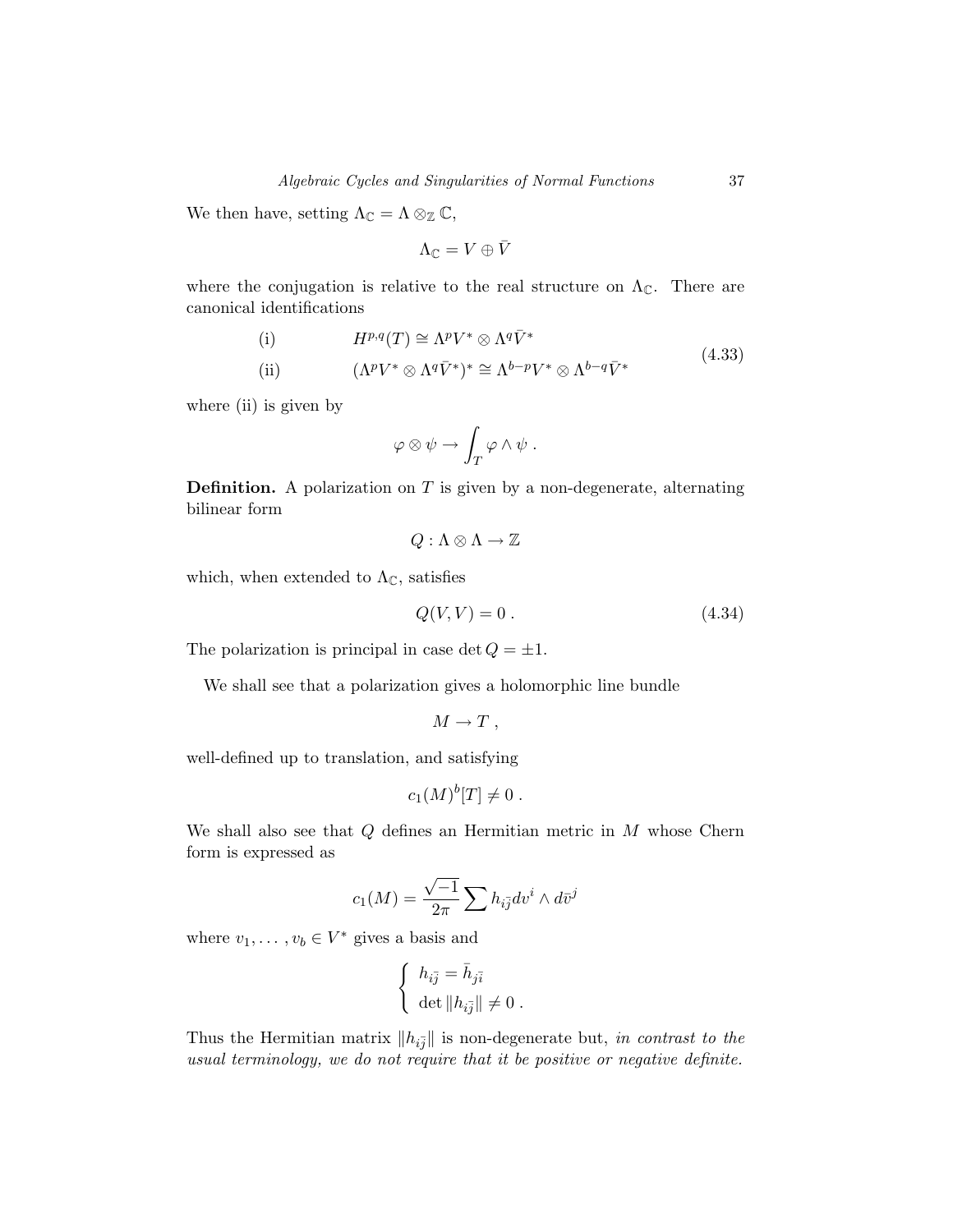We shall give two constructions of *M*. For the first, assuming as we shall always do that the polarization is principal, we may choose a *Q*-symplectic basis  $x^1, \ldots, x^b; y^1, \ldots, y^b$  for  $\Lambda^*_{\mathbb{Z}}$  so that

$$
Q = \sum_i dx^i \wedge dy^i .
$$

Thinking of  $\Lambda$  as  $H_1(T,\mathbb{Z})$  and with the canonical identification

$$
H^2(T, \Lambda) = \text{Hom}(\Lambda^2 H_1(T, \mathbb{Z}), \mathbb{Z})
$$

we have

$$
Q \in H^2(T, \mathbb{Z}) .
$$

By (4.34), when expressed in terms of  $dv^1, \ldots, dv^b, d\bar{v}^1, \ldots, d\bar{v}^b$  we have that

$$
Q = \frac{\sqrt{-1}}{2\pi} \sum h_{i\bar{j}} dv^i \wedge d\bar{v}^j
$$

where the matrix  $||h_{i\bar{j}}||$  is Hermitian and non-singular. Thus

$$
Q \in \mathrm{Hg}^1(T) ,
$$

and since  $T$  is a compact Kähler manifold it is well-known that there exists a holomorphic line bundle  $M \to T$  with a Hermitian metric and with

$$
Q=c_1(M)
$$

being the resulting Chern form.

It is also well-known that the subgroup  $Pic^{0}(T)$  of line bundles with trivial Chern class has a canonical identification

$$
\text{Pic}^0(T) \cong \bar{V}^*/\Lambda^* \tag{4.35}
$$

and that the action of *T* on  $Pic^0(T)$  by translation is the natural linear algebra one using the above identification. Thus, *M* is uniquely determined by  $c_1(M)$  up to translation.

Before doing that we want to recall the construction of the Poincaré line bundle

$$
P \to T \times Pic^0(T) .
$$

For this we have the canonical identification

$$
H_1(T \times \mathrm{Pic}^0(T), \mathbb{Z}) \cong \Lambda \otimes \Lambda^*
$$

and from this the canonical inclusion

$$
Hom(\Lambda^*, \Lambda^*) \subset H^2(T \times Pic^0(T), \mathbb{Z}) .
$$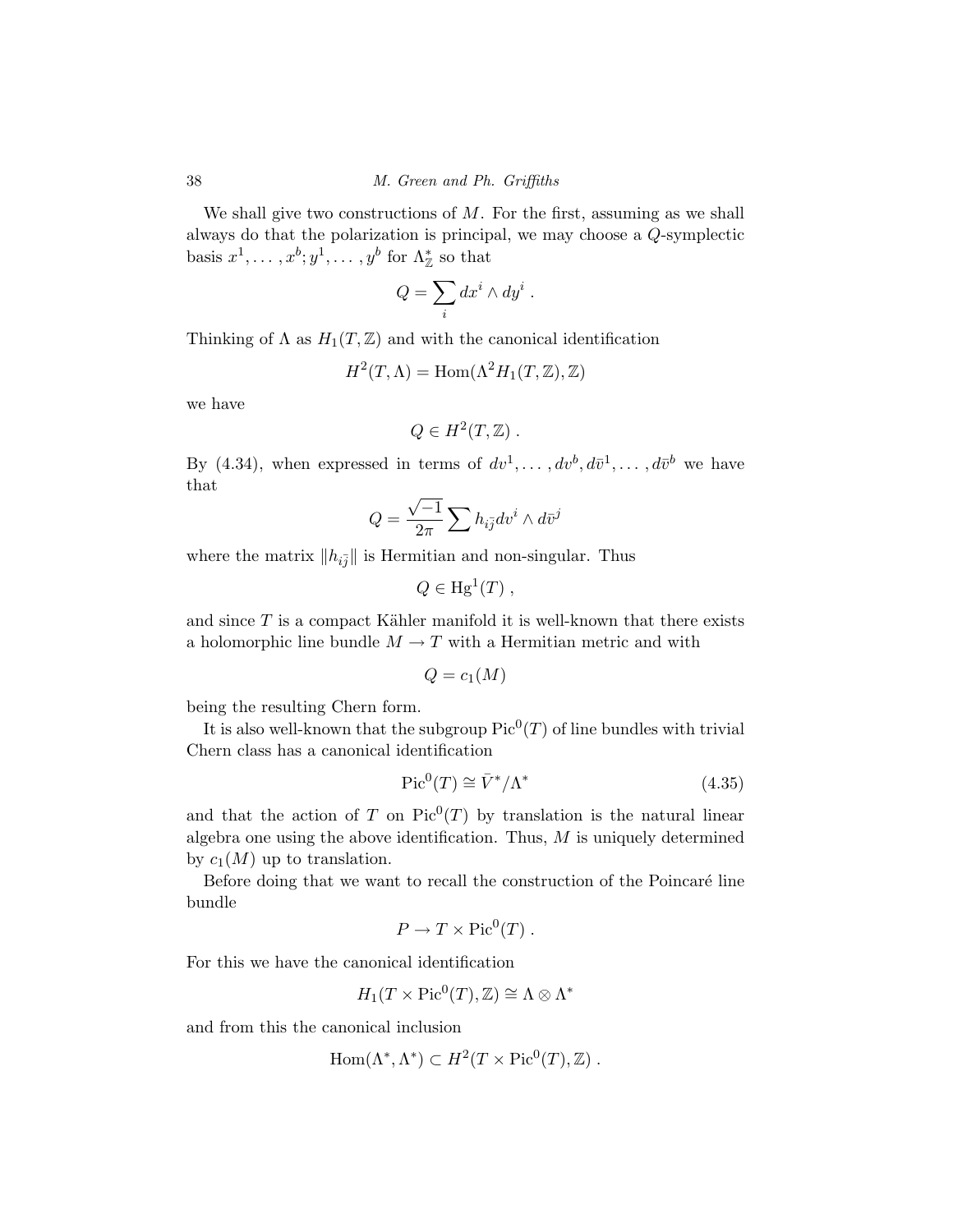The class  $\mathbb T$  in  $H^2(T \times \mathrm{Pic}^0(T), \mathbb Z)$  corresponding to the identity in  $\mathrm{Hom}(\Lambda^*, \Lambda^*)$ is easily seen to lie in  $Hg^{1}(T \times Pic^{0}(T))$  and therefore defines a class of line bundles

$$
P \to T \times Pic^0(T) .
$$

We may uniquely specify *P* by requiring that both

$$
P | T \times \{e^{\circ}\}\
$$
  

$$
P | \{e\} \times Pic^{0}(T)
$$

are trivial, where  $e, e^{\circ}$  are the respective origins in *T*, Pic<sup>0</sup>(*T*). The map

$$
\operatorname{Pic}^0(T) \to \operatorname{Pic}^0(T)
$$

given by

$$
a^{\circ} \to P \mid T \times \{a^{\circ}\}, \qquad a^{\circ} \in \text{Pic}^0(T)
$$

is the identity.

The above construction gives what is usually called the Poincaré line bundle. However, for the purposes of this work we assume given a principal polarization *Q* in *T* and will canonically define a line bundle

$$
P_Q \to T \times T \tag{4.36}
$$

which will induce an isomorphism

$$
T\cong \mathrm{Pic}^0(T)
$$

by

$$
a \to P_Q \mid T \times \{a\}, \qquad a \in T
$$

and via this isomorphism the identification

$$
P\cong P_Q.
$$

**Definition.** Denoting by

$$
\mu: T \times T \to T
$$

the group law, the Poincaré line bundle  $(4.36)$  is defined by

$$
P_Q = \mu^* M \otimes p_1^* M^* \otimes p_2^* M^* \otimes M_e \tag{4.37}
$$

where the  $p_i : T \times T \to T$  are the coordinate projections of  $M \to T$  in any line bundle with  $c_1(M) = Q$  and  $M_e$  is the fibre of  $M$  over the identity.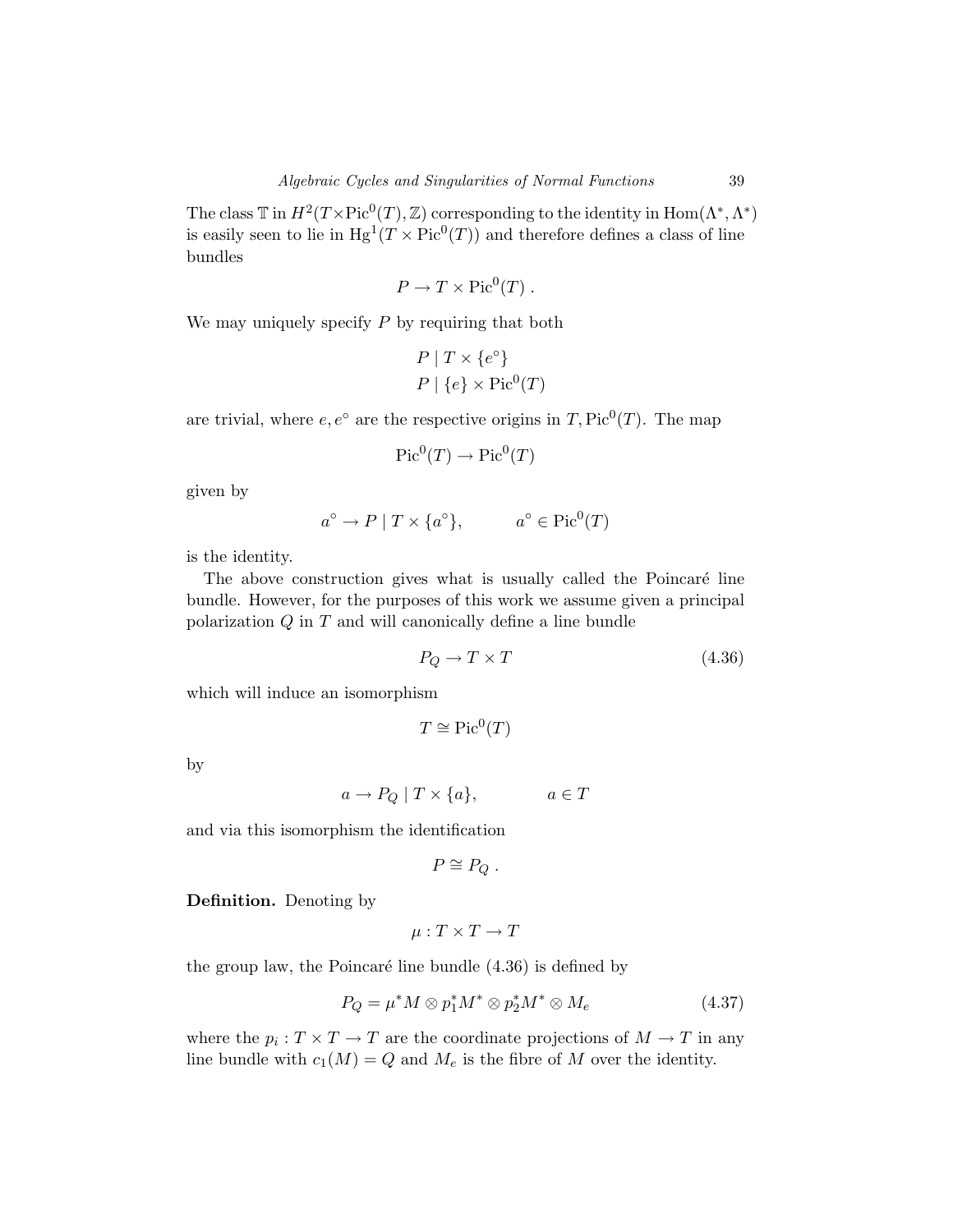*Proof that* (4.37) is well defined: Denote by  $P_M$  the RHS of (4.37). Since

$$
P_{M\otimes R}=P_M\otimes P_R
$$

we have to show that for a line bundle  $R\to T$ 

$$
P_R = 0 \text{ if } c_1(R) = 0. \tag{4.38}
$$

In fact we will show that  $P_R$  is *canonically* trivial. We will check that

$$
c_1(R) = 0 \Rightarrow c_1(P_R) = 0.
$$
\n(4.39)

Assuming this we have

$$
P_R \in Pic^0(T \times T) \cong Pic^0(T) \oplus Pic^0(T) .
$$

Then, by definition, for  $a, a' \in T$ 

$$
(P_R)_{(a,e)} = R_e^*
$$
  

$$
(P_R)_{(e,a')} = R_e^*
$$

so that the two "coordinates" of  $P_R$  are zero, hence  $P_R$  is trivial. To make the trivialization canonical we need to show independence of scaling, and this is the role of the  $M_e$  factor.

To verify (4.39), in general we may choose coordinates  $x^i, y^i \in \Lambda^*_{\mathbb{Z}}$  so that any line bundle  $R$  has  $c_1(R)$  represented by

$$
\sum_i \lambda_i dx^i \wedge dy^i .
$$

Using coordinates  $(x^i, y^i, x'^j, y'^j)$  on  $\Lambda_{\mathbb{R}} \oplus \Lambda_{\mathbb{R}}$  and using that

$$
\mu^{i}((x, y) \dot{+} (x', y')) = (x^{i} + x'^{i}, y^{i} + y'^{i})
$$

where  $\dot{+}$  is the group law on T, it follows that  $c_1(P_R)$  is represented by

$$
\sum_i \lambda_i (dx^i \wedge dy'^i + dx'^i \wedge dy^i) .
$$

In particular, if the  $\lambda_i = 0$  then (4.39) follows.  $\square$ Remark. For later use we note for *Q* as above

$$
c_1(P_Q) = \sum_i dx^i \wedge dy'^i + dx'^i \wedge dy^i.
$$

In particular

$$
c_1(P_Q)^{2b}[T \times T] = 2^b . \tag{4.40}
$$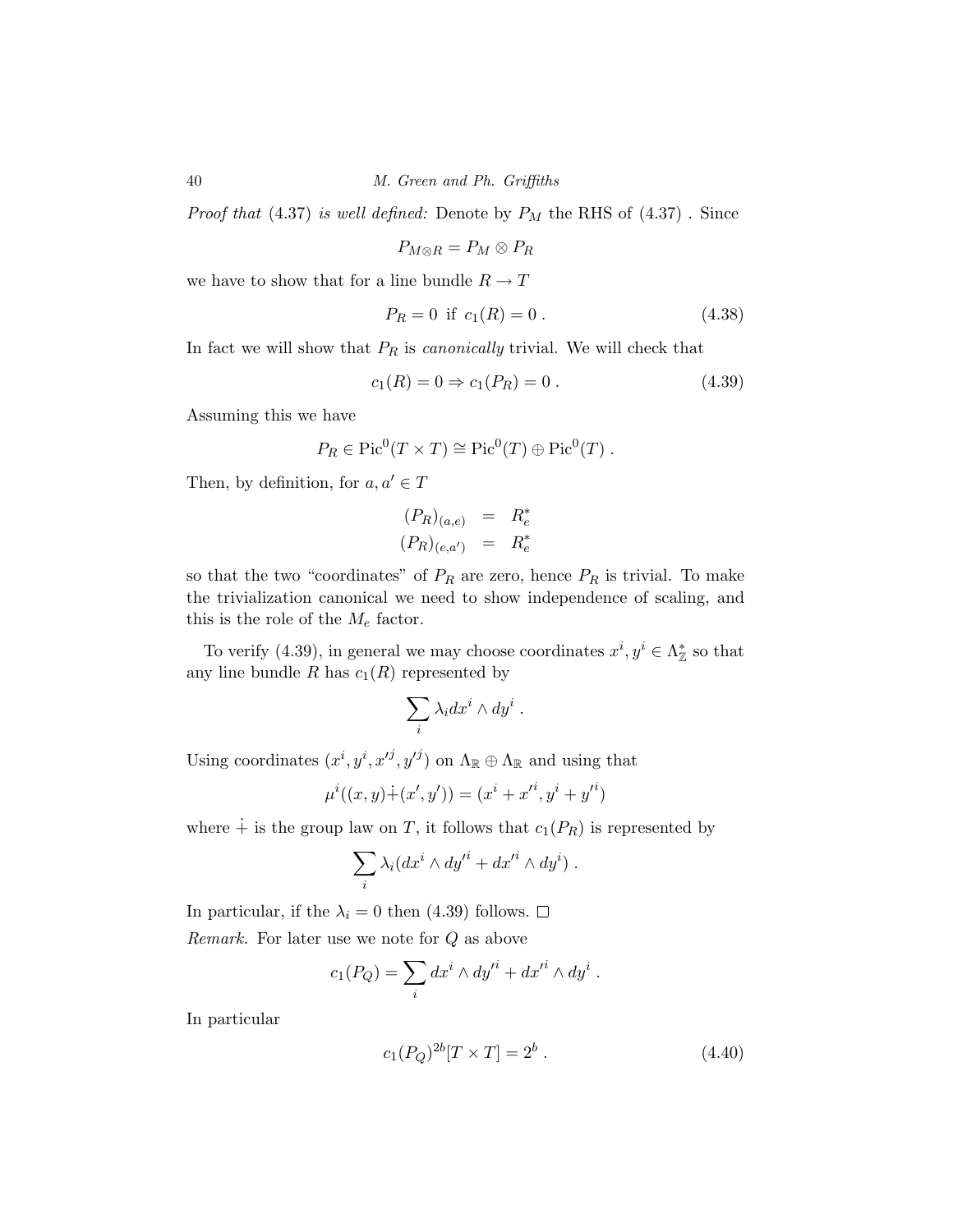### *4.5.2 Topological Properties of the Poincar´e Line Bundle in Smooth Families*

We let *X* and

$$
\begin{array}{c}\n\mathfrak{X} \subset X \times S \\
\downarrow^p \\
S\n\end{array}
$$

be as above. For simplicity of exposition we assume that for a general point *s* ∈ *S* all of  $H^{2n-1}(X_s)$  is primitive, so that the intermediate Jacobian

$$
J(X_s) = F^n H^{2n-1}(X_s) \backslash H^{2n-1}(X_s) / H^{2n-1}(X_s, \mathbb{Z})
$$
  
\n
$$
\cong F^n \check{H}^{2n-1}(X_s) / H_{2n-1}(X_s, \mathbb{Z})
$$

has a principal polarization as discussed in the preceding section. In this section we will assume the existence of a smooth curve  $B \subset S$  such that all the  $X_s$ ,  $s \in B$ , are smooth. This is a very rare circumstance, but one that will help to prepare the way for the treatments below of the case when *B* is a general curve in *S*. We set

$$
\mathfrak{X}_B = p^{-1}(B)
$$

and denote by

$$
J_B\to B
$$

the smooth analytic fibre space of complex tori with fibres  $J(X_s)$ ,  $s \in B$ . Then

(1) There exists a complex line bundle stack  $M_B \rightarrow J_B$  whose restriction to each fibre gives a line bundle, defined up to translation by a point of finite order, and whose Chern class is the polarizing form.

The meaning of the term "stack" in the present context will be explained below.

(2) There exists a complex line bundle  $\mathcal{P}_B \to J_B \times_B J_B$  whose restriction to each fibre of  $J_B \times_B J_B \to B$  is the Poincaré line bundle.

The point is that in each case the Chern classes

$$
c_1(\mathcal{M}_B), c_1(\mathcal{P}_B) \in H^2(B, \mathbb{Q})
$$

may be defined.

We let *D* be the classifying space for polarized complex tori and

$$
\mathfrak{T} \to D
$$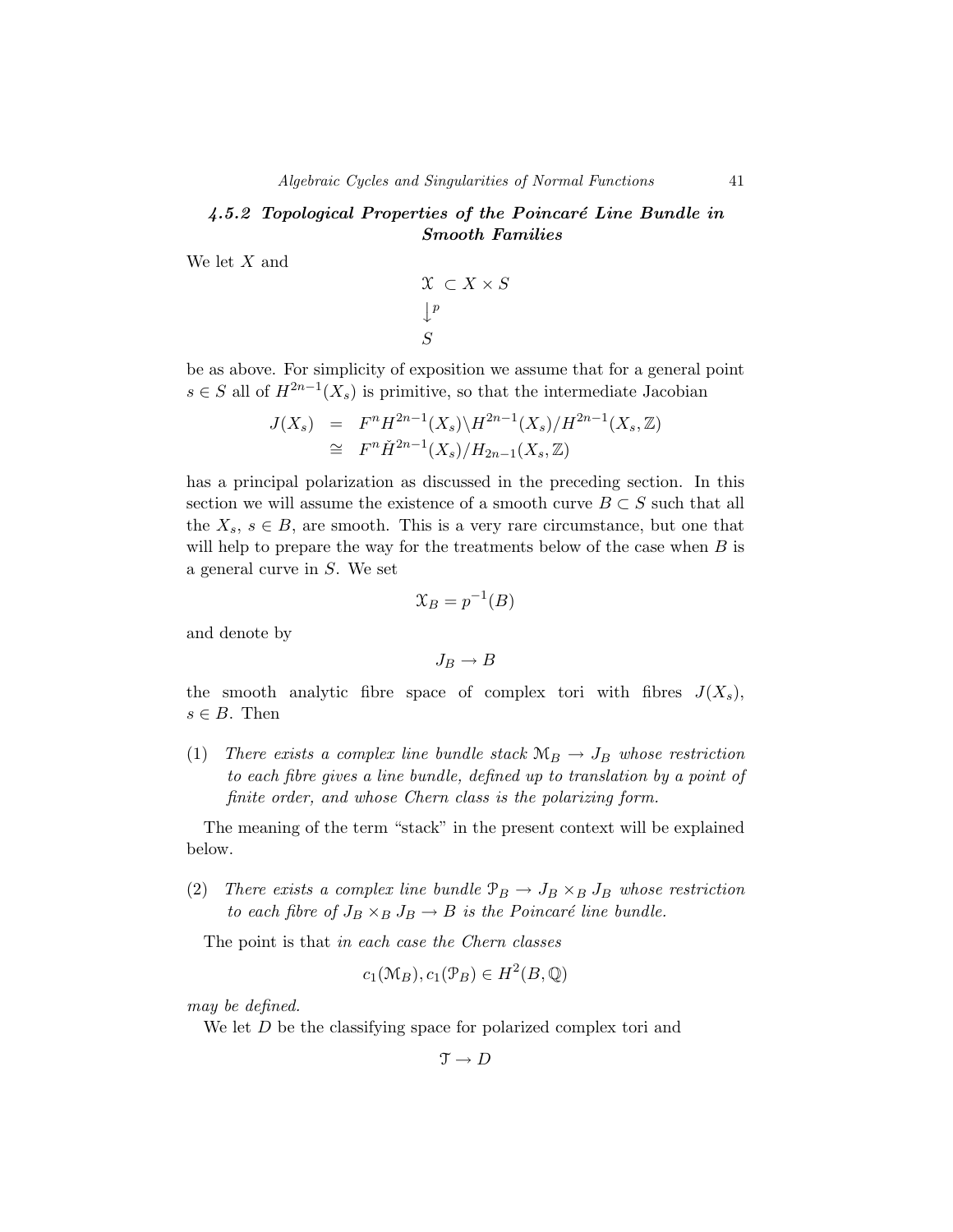the universal family of these tori. Then there is a line bundle

$$
\mathcal{M} \to \mathcal{T} \times_D \mathcal{T}
$$
  
\n
$$
\downarrow
$$
\n(4.43)

such that over each  $T \times T \cong T \times Pic^{0}(T)$  the line bundle M restricts to be the family of all principally polarized line bundles whose Chern class is the polarizing form, as explained in the preceding section. We denote by  $\mathcal{M}_e$ the restriction of M to  $\mathcal{T} \times_D \{e\} \cong \mathcal{T}$ .

Let  $\Gamma_{\mathbb{Z}} \cong Sp(b, \mathbb{Z})$  be the arithmetic group associated to the above situation. Then  $D/\Gamma_{\mathbb{Z}}$  is an analytic variety whose points are in one-to-one correspondence with equivalence classes of principally polarized complex tori. As usual in the theory of stacks, there is no universal family of complex tori over all of  $D/\Gamma_{\mathbb{Z}}$ , although the quotient

$$
\mathbb{C}^b \times D/\mathbb{Z}^{2b} \times \Gamma_{\mathbb{Z}}
$$

exists as a family of complex tori over the automorphism-free ones. Given  $\mathfrak{X}_B \to B$  as above, letting  $\Gamma \subset \Gamma_{\mathbb{Z}}$  be the monodromy group we have the picture

$$
J_B
$$
  
\n
$$
\downarrow
$$
  
\n
$$
B \xrightarrow{\varphi} D/\Gamma
$$
\n(4.44)

which one thinks of as the family of complex tori that would be induced by pulling back the universal family if the latter existed.

Turning to (4.56), there is an action of  $\mathbb{Z}^{2b} \times \Gamma_{\mathbb{Z}}$  on  $D \times \mathbb{C}^b \times \mathbb{C}^b \times \mathbb{C}$  that would represent the descent of (4.56) to  $D/\Gamma_{\mathbb{Z}}$  were it not for the presence of automorphisms. In addition, it can be shown that for  $\gamma \in \Gamma_{\mathbb{Z}}$ ,  $\mathbb{Z}^{2b} \times {\gamma}$ maps  $\mathcal{M}_e$  to  $\mathcal{M}_{a(\gamma)}$  where

$$
\mathcal{M}_{a(\gamma)} \mid T = \mathcal{M} \mid T \times \{a(\gamma)\}\
$$

where  $a(\gamma)$  is a division point in *T*. (This is well-known phenomenon for principally polarized abelian varieties.) Turning to (4.44), there will be a subgroup  $\Gamma_0 \subset \Gamma$  of finite index and such that  $a(\gamma) = e$  for  $\gamma \in \Gamma_0$ . Let  $\pi$  :  $\bar{B} \rightarrow B$  be a finite covering such that (4.44) lifts to

$$
\begin{aligned} &J_{\tilde{B}} \\ &\downarrow \\ &\tilde{B} \stackrel{\tilde{\varphi}}{\longrightarrow} D/\Gamma_0 \ . \end{aligned}
$$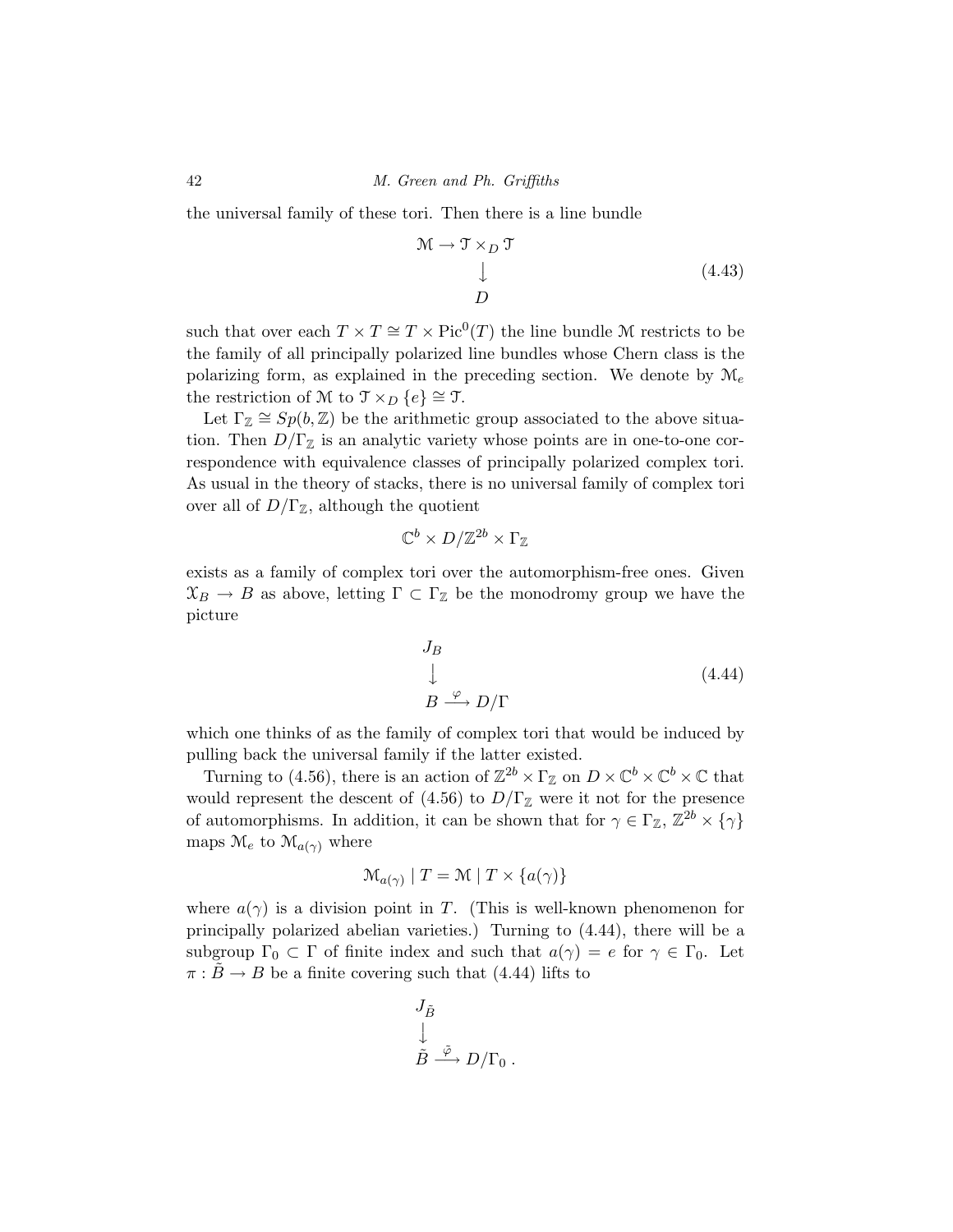Then  $\mathcal{M}_e$  is invariant under  $\Gamma_0$  and induces a line bundle

$$
\tilde{\varphi}^*(\mathcal{M}_e) \longrightarrow J_{\tilde{B}} \downarrow
$$
  

$$
\downarrow \qquad \qquad \downarrow \qquad \tilde{B}
$$

that on each fibre induces a line bundle whose Chern class is the polarizing form. If *d* is the degree of  $\tilde{B} \stackrel{\pi}{\rightarrow} B$ , then even though  $\mathcal{M}_B$  is not defined, we may set

$$
c_1(\mathcal{M}_B) = \frac{1}{d}c_1(\pi_*(\tilde{\varphi}^*(\mathcal{M}_e)) \in H^2(B, \mathbb{Q}). \tag{4.45}
$$

One may check that this is independent of the choice of covering  $\ddot{B} \rightarrow B$ .

The discussion of the Poincaré line bundle is similar but easier since it is uniquely characterized by the properties discussed in the preceding section.

Having defined  $\mathcal{M}_B$  and  $\mathcal{P}_B$  we now consider normal functions  $\nu_{\zeta}$  viewed as cross-sections of

$$
\begin{array}{c}\n\mathcal{J}_B \\
\downarrow \searrow \nu_\zeta \\
B\n\end{array}
$$

and ask:

What is the dependence of  $c_1(\nu_{\zeta}^*(\mathcal{M}_B))$  and  $c_1(\nu_{\zeta\times\zeta'}^*(\mathcal{P}_B))$ on *ζ,ζ* ?

Here, the Chern classes are considered as rational numbers using  $H^2(B, \mathbb{Q})$ ∼= Q. To discuss this question we set

$$
Z_{\zeta} = \nu_{\zeta}(B) - \nu_0(B)
$$

and define the quantities

(i) 
$$
Q_1(\zeta, \zeta') = c_1(\nu_{\zeta+\zeta'}^*(\mathcal{M}_B)) - c_1(\nu_{\zeta}^*(\mathcal{M}_B))
$$
  
\t\t\t $- c_1(\nu_{\zeta'}^*(\mathcal{M}_B)) + c_1(\nu_0^*(\mathcal{M}_B))$   
\n(ii)  $Q_2(\zeta, \zeta') = c_1(\nu_{\zeta\times\zeta'}^*(\mathcal{P}_B)) - c_1(\nu_{0\times 0}^*(\mathcal{P}_B))$   
\n(iii)  $Q_3(\zeta, \zeta') = p_1^* [Z_\zeta] \cup p_2^* [Z_{\zeta'}] \cup c_1(\mu^*(\mathcal{M}_B)).$  (4.46)

Here in (iii), we are working in the cohomology ring of  $J_B \times_B J_B$  and the  $p_i$ are the projections onto the two coordinate factors. We remark that:

The definition of  $Q_1(\zeta,\zeta')$  is motivated by the property

$$
(a+a') - (a) - (a') + (e) \sim 0
$$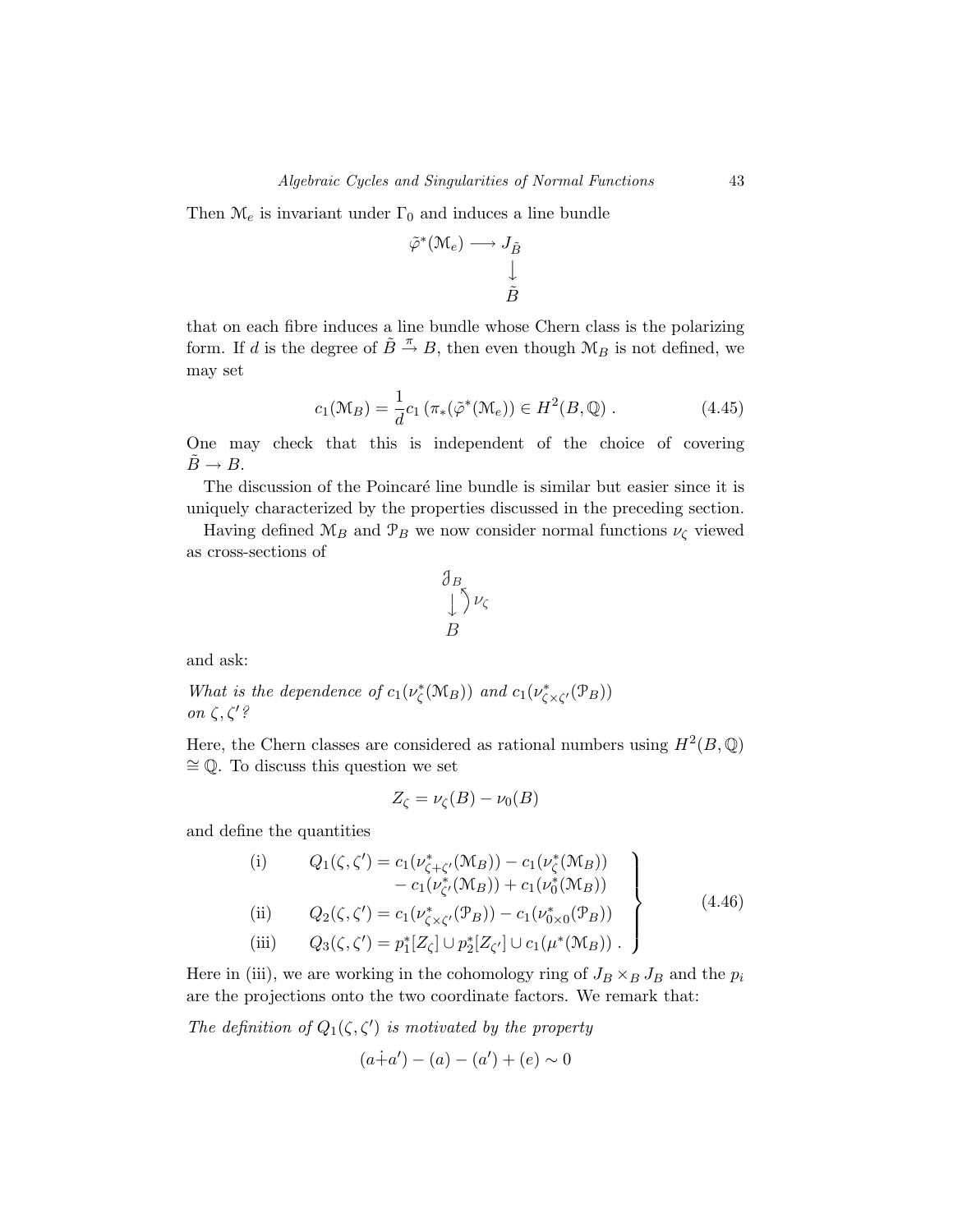on an elliptic curve  $E$ , where  $\dot{+}$  is the group law on  $E$ , (b) is the 0-cycle associated to a point  $b \in E$  and  $\sim$  *is linear equivalence.* 

**Theorem 4.5.1.**  $Q_1(\zeta, \zeta') = Q_2(\zeta, \zeta') = Q_3(\zeta, \zeta') = \zeta \zeta'$ . The last term is to be taken as the value of the  $\zeta \cup \zeta'$  on  $[X]$ .

Since for  $\zeta \neq 0$  primitive,

$$
(-1)^n \zeta^2 > 0
$$

we have the following curious

**Corollary 4.5.2.** Setting  $\mathcal{P}_{B,\zeta} = \nu_{\zeta \times \zeta}^*(\mathcal{P}_B)$ , we have for  $m \in \mathbb{Z}$ 

$$
h^{0}(\mathcal{P}_{B,m\zeta}^{(\pm)}) = m^{2}(\zeta^{2}) + (\text{terms not depending on } m).
$$

where  $\pm$  *is the parity of n.* 

Sketch of the proof: The real dimension of  $\mathcal{J}_B$  is  $4b+2$ , and denoting the Leray filtration by  $F_L^p$  we have that the fundamental class

$$
[Z_{\zeta}] \in F^1_L H^{2b}(J_B) \to H^1(B, R^{2b-1} \mathbb{Z}_{J_B})
$$

where we use  $\mathbb{Z}$  coefficients throughout and  $R^{2b-1}\mathbb{Z}_{J_B}$  is the  $(2b-1)$ <sup>st</sup> direct image of Z under the map  $J_B \to B$ . Here and below the notation means that  $[Z_{\zeta}] \in F_L^1 H^{2b}(J_B)$  which then maps to  $Gr_L^1 H^{2b}(J_B) \cong H^1(B, R^{2b-1} \mathbb{Z}_{J_B})$ . Denoting by  $\mathcal{J}_B$  the sheaf of holomorphic sections of  $J_B \to B$  we have

$$
\mathcal{J}_B = \frac{\mathcal{R}^{2n-1}\mathbb{C}_{\mathcal{X}_B}}{\mathcal{F}^n \mathcal{R}^{2n-1}\mathbb{C}_{\mathcal{X}_B} + R^{2n-1}\mathbb{Z}_{\mathcal{X}_B}} \cong \frac{\mathcal{R}^{2b-1}\mathbb{C}_{J_B}}{\mathcal{F}^b \mathcal{R}^{2b-1}\mathbb{C}_{J_B} + R^{2b-1}\mathbb{Z}_{J_B}}
$$

where  $\mathbb{R}^{2n-1}\mathbb{C}_{\mathfrak{X}_B}$  is understood to be

$$
0_B \otimes R^{2n-1} \mathbb{C}_{\mathfrak{X}_B}
$$

and  $R^{2n-1}\mathbb{C}_{\mathfrak{X}_B}$  is  $R^{2n-1}\mathbb{C}$  for the projection  $p: \mathfrak{X}_B \to B$ . Now  $\zeta \to \nu_{\zeta} \in$  $H^0(B,\mathcal{J}_B)$  is linear in  $\zeta$ , and we have

$$
H^{0}(B, \mathcal{J}_{B}) \to H^{1}(B, R^{2n-1}\mathbb{Z}_{\mathfrak{X}_{B}})
$$

$$
\downarrow \parallel
$$

$$
H^{1}(B, R^{2b-1}\mathbb{Z}_{J_{B}})
$$

where in the top row

$$
\nu_{\zeta} \to \zeta \in F_L^1 H^{2n-1}(\mathfrak{X}_B) \to H^1(B, R^{2n-1}\mathbb{Z}_{\mathfrak{X}_B})
$$

and under the vertical isomorphism

$$
\zeta \to [Z_{\zeta}] \in F^1_L H^{2b}(J_B) \to H^1(B, R^{2b-1}\mathbb{Z}_{J_B}).
$$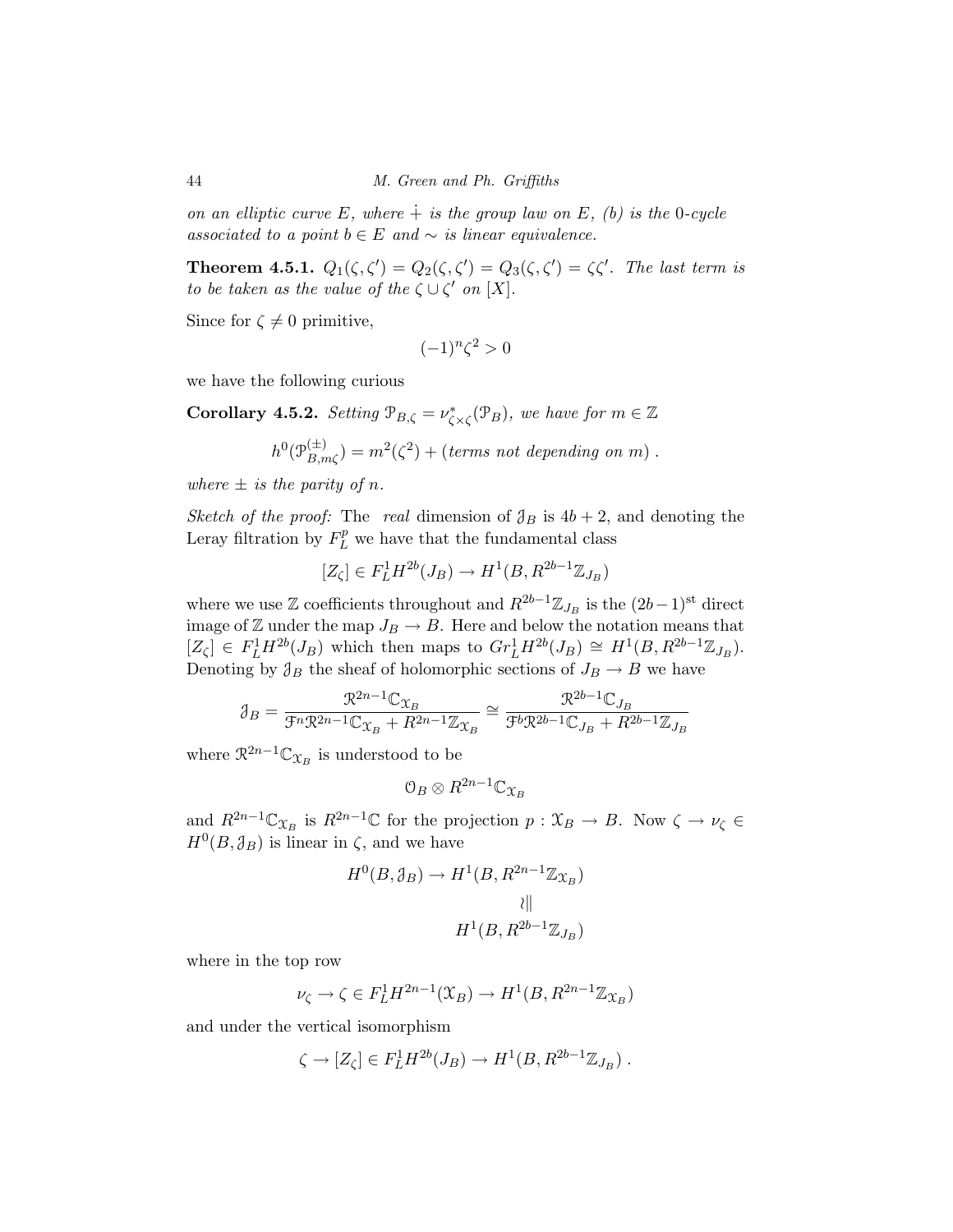Thus this mapping is linear in *ζ*.

For simplicity of notation we set

$$
M_{\zeta} = \nu_{\zeta}^* (\mathcal{M}_B)
$$
  
\n
$$
P_{\zeta \times \zeta'} = \nu_{\zeta \times \zeta'}^* (\mathcal{P}_B)
$$
  
\n
$$
= \nu_{\zeta \times \zeta'}^* (\mu^* \mathcal{M}_B \otimes p_1^* \mathcal{M}_B^* \otimes p_2^* \mathcal{M}_B^* \otimes \mathcal{M}_0)
$$

where  $M_{B,0} \to B$  is the line bundle stack whose fibres are the fibres of  $M_B$ over the 0-section and  $\mu$  is the fiberwise addition map. Then we have

$$
c_1(P_{\zeta \times \zeta'}) = c_1(M_{\zeta + \zeta'}) - c_1(M_{\zeta}) - c_1(M_{\zeta'}) + c_1(M_0). \qquad (4.47)
$$

The first step is to analyze

$$
p_1^*[Z_\zeta] \cup p_2^*[Z_{\zeta'}]. \tag{4.48}
$$

Since cup product is Poincaré dual to intersection on a smooth manifold, and since  $p_1^*[Z_\zeta]$  is the cycle traced by

$$
\{\nu_{\zeta}(s) \times J_s - \nu_0(s) \times J_s\}_{s \in S}
$$

and similarly for  $\zeta'$ , we see that  $(4.48)$  is Poincaré dual to the cycle traced out by

$$
\{\nu_{\zeta}(s) \times \nu_{\zeta'}(s) - \nu_{\zeta}(s) \times \nu_0(s) - \nu_0(s) \times \nu_{\zeta'}(s) + \nu_0(s) \times \nu_0(s)\}_{s \in S}.
$$

Call this cycle  $Z_{\zeta \times \zeta'}$ , so that

$$
p_1^*[Z_\zeta] \cup p_2^*[Z_{\zeta'}] = [Z_{\zeta \times \zeta'}].
$$

For the second step, since

$$
[Z_{\zeta \times \zeta'}] \cup c_1(\mu^* \mathcal{M}_B) = \int_{Z_{\zeta \times \zeta'}} \mu^* c_1(\mathcal{M}_B)
$$

where the RHS is the sum with signs of the values of  $\mu^* c_1(\mathcal{M}_B)$  on the four curves in the definition of the cycle  $Z_{\zeta \times \zeta'}$ , we have from (4.47) that

$$
p_1^*[Z_\zeta] \cup p_2^*[Z_{\zeta'}] \cup c_1(\mu^* M_B) = c_1(P_{\zeta \times \zeta'}) \ . \tag{4.49}
$$

For the next step, since  $\zeta$  and  $\zeta'$  are primitive and thus live in  $F^1_L H^{2n}(\mathfrak{X}_B, \mathbb{Z})$ where  $F_L$  is the Leray filtration, they define classes

$$
[\zeta], [\zeta'] \in H^1(B, R^{2n-1} \mathbb{Z}_{\mathfrak{X}_B})
$$

in  $Gr_L^1 = F_L^1/F_L^2$ . As above, the notation  $R^{2n-1}\mathbb{Z}_{\mathfrak{X}_B}$  means  $R_p^{2n-1}\mathbb{Z}$  for the projection  $p : \mathfrak{X}_B \rightarrow B$ . We then have

$$
H^1(B, R^{2n-1}\mathbb{Z}_{\mathfrak{X}_B}) \otimes H^1(B, R^{2n-1}\mathbb{Z}_{\mathfrak{X}_B}) \to H^2(B, R^{4n-2}\mathbb{Z}_{\mathfrak{X}_B}) \cong \mathbb{Z}, \tag{4.50}
$$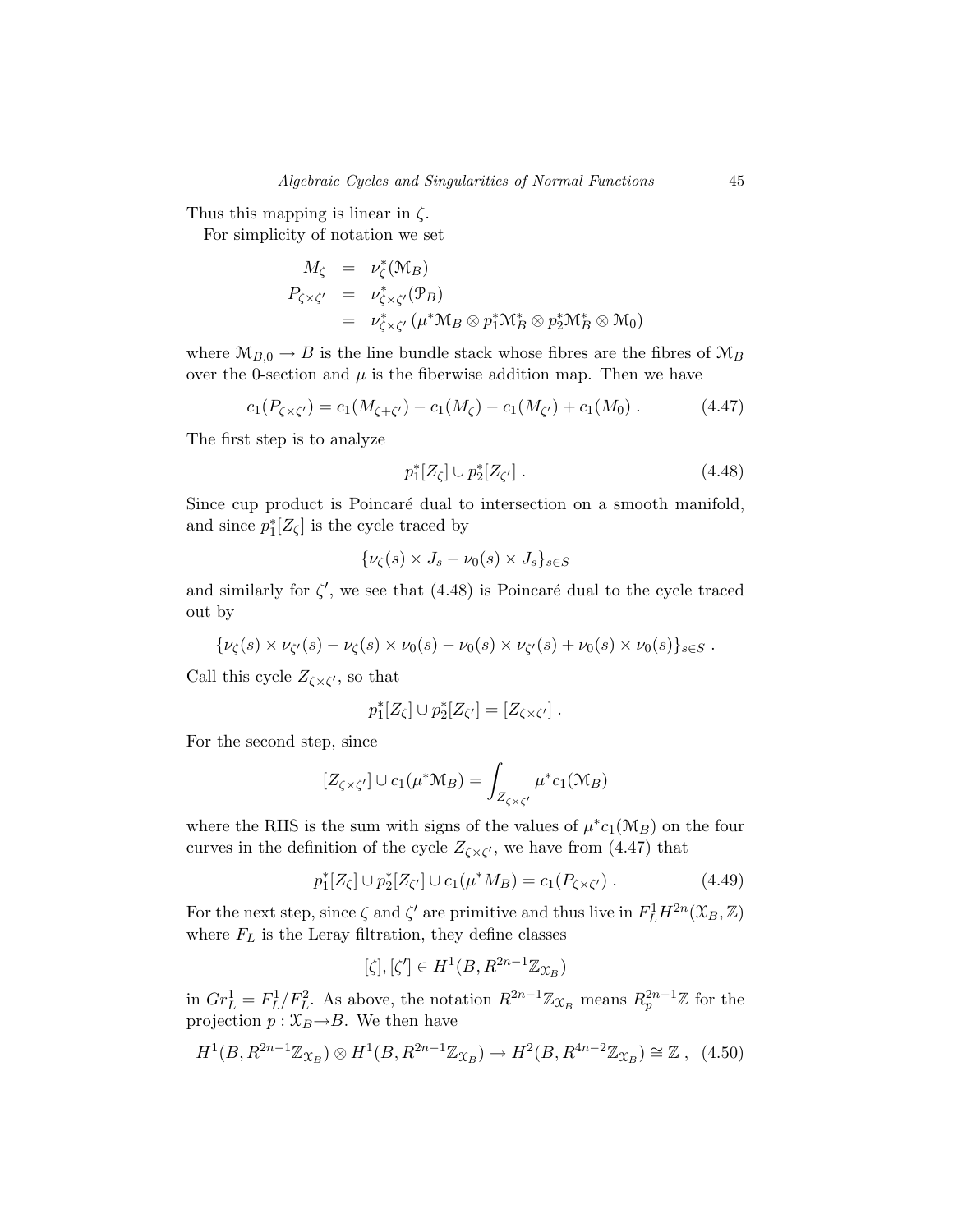where the last isomorphism uses  $R^{4n-2}\mathbb{Z}_{\mathfrak{X}_B} \cong \mathbb{Z}$  and  $H^2(B,\mathbb{Z}) \cong \mathbb{Z}$ . It is known that

Under the mapping (4.50), 
$$
[\zeta] \otimes [\zeta'] \to \zeta \cdot \zeta'
$$
 (4.51)

Passing to  $J_B \rightarrow B$ , we have by definition

$$
R^{2b-1}\mathbb{Z}_{J_B}\cong R^{2n-1}\mathbb{Z}_{\mathfrak{X}_B}
$$

and that the image of  $[Z_{\zeta}]$  in  $H^{2b}(J_B, \mathbb{Z}) \cong H^1(B, R^{2n-1}\mathbb{Z}_{J_B})$  corresponds to the image of  $\zeta$  in  $Gr^1 \check{H}^{2b}(\mathfrak{X}_B, \mathbb{Z}) \cong H^1(B, R^{2n-1}\mathbb{Z}_{\mathfrak{X}_B})$ . Moreover, since the polarization is principal we have

$$
Q^{b-1}: R^1 \mathbb{Z}_{J_B} \cong R^{2b-1} \mathbb{Z}_{J_B} .
$$

Thus  $[Z_{\zeta}]$  defines a class

$$
[Z_{\zeta}]_Q \in H^1(B, R^1 \mathbb{Z}_{J_B}),
$$

and it may be shown from (4.50) that under the pairing

$$
H^1(B, R^1 \mathbb{Z}_{J_B}) \otimes H^1(B, R^{2b-1} \mathbb{Z}_{J_B}) \to H^2(B, R^{2b} \mathbb{Z}_{J_B}) \cong \mathbb{Z} \;, \tag{4.52}
$$

where the last isomorphism results from  $R^{2b}\mathbb{Z}_{J_B} \cong \mathbb{Z}$  and  $H^2(B,\mathbb{Z}) \cong \mathbb{Z}$ , we have in  $(4.52)$ 

$$
[Z_{\zeta}]_Q \otimes [Z_{\zeta'}] \quad \text{maps to} \quad \zeta \cdot \zeta' \ . \tag{4.53}
$$

For the final step, for a torus  $T = V \mid \Lambda$  with principal polarization  $Q \in \Lambda^2 \Lambda^*$ we have

i)  $\Lambda^{2b}\Lambda^* \cong \mathbb{Z}$  (using [35]) ii)  $\Lambda^* \otimes \Lambda^{2b-1} \Lambda^* \to \mathbb{Z}$  (cup product) where we have iii)  $Q^{b-1} \otimes \text{ identity: } \Lambda^* \otimes \Lambda^{2b-1} \Lambda^* \simeq \Lambda^{2b-1} \Lambda^* \otimes \Lambda^{2b-1} \Lambda^*,$ and iv) the diagram

$$
H^{1}(T, \mathbb{Z}) \otimes H^{2b-1}(T, \mathbb{Z}) \longrightarrow \mathbb{Z}
$$
  
\n
$$
\downarrow \qquad \qquad \downarrow \qquad \qquad \downarrow
$$
  
\n
$$
H^{2b-1}(T, \mathbb{Z}) \otimes H^{2b-1}(T, \mathbb{Z}) \xrightarrow{Q} \mathbb{Z}
$$
  
\n
$$
\downarrow \qquad \qquad \downarrow \qquad \qquad \downarrow
$$
  
\n
$$
H^{4b-2}(T \times T, \mathbb{Z}) \xrightarrow{c_{1}(P_{Q})} Z
$$

commutes where the top vertical isomorphism is (iii).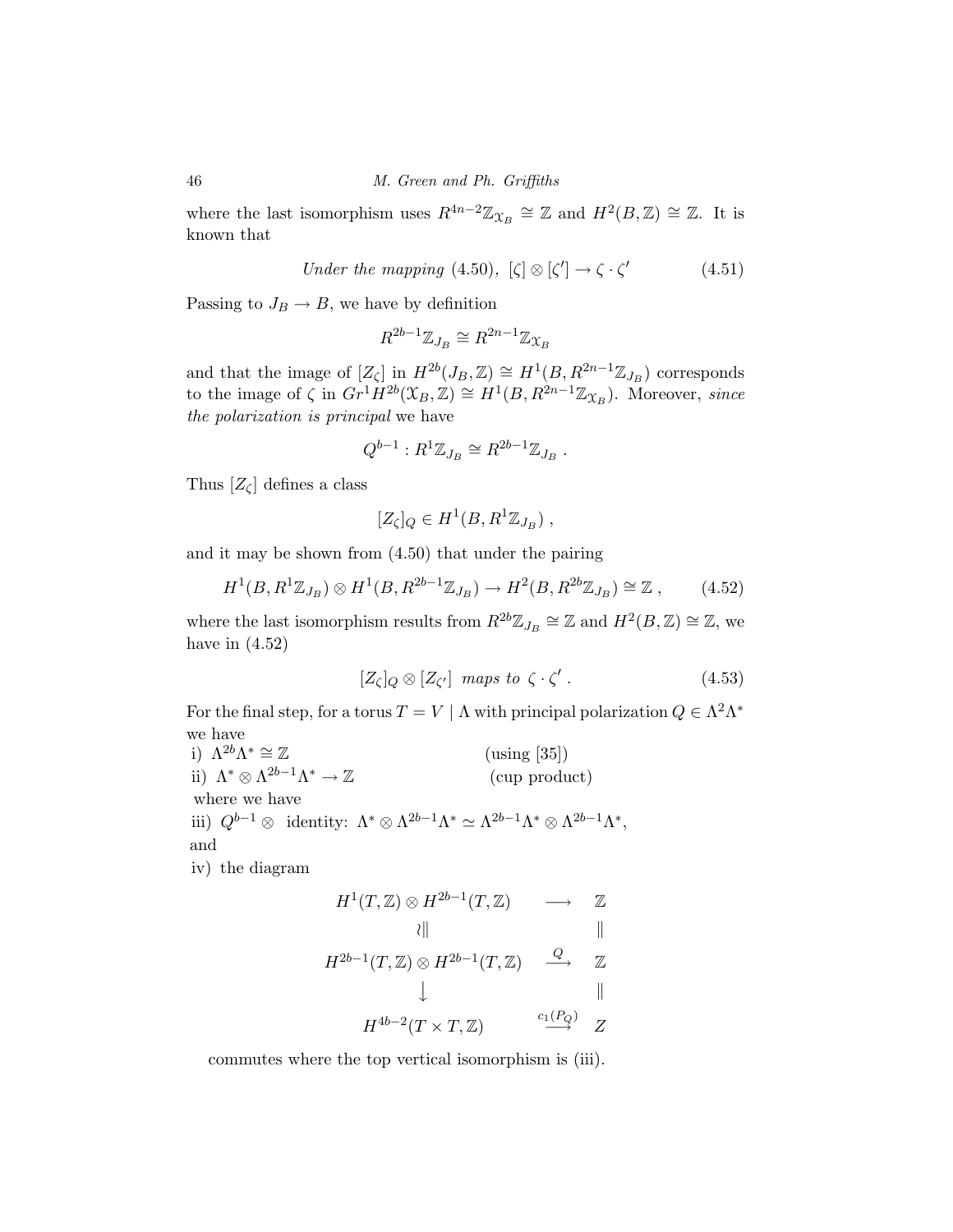This gives the conclusion

$$
p_1^*[Z_\zeta] \otimes p_2^*[Z_{\zeta'}] \otimes c_1(\mu^* \mathcal{M}_B) \to \mathbb{Z} \text{ computes } \zeta \cdot \zeta',
$$

where the LHS is in

$$
H^{2b-1}(J_B\times_B J_B,\mathbb{Z})\otimes H^{2b-1}(J_B\times_B J_B,\mathbb{Z})\otimes H^2(J_B\times_B,\mathbb{Z})
$$

and the mapping is cup product. This completes the sketch of the proof of Theorem 4.5.1.  $\square$ 

### *4.5.3 Generalized Complex Tori and Their Compactifications*

For the purposes of this work one needs the construction and properties of the Poincaré line bundle in families in which there are singular fibres. In fact, heuristic reasoning suggests that this line bundle may have some sort of "topological discontinuity" along the locus  $H^1(B_{s_0}^{\bullet}) \neq 0$ . What we are able to do here is only to take some first steps in this program. Specifically, for smooth curves  $B \subset S$  such that the fibres of  $\mathfrak{X}_B \to B$  have at most one ordinary node as singularities we shall

i) construct an analytic fibre space

$$
J_B \to B
$$

of complex Lie groups whose fibre over  $s \in B$  is  $J(X_s)$  when  $X_s$  is smooth and is the generalized intermediate Jacobian  $J_e(X_s)$  when  $X_s$ has a node; and where

$$
\mathfrak{O}_B(J_B)=\mathfrak{J}_e
$$

as defined in sections 4.2.1, 4.5.2 above,

ii) construct a compactification

$$
\begin{array}{ccc}\n\bar{J}_B & \supset & J_B \\
\downarrow & & \downarrow \\
B & = & B\n\end{array}
$$

where  $\bar{J}_B$  is a smooth compact complex manifold and for  $X_{s_0}$  nodal

$$
(\bar{J}_{B,s_0})_{\text{sing}} \stackrel{\text{defn}}{=} J_{\infty,s_0}
$$

has dimension  $b-1$  and is smooth,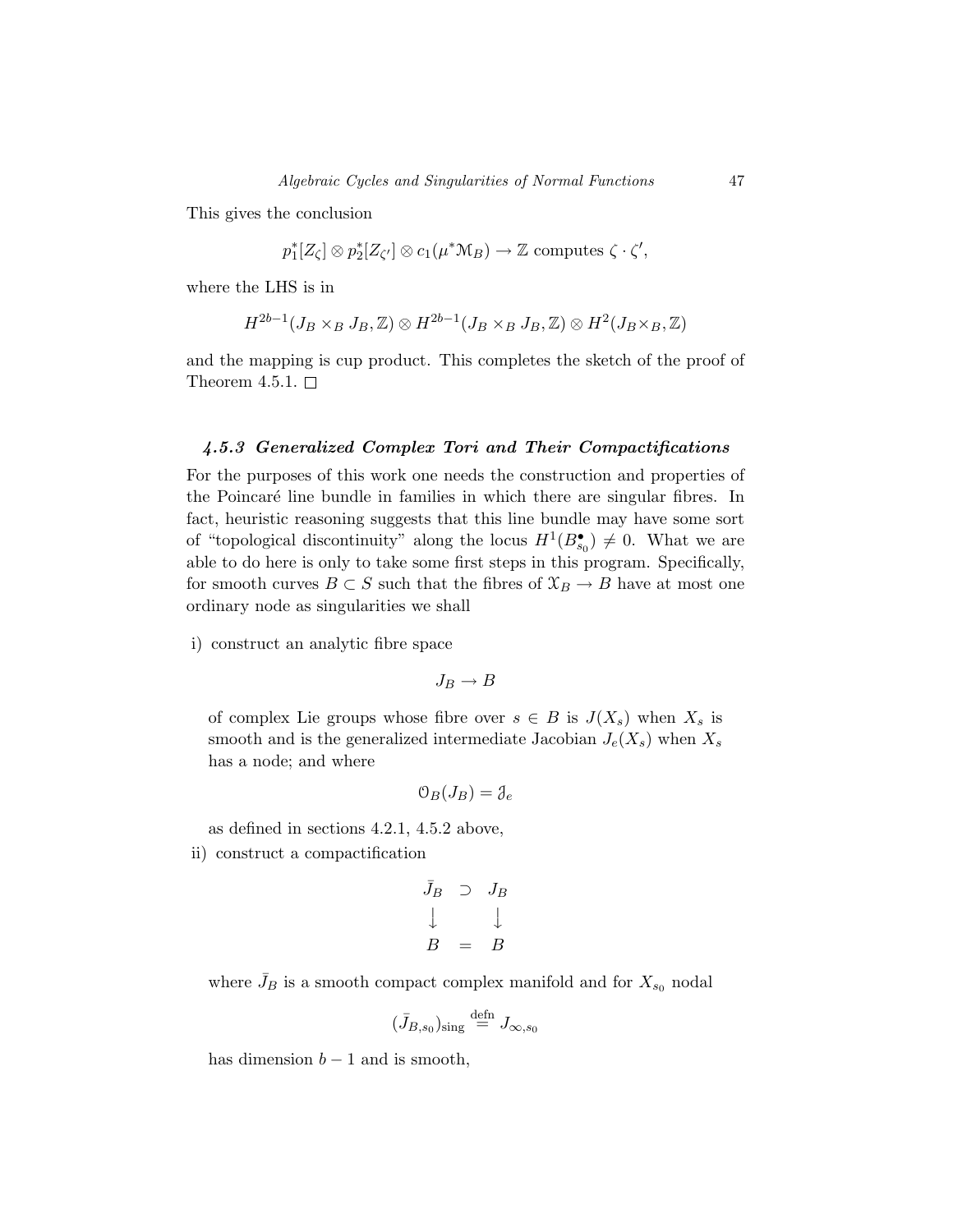(iii) contruct a desingularlization

$$
\begin{array}{ccc}\n\bar{J}_B \times_B \bar{J}_B & \to & \bar{J}_B \times_B \bar{J}_B \\
\downarrow & & \downarrow \\
B & = & B ;\n\end{array}
$$

where

$$
(\bar{J}_B\times_B\bar{J}_B)_{\text{sing}}=\bar{J}_{\infty}\times_B\bar{J}_{\infty}\;,
$$

iii) although we shall not construct the line bundle stack  $\mathcal{M}_B \to \bar{J}_B$  and Poincaré line bundle  $\mathcal{P}_B \to \bar{J}_B \times_B \bar{J}_B$ , we will show that their Chern classes

$$
c_1(\mathcal{M}_B) \in H^2(\bar{J}_B, \mathbb{Q})
$$
  

$$
c_1(\mathcal{P}_B) \in H^2(\bar{J}_B \times_B \bar{J}_B, \mathbb{Q})
$$

can be defined, and

iv) finally, we shall show that the arguments in the preceding section can be extended to give the main result Theorem 4.5.1 in this context.

Remark. There is a substantial literature on compactification of quasi-abelian varieties and of generalized Jacobians of singular curves, both singly and in families. Although we shall not get into it here, for our study the paper [4] by Lucia Caporaso and its sequel [5] together with [1] are especially relevant. In those papers there is an extensive bibliography to other work on the compactifications referred to above. In addition the papers [7] and [6] have been useful in that they directly relate Hodge theory to compactifications.

We now realize our program outlined above.

i) We begin by recalling the construction for a family of elliptic curves. The question is local over a disc  $\Delta = \{s : |s| < 1\}$ , where  $X_s$  is smooth for  $s \neq 0$  and  $X_s$  has a node p. It is well-known that the normalized period matrix of  $X_s$  is

$$
\left(1, \frac{\log s}{2\pi i} + a(s)\right) ,
$$

where  $a(s)$  is a holomorphic function at  $s = 0$ . It represents an inessential peturbation term and for simplicity of exposition will be assumed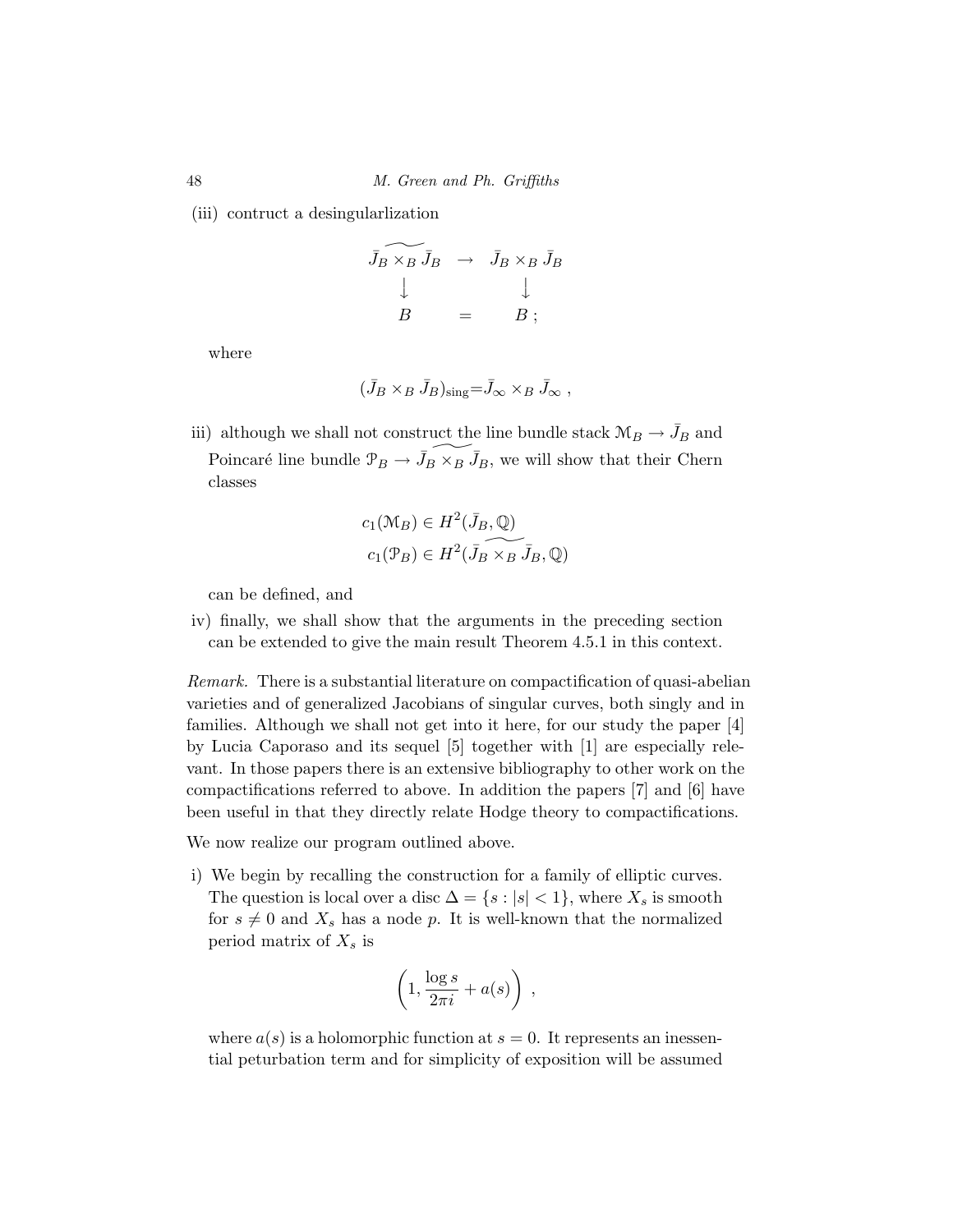to be zero. The period lattice of  $X_s$ ,  $s \neq 0$ , thus has generators

$$
\frac{i}{2\pi} \log \frac{1}{|s|}
$$

$$
1 + \frac{\arg s}{2\pi}
$$

We let  $\mathbb{Z}^2$  act on  $\mathbb{C} \times \Delta$  by

$$
e_1 \cdot (z, s) = (z + 1 + \frac{\arg s}{2\pi}, s)
$$
  

$$
e_1 \cdot (z, s) = \left( \left\{ \begin{array}{ll} z + \frac{i}{2\pi} \log \frac{1}{|s|}, & s \neq 0 \\ z, & s = 0 \end{array} \right\}, s \right)
$$

The quotient by this action is  $J_{\Delta} \to \Delta$ .

To see that it is an analytic fibre space of complex Lie groups, we first restrict to the axis Im  $s = 0$  and factor out the action of  $e_1$  by setting

$$
w=e^{2\pi i z}\in\mathbb{C}^*.
$$

Then  $e_2$  acts on  $\mathbb{C}^* \times \Delta$  by

$$
e_2 \cdot (w, s) = \left\{ \begin{array}{cc} |s| \cdot w & s \in 0 \\ w & s = 0 \end{array} \right\} .
$$

By similar but more complicated expressions one may extend this to all *s*, and when this is done the resulting action is visibly properly discontinuous and exhibits  $J_{\Delta} \rightarrow \Delta$  as an analytic fibre space of complex Lie groups.

For a curve of genus *g* the normalized period matrix is

$$
(I_g, Z(s))
$$

where  $Z(s) \in \mathcal{H}_g$ , the Siegel generalized upper-half-plane, is given by

$$
Z(s) = \begin{pmatrix} \frac{\log s}{2\pi i} + a(s) & \mathrm{T}_b(s) \\ b(s) & \tilde{Z}(s) \end{pmatrix}
$$
(4.54)

where  $a(s)$  is holomorphic at  $s = 0$ , and  $b(s) \in \mathbb{C}^{g-1}$  and  $\tilde{Z}(s) \in \mathcal{H}_{g-1}$ are holomorphic at  $s = 0$ . The above discussion extends to define an

*.*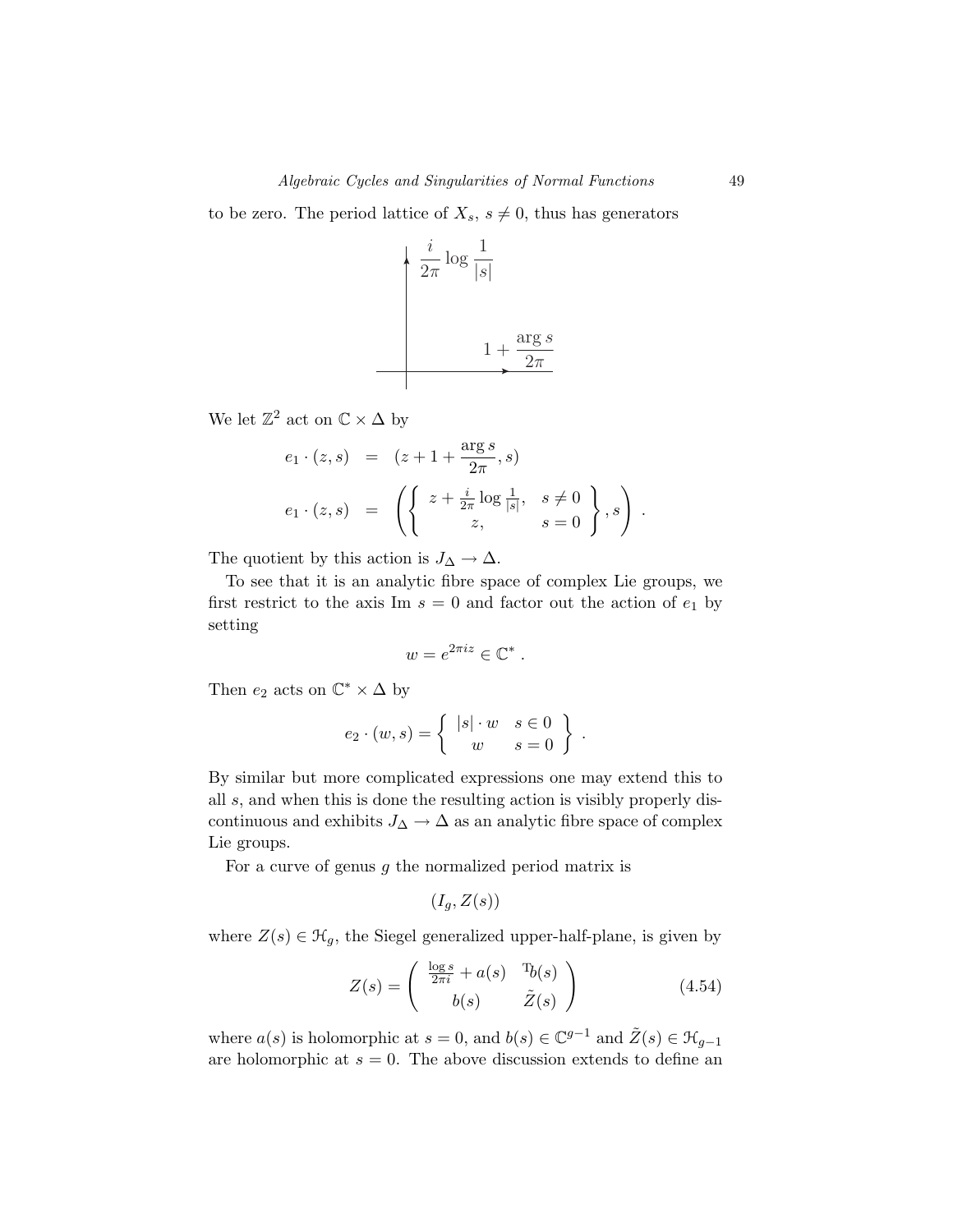analytic fibre space  $J_{\Delta} \to \Delta$  of complex Lie groups. The fibre  $J_{\Delta,s}$ over  $s \neq 0$  is the Jacobian  $J(X_s)$ , and over  $s = 0$  we have

$$
1 \to \mathbb{C}^* \to J_{\Delta,o} \to J(\tilde{X}_o) \to 0 \tag{4.55}
$$

where  $\tilde{X}_{o} \to X_{o}$  is the normalization. The extension class of (4.55) is represented by *b*(0). Locally over a point of  $J(X_0)$ ,  $J_\Delta$  is a product

$$
\mathbb{C}^*\times\mathcal{U}
$$

where  $\mathcal{U} \subset J(\tilde{X}_0)$  is an open set. This local splitting is as complex manifolds, not as complex Lie groups, and locally refers to the strong property of holding outside a compact set in the C<sup>∗</sup> factor.

In general, for  $X_s \subset X^{2n}$  as above and for *L* sufficiently ample so that  $h^{n,n-1}(X_s) \neq 0$  for  $s \neq 0$ , it is known (cf. [21]) that the period matrix will have the form  $(4.33)$  where now  $\tilde{Z}(s)$  represents the period matrix of a family of polarized complex tori with  $h^{n,n-1} = h^{n,n-1}(X_s) - 1$ ,  $s \neq 0$ . Thus the same conclusion — that  $J_{\Delta} \rightarrow \Delta$  may be constructed as an analytic fibre space of complex Lie groups — holds. Moreover, we have  $(4.55)$  where now  $J(\bar{X}_0)$  is the intermediate Jacobian of the standard desingularization  $X_0 \to X_0$ obtained by blowing up the node  $p \in X_0$ . We shall refer to  $J_{\Delta,0}$  as the generalized intermediate Jacobian of *X*0.

We may summarize as follows:

The analytic fibre space of complex Lie groups  $J_B \rightarrow B$  is locally biholomorphic to the product of a smooth fibre space and an elliptic curve acquiring a node across a disc. (4.56)

Here, as noted above, locally has the strong meaning of "outside a compact set in the  $\mathbb{C}^*$  factor".

ii) Because of (4.56) does not work !! it will suffice to analyze the elliptic curve picture in a way that will extend to the local product situation as described above. Here we may be guided by the geometry. Namely, locally in the analytic topology around a nodal elliptic curve  $X_{s_0}$  there are local coordinates  $x, y$  on  $\mathfrak{X}_B$  and  $s$  on  $B$  such that  $s_0$  is the origin and the map  $\mathfrak{X}_B \to B$  is given by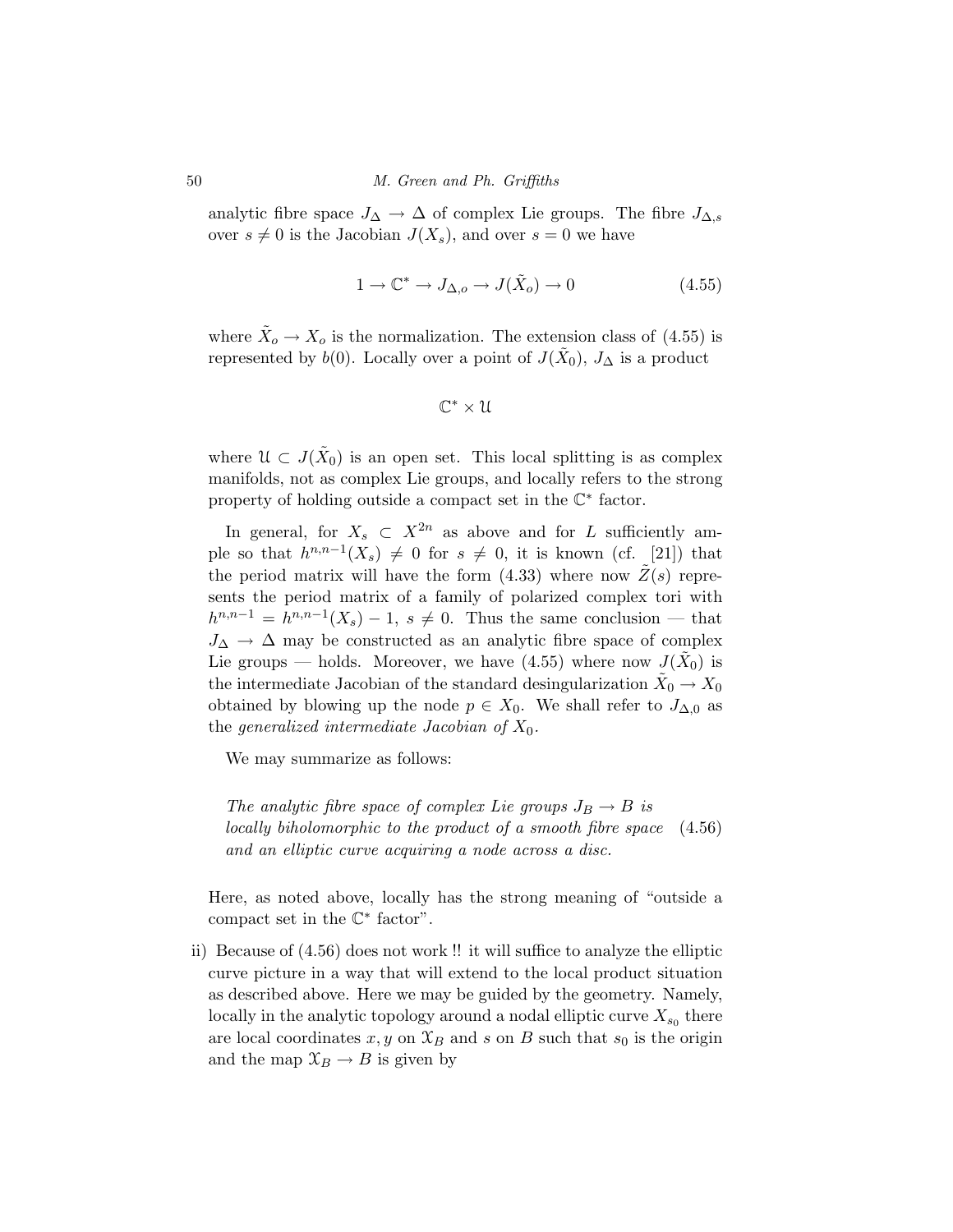

Then

$$
\frac{dx}{x} \equiv -\frac{dy}{y} \mod ds,
$$

and using the above notation, on  $\mathbb{C}^*$  with coordinate w we have

$$
\begin{cases}\n\frac{dw}{w} \equiv \frac{dx}{x} & \text{near} \quad w = 0 \\
\frac{dw}{w} \equiv -\frac{dy}{y} & \text{near} \quad w = \infty\n\end{cases}
$$

where  $\equiv$  denotes congruence modulo holomorphic terms. Then we compactify C<sup>∗</sup> by adding one ideal point *p* with

$$
\lim_{q \to p} \int^q \frac{dw}{w} = \lim_{r \to p} - \int^r \frac{dw}{w}
$$

in the above figure.

Of course, in this case the compactification of  $J_{B,o} \cong \mathbb{C}^*$  is just the original elliptic curve  $X_{s_0}$ . But using (4.43) and the above coordinate description enables us to infer the general case from the particular case.

Remark. One obvious but slightly subtle point is that we are not saying that a general family  $\mathfrak{X}_B \to B$  has around a node the local coordinate description (4.57). Rather, for  $n \geq 2$  that is

$$
x_1^2 + \cdots + x_{2n}^2 = s \; .
$$

What we are saying is that in the family  $J_B \to B$ , the " $\mathbb{C}^*$  direction" has the coordinate description (4.57).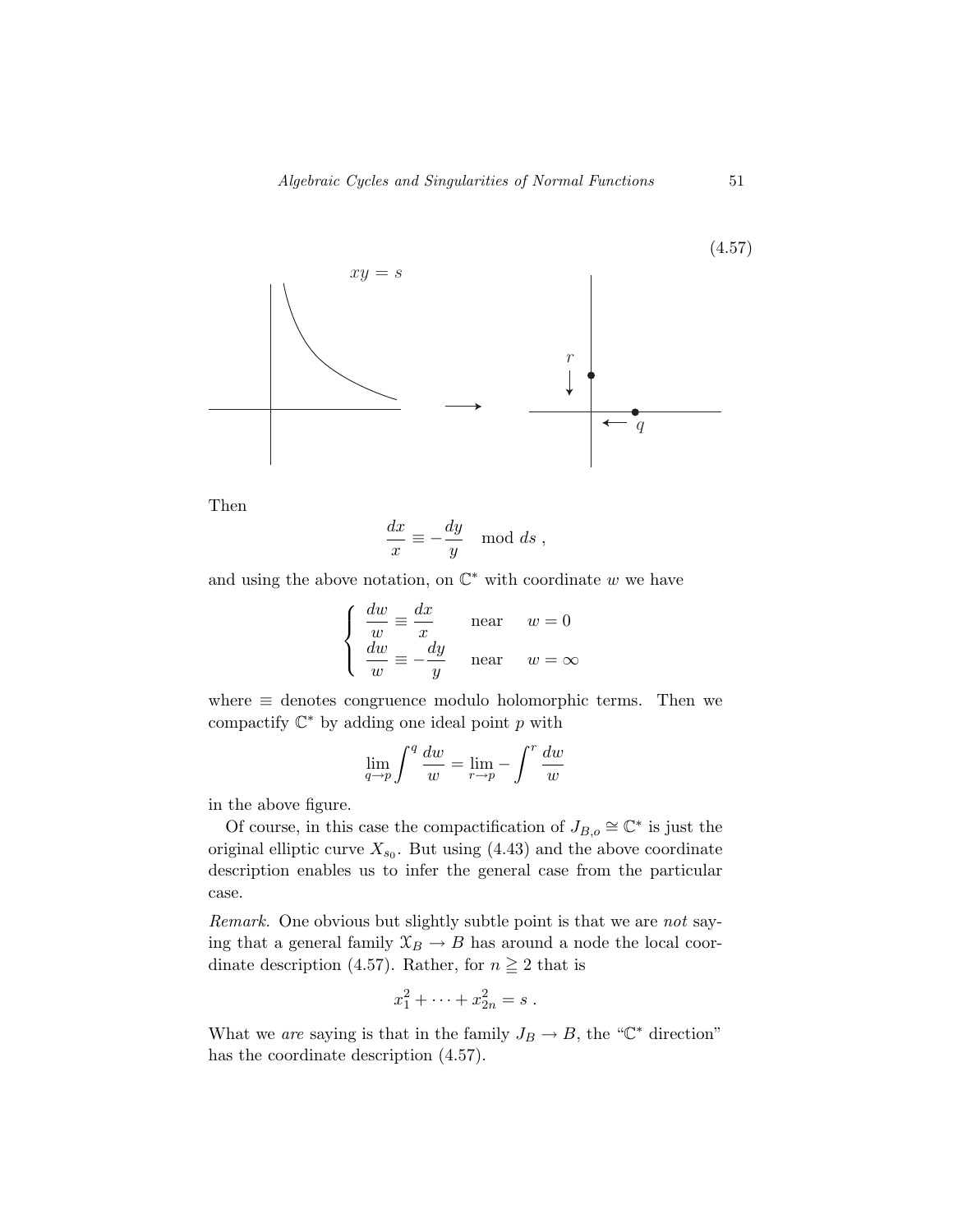iii) We now turn to the study of the singularities of  $\bar{J}_B \times_B \bar{J}_B$ . Again, locally in the sense explained above the situation is a product of the elliptic curve picture with some parameters. Around a point on a smooth fibre, respectively a node on a singular fibre, the map  $\bar{J}_B \to B$ is

$$
\begin{cases}\n(x, y) \longrightarrow s = y \quad \text{(smooth case)} \\
(x, y) \longrightarrow s = xy \quad \text{(nodal case)}\n\end{cases}
$$

From this it follows directly that

$$
\left(\bar{J}_B \times_B \bar{J}_B\right)_{\text{sing}} \subseteq \bar{J}_\infty \times_B \bar{J}_\infty \tag{4.58}
$$

where  $\bar{J}_{B,\infty} \subset \bar{J}_B$  is the set of singular points on fibres. Moreover, in coordinates  $(x, y, x', y', s) \in \mathbb{C}^5$  such that  $\bar{J}_{B,\infty} \times_B \bar{J}_{B,\infty}$  is locally given by

$$
\begin{cases}\nf = xy - s = 0 \\
f' = x'y' - s = 0\n\end{cases}
$$
\n(4.59)

from

$$
df \wedge df' = 0 \Leftrightarrow x = y = x' = y' = 0
$$

we see that we have equality in (4.58). Moreover, for the Jacobian of  $(f, f')$  we have that

$$
\mathrm{rank}(J(f,f'))=1
$$

along  $\bar{J}_{B,\infty}$ . Finally, (4.59) gives

$$
xy = x'y'
$$

which is a quadric cone in  $\mathbb{C}^4$  and has a canonical desingularization.

Remark 4.5.3. For later reference we note that

- a) the 0-section of  $J_B \subset \bar{J}_B$  is a smooth section not meeting  $\bar{J}_\infty$ ;
- b) for the group law  $\mu: J_B \times_B J_B \to J_B$  we have that  $\mu^{-1}(0) = W$ , and in  $\bar{J}_B \times_B \bar{J}_B$  we have for the closure  $\overline{W} = \bar{J}_{\infty} \times_B \bar{J}_{\infty}$  . The model here is

$$
\overline{\mathbb{C}}^* = (\mathbb{P}^1, \{0, \infty\}) = \left(\bigodot p\right)
$$

$$
\mu: \mathbb{C}^* \times \mathbb{C}^* \to \mathbb{C}^*
$$
 is multiplication

$$
\Rightarrow (p,p') = \overline{\mu^{-1}(1)} \cap \left( (P^1, \{0,\infty\}) \backslash \mathbb{C}^* \right) \times \left( (\mathbb{P}^1, \{0,\infty\}) \backslash \mathbb{C}^* \right)
$$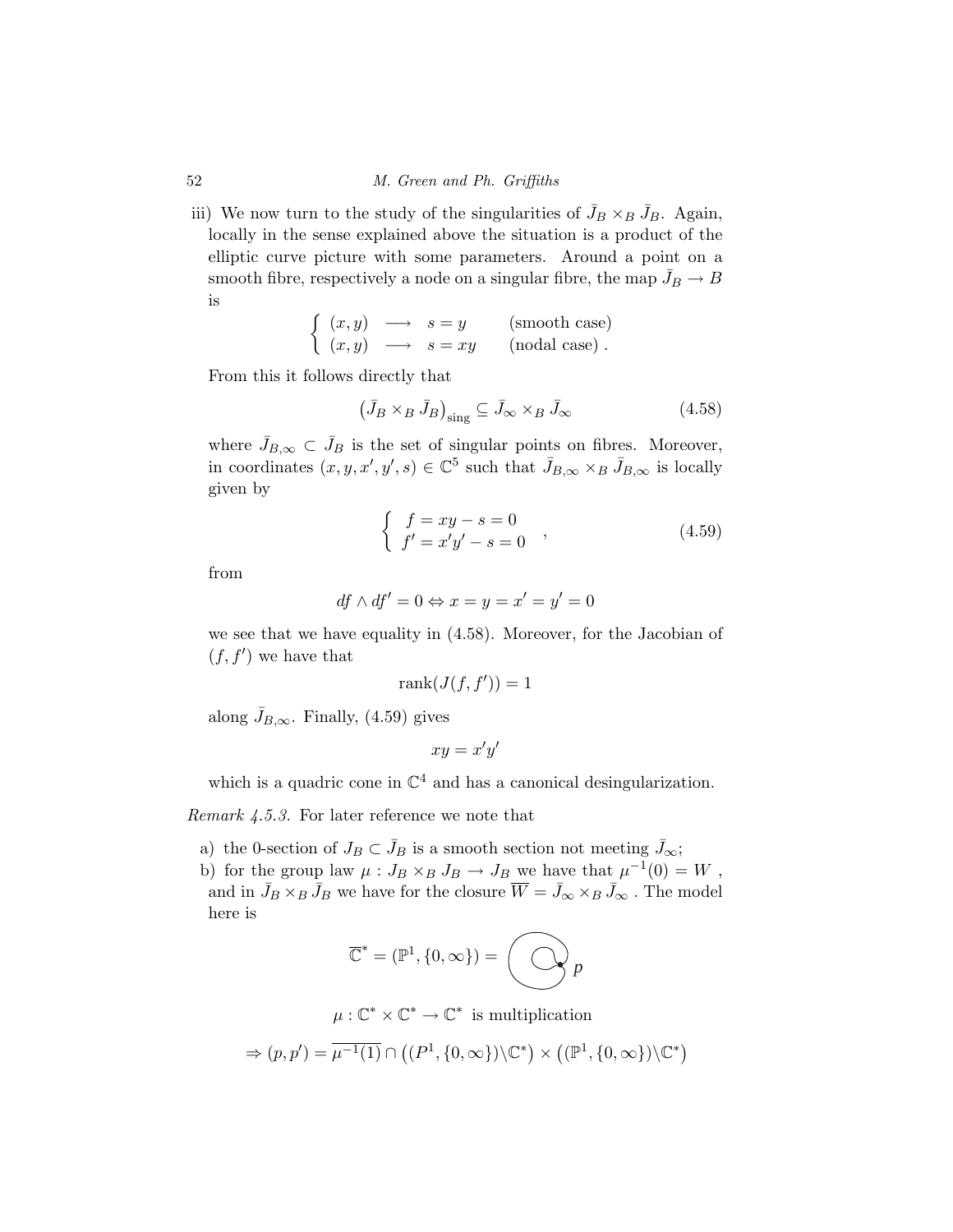### *4.5.4 Topological Properties of the Poincar´e Line Bundle in some Families with Singular Fibres*

The objective of this section is to show that, using  $\bar{J}_B \to B$ , the argument sketched above for the proof of Theorem 4.5.1 may be extended to the case in which there are singular fibres as in the preceding section.

First we shall explain why  $J_B \to B$  is *not* the right object. We give three reasons.

- i) Although  $J_B$  is a smooth manifold it is non-compact; in particular, it does not have a fundamental class and Poincaré duality does not hold (both of which were used in the proof of Theorem 4.5.1.
- ii) The *local invariant cycle* theorem does not hold for  $J_B \rightarrow B$ , whereas it does hold for  $\bar{J}_B \to B$ . Thus, for  $X_{s_0}$  having a simple node and *s* close to  $s_0$  with (as usual)  $T$  representing monodromy, we have

$$
(R^{2b-1}\mathbb{Z}_{\bar{J}_B})_{s_0} \cong \ker\{T - I : H^{2b-1}(J_s, \mathbb{Z}) \to H^{2b-1}(J_s, \mathbb{Z})\} \tag{4.60}
$$

but

$$
(R^{2b-1}\mathbb{Z}_{J_B})_{s_0} \neq \ker\{T - I : H^{2b-1}(J_s, \mathbb{Z}) \to H^{2b-1}(J_s, \mathbb{Z})\}.
$$
 (4.61)

**Note:** This is related to the fact that for  $\Delta$  a disc around  $s_0$  and with  $\bar{J}_\Delta = \bar{p}^{-1}(\Delta)$ 

$$
\bar{J}_{\Delta} \;\; retracts\; onto\; \bar{J}_{s_0}
$$

while this fails to be the case for *J*∆.

iii) Relatedly, the Leray spectral sequence for  $\bar{p}$  :  $\bar{J}_B \rightarrow B$  degenerates at  $E_2$  while this fails to be the case for  $J_B \to B$ .

**Example.** Let dim  $J_s = 1$  so that  $\bar{J}_B \rightarrow B$  is an elliptic surface whose singular fibres  $\bar{J}_{s_i}$  are all nodal elliptic curves while

$$
J_{s_i} = \bar{J}_{s_i} \backslash \{p_i\} \cong \mathbb{C}^* \ . \tag{4.62}
$$

Then

$$
(R^{q}\mathbb{Z}_{\bar{J}_{B}})_{s}\cong(R^{q}\mathbb{Z}_{J_{B}})_{s}
$$

for all points  $s \in B$  and all  $q$ , except that

$$
(R^3 \mathbb{Z}_{\bar{J}_B})_{s_i} = 0, \quad (R^3 \mathbb{Z}_{J_B})_{s_i} \cong \mathbb{Z} . \tag{4.63}
$$

This follows from localizing (4.62) over a disc  $\Delta_i$  around  $s_i$ . Then

$$
\mathbb{Z} \cong H^2(B, R^2 \mathbb{Z}_{\bar{J}_B}) \cong H^2(B, R^2 \mathbb{Z}_{J_B})
$$
\n(4.64)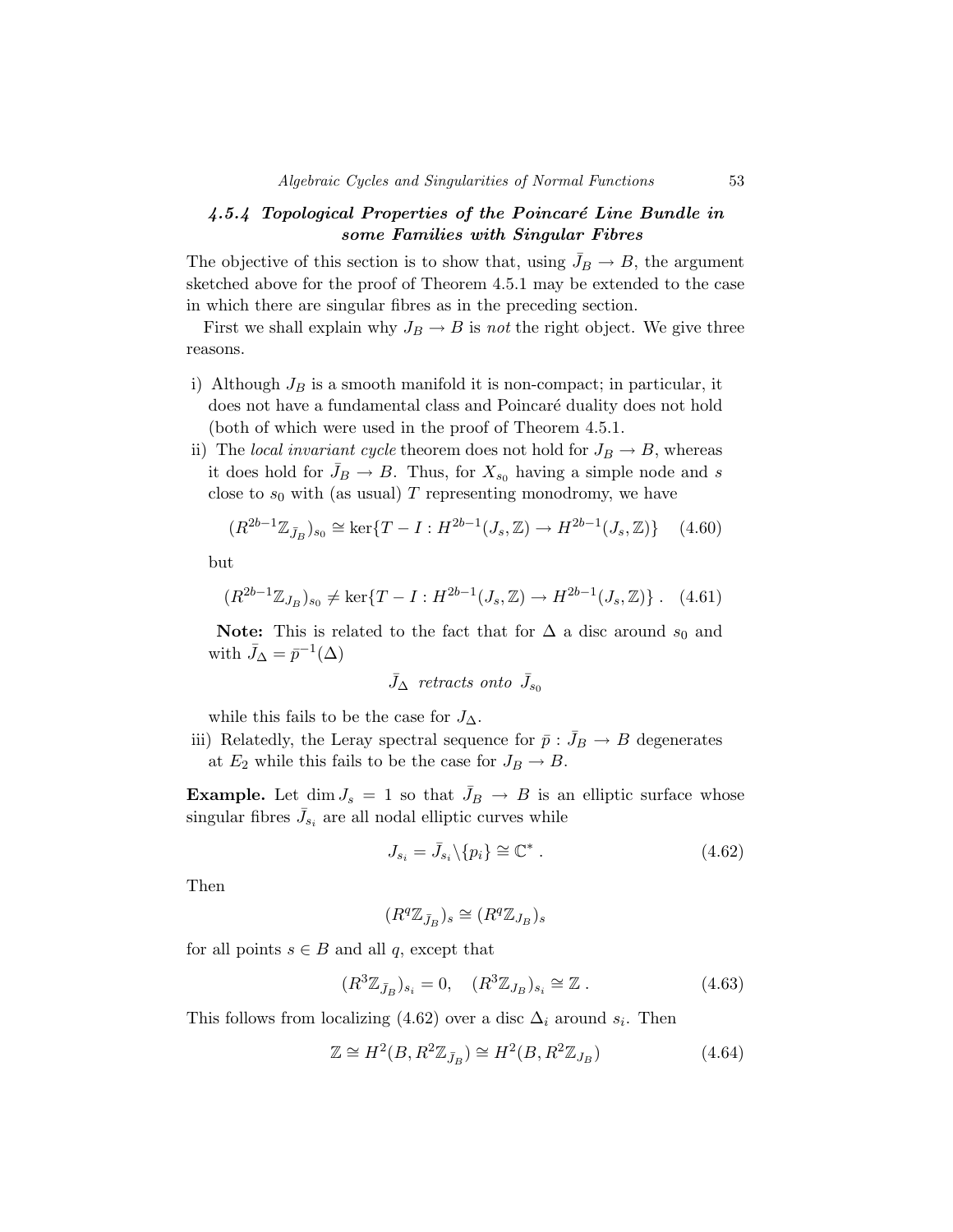but whereas the Leray spectral sequence for  $\bar{J}_B \to B$  degenerates at  $E_2$  and the first isomorphism in (4.64) gives

$$
H^4(\bar{J}_B,\mathbb{Z})\cong \mathbb{Z} \ ,
$$

the Leray spectral sequence for  $J_B \to B$  has by (4.63)

$$
H^{0}(B, R^{3} \mathbb{Z}_{J_{B}}) \xrightarrow{d_{2}} H^{2}(B, R^{2} \mathbb{Z}_{J_{B}})
$$
  
 
$$
\langle \parallel
$$
  
 
$$
\bigoplus_{i} \mathbb{Z}
$$

so that the right term in  $(4.64)$  is killed by  $d_2$ .

Before begining the argument we remark that we are not claiming that the line bundle stack  $\mathcal{M}_B \to \bar{J}_B$  and Poincaré line bundle  $\mathcal{P}_B \to \bar{J}_B \times_B \bar{J}_B$ exist, although this may well be true. What we shall use is that what would be images of their Chern classes

$$
\begin{cases} c_1(\mathcal{M}_B) \in H^0(B, R^2 \mathbb{Z}_{\bar{J}_B}) \\ c_1(\mathcal{P}_B) \in H^0(B, R^2 \mathbb{Z}_{\widetilde{J_B \times_B J_B}}) \end{cases}
$$

do exist, and their pullbacks under  $\nu_{\zeta}$  and  $\nu_{\zeta \times \zeta'}$  are all that is really required for the argument. Thus we are able to proceed pretending that  $\mathcal{M}_B$  and  $\mathcal{P}_B$ exist as in the case treated in section 4.5.2.

We think that the issue of defining M and P over the family of all  $J(X_s)$ ,  $s \in S$  is a very attractive and probably important geometric problem.

Referring to the proof of Theorem 4.5.1 in section 4.5.2, we note that both  $\nu_{\zeta}$  and  $Z_{\zeta}$  avoid the singularities in the fibres of  $\mathfrak{X}_B \to B$  and  $\bar{J}_B \to B$ , respectively. Moreover, the argument that

$$
[Z_\zeta]\to H^1(B,R^{2b-1}\mathbb{Z}_{\bar{J}_B})
$$

is defined and is linear in  $\zeta$  carries over verbatim.

The next step, which uses Poincaré duality on  $\bar{J}_B$  and  $\bar{J}_B \times_B \bar{J}_B$ , also carries over to give

$$
p^*[Z_{\zeta}] \cup p_2^*[Z_{\zeta'}] = [Z_{\zeta \times \zeta'}]
$$
  

$$
p_1^*[Z_{\zeta}] \cup p_2^*[Z_{\zeta'}] \cup c_1(\mu^* \mathcal{M}_B) = c_1(P)
$$

as before. Additionally, (4.50) and the discussion just under remain as stated there, with  $\bar{J}_B$  replacing  $J_B$ .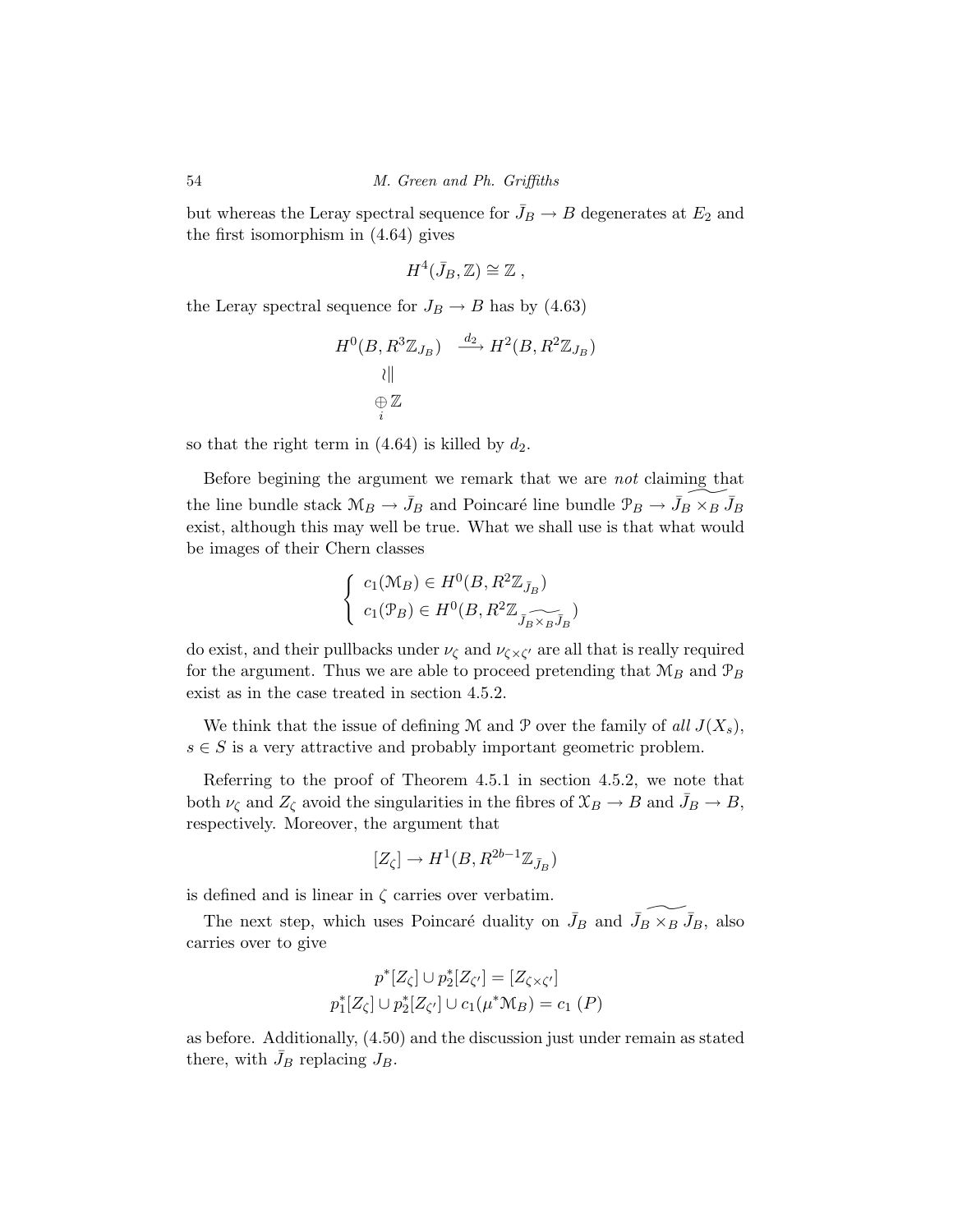Next comes the main somewhat subtle point; namely, that

$$
Q^{b-1}: R^1 \mathbb{Z}_{\bar{J}_B} \cong R^{2b-1} \mathbb{Z}_{\bar{J}_B}
$$
\n
$$
(4.65)
$$

continues to hold. Essentially this is because of (ii) above. Namely, we have

$$
Q^{b-1}: H^1(\bar{J}_{B,s}, \mathbb{Z}) \cong H^{2b-1}(\bar{J}_{B,s}, \mathbb{Z})
$$
\n(4.66)

for *s* near  $s_i$  and where we have set  $\bar{J}_{B,s} = \bar{p}^{-1}(s)$ . Moreover since

$$
TQ = Q \tag{4.67}
$$

and

$$
(R^1 \mathbb{Z}_{\bar{J}_B})_{s_i} \cong \ker\{T - I : H^q(\bar{J}_{B,s}, \mathbb{Z}) \to H^1(\bar{J}_B, \mathbb{Z})\} \tag{4.68}
$$

we may infer  $(4.65)$  from  $(4.66)$ – $(4.68)$ .

The final step is essentially the same as before, where over  $s_i$  we replace Λ by

$$
(R^{2b-1}\mathbb{Z}_{\bar{J}_B})_{s_i} \cong \text{RHS of } (4.68)
$$
  

$$
\cong (R^1\mathbb{Z}_{\bar{J}_B})_{s_i}
$$

of (4.65), and then the pairing

$$
(R^1\mathbb{Z}_{\bar{J}_B})_{s_i} \otimes (R^{2b-1}\mathbb{Z}_{\bar{J}_B})_{s_i} \to \mathbb{Z}
$$

follows from the fact that the *compact* analytic variety  $\bar{J}_{B,s_i}$  has a fundamental class.

**Note:** The condition to be able to fill in a family of intermediate Jacobian

$$
\{\mathcal{J}_s\}_{s\in\Delta^*}
$$

with a *compactification*  $\overline{\mathcal{J}}_0$  of the generalized intermediate Jacobian over the origin is probably very special to the case  $n = 1$ . Namely, first recall that for  $s \neq 0$ 

$$
H^{1}(\mathcal{J}_{s}, \mathbb{Z}) \cong H_{2n-1}(X_{s}, \mathbb{Z}). \qquad (4.69)
$$

Suppose that we can compactify the family

$$
\mathcal{J}_{\Delta} \xrightarrow{\pi} \Delta
$$

where  $\pi^{-1}(s) = \mathcal{J}_s$  to have

$$
\overline{\mathcal{J}}_\Delta \to \Delta \;.
$$

It is reasonable to expect that the total space  $\overline{\partial}_{\Delta}$  will be a Kähler manifold,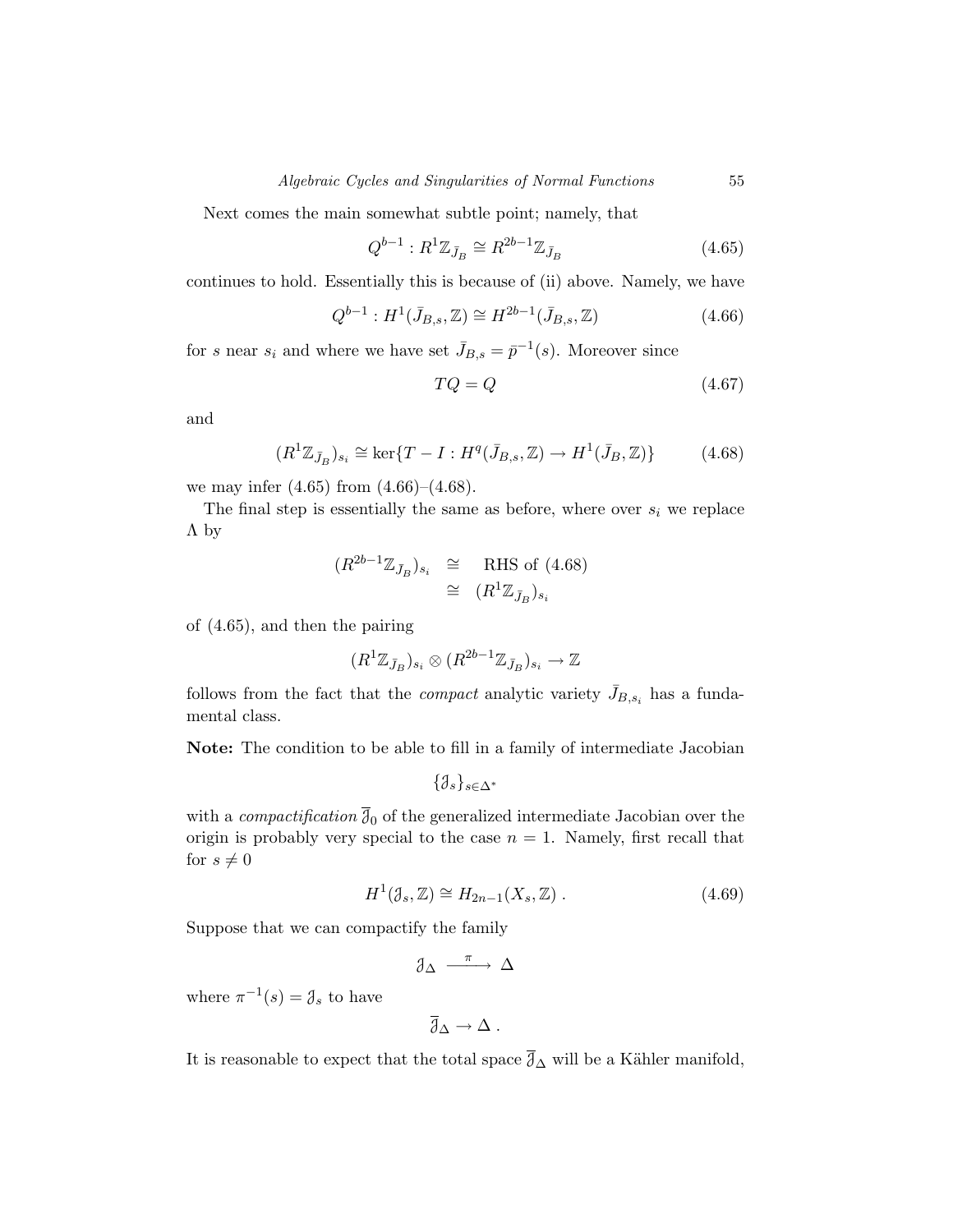and Clemens [11] has shown that in this situation the local monodromy theorem holds, so that after after passing to a finite covering the monodromy

$$
T: H^{1}(\mathcal{J}_{\eta}, \mathbb{Z}) \to H^{1}(\mathcal{J}_{\eta}, \mathbb{Z}) \qquad (\eta \neq 0)
$$

will satisfy

$$
(T - I)^2 = 0.
$$
\n(4.70)

But by (4.70) all we can expect in general is

$$
(T-I)^{2n}=0.
$$

In other words, (4.70) (which is satisfied in the model case) is perhaps a necessary condition to be able to compactify  $\mathcal{J}_0$  in a family. More plausible is that  $\mathcal{J}_{\Delta} \to \Delta$  will have a *partial compactification* of the sort appearing in the work of Kato-Usui [27].

#### **4.6 Conclusions**

The theory discussed above is, we feel, only part of what could be a rather beautiful story of the geometry associated to a Hodge class  $\zeta \in Hg^{n}(X)_{\text{prim}}$ through its normal function  $\nu_{\zeta} \in H^0(S, \mathcal{J}_E)$  where *S* is either  $\mathbb{P}H^0(X, L^k)$ , or is a suitable blowup of that space If one wants to use the theory to construct algebraic cycles, i.e. to show that

$$
\sin g \nu_{\zeta} \neq \varnothing ,
$$

then the following four assumptions must enter:

- i)  $\zeta$  is an integral class in  $H^{2n}(X,\mathbb{Z})$
- ii)  $\zeta$  is of Hodge type  $(n, n)$
- iii) a)  $k \geq k_0(\zeta)$

b) where the  $\zeta$ -dependence of  $k_0$  is at least  $|\zeta^2|$ ;

and

iii) all of  $H^0(X, L^k)$  is used.

In our work above, there are two main approaches to studying the geometry associated to *ζ*

- A) the "capturing" of  $\zeta$  along the singular locus  $\Delta \subset \mathfrak{X}$  (cf. section 4.4.2); and
- B) the (as yet only partially defined) line bundles  $\nu_{\zeta}^{*}(M)$  and  $\nu_{\zeta \times \zeta'}(P)$ .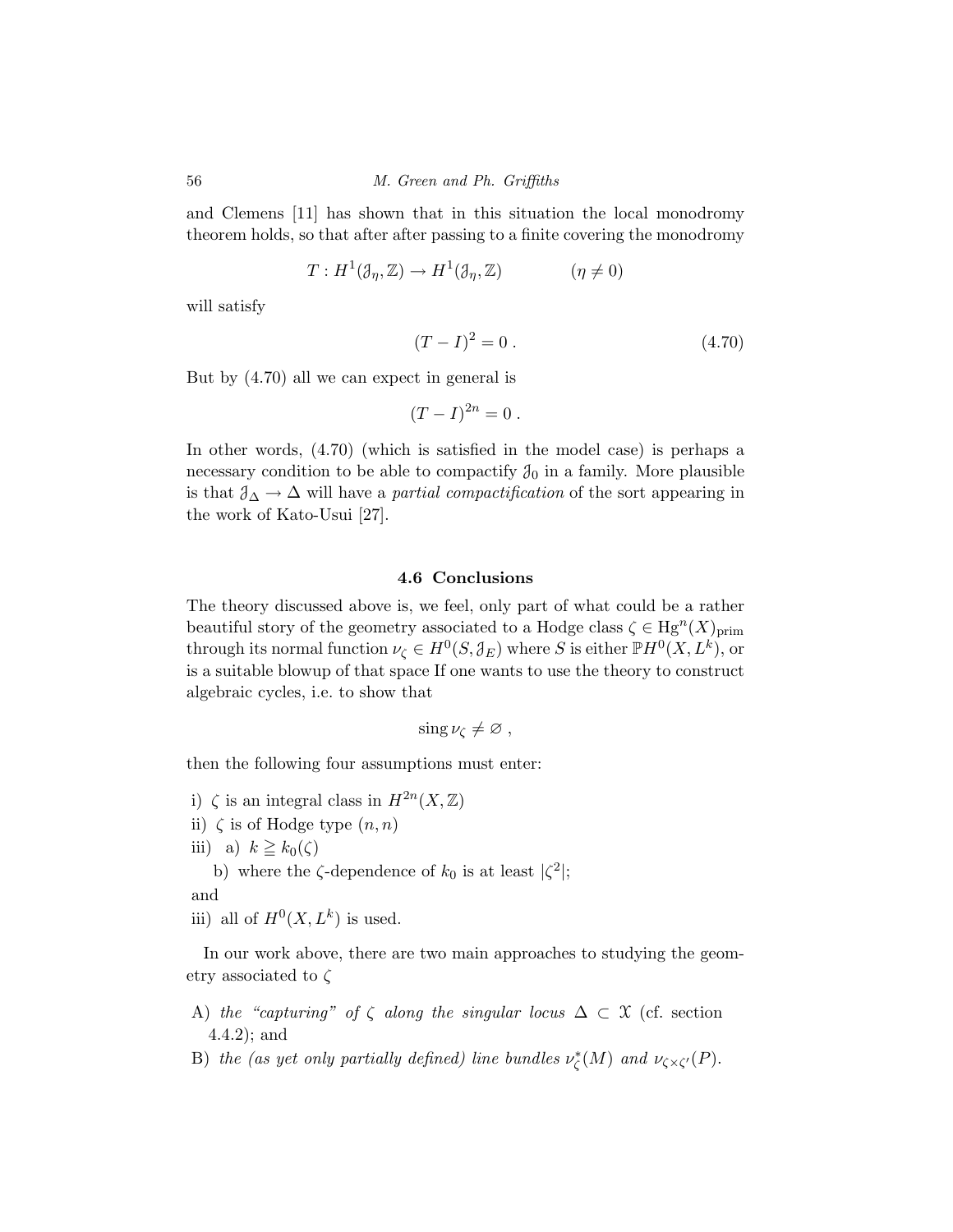In A) we have used the assumptions (iii), (iiia), (iv) in order to have the necessary vanishing theorems so as to have the isomorphism

$$
H^{n}(\Omega_X^n)_{\text{prim}} \cong H^1(\mathbb{J}_{\Delta} \otimes K_X \otimes L^n \otimes H^n) \tag{4.71}
$$

with the resulting conclusion

$$
\mathrm{HC} \Leftrightarrow \mathrm{Hg}^n(X)_{\mathrm{prim}} \hookrightarrow H^0(R^1_p \mathcal{I}_\Delta \otimes K \otimes L^n \otimes H^n) \tag{4.72}
$$

where  $p : \Delta \to D$  is the projection. We refer to section 4.4.2 for a discussion of how the assumption (i) should enter, and in fact will enter if the HC is true.

We remark that, based on the heuristics discussed in section 4.4.1, one may reasonably expect that the stronger assumption (iiib) must be used. In this regard, the condition (iiia) needed to have (4.33) is locally uniform in the moduli space of *X*, whereas the stronger assumption (iiib) cannot have this local uniformity.

In B) we have used from the very outset the assumptions (i) and (ii), and moreover the quantity  $\zeta^2$  appears naturally in  $c_1(\nu^*_{\zeta \times \zeta}(P))$ . However, the assumptions (iiib), (iv) have as yet to appear, even heuristically, in the geometry of  $\nu^*_{\zeta}(M)$  and  $\nu^*_{\zeta \times \zeta'}(P)$ .

In closing we would like to suggest three examples whose understanding would, we feel, shed light on the question of existence of singularities of  $\nu_{\zeta}$ . These are all examples in the case  $n = 1$  of curves on an algebraic surface, where of course the HC is known. However, one should ignore this and seek to analyze sing  $\nu_{\zeta}$  in the context of this paper.

- **Example 4.6.1.** (i)  $X = \mathbb{P}^1 \times \mathbb{P}^2$ ,  $L = \mathcal{O}_X(2, 2)$  and  $\zeta$  is the class of  $L_1 - L_2$  where the  $L_i$  are lines from different rulings of *X* realized as a quadric in P.
	- (ii) *X* is a general smooth quartic surface in  $\mathbb{P}^3$  containing a line Λ,  $L = \mathcal{O}_X(1)$  and  $\zeta = [H - 4\Lambda]$  where *H* is a hyperplane.
	- (iii) *X* is a general smooth surface of degree  $d \geq 4$  in  $\mathbb{P}^3$  containing a twisted curve *C*,  $L = \mathcal{O}_X(1)$  and  $\zeta = [H - dC]$ .

In example 4.6.1.1 the general fibre  $X_s$  is an elliptic curve where degenerations are well understood, although in this case the base space is 8 dimensional and the non-torsion phenomena in our extened Néron-type model  $\tilde{\mathcal{J}}_E$ is what is of interest.

In example 4.6.1.2 we have the situation where the nodes do not impose independent conditions on  $|L|$ , which must then be blown up so that the discriminant locus *D* has local normal crossings. This example has the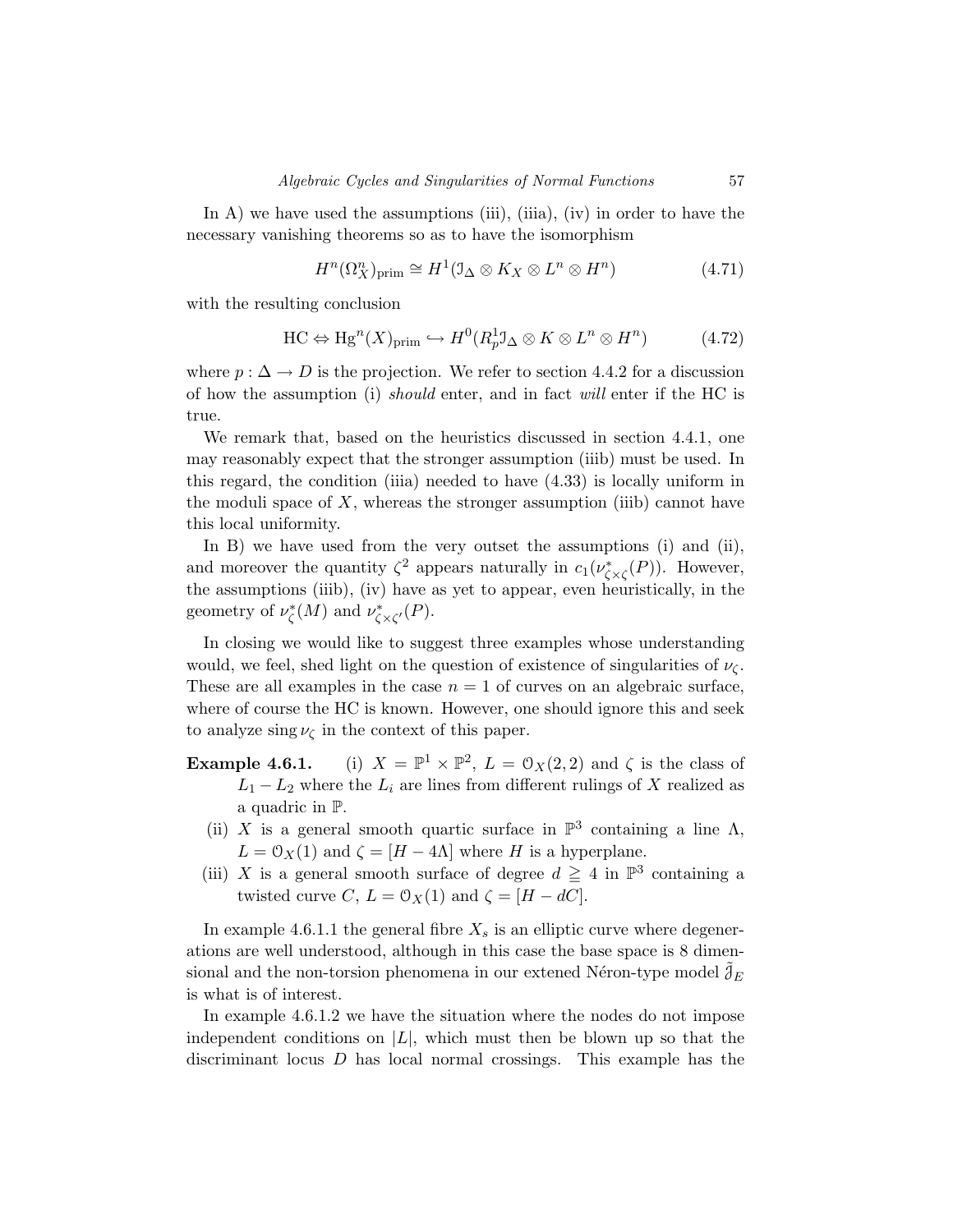advantage that  $\dim S = 3$  so that the analysis of, e.g., the "singularities" of the Poincaré line bundle should be easier to do directly.

Example 4.6.1.3 exhibits the phenomenon that  $\nu_{\zeta}$  has no singularities on  $\mathbb{P}H^0(\mathcal{O}_X(L))$ ; one must pass to  $L^2$  to have sing  $\nu_{\zeta} \neq 0$ . This will of course be the general case.

Of course these examples could be extended, e.g. to smooth hypersurfaces in  $\mathbb{P}^5$  where in example 4.6.1.3 the condition is to contain a Veronese surface. As explained in section 4.4.3, we see no a priori reason why the geometric picture as regards sing  $\nu_c$  should be significantly different from the  $n = 1$ case, although analyzing the geometry will of course be technically much more involved.

#### **References**

- [1] Alexeev, V.: Compactified Jacobians and the Torelli map, Publ. RIMS Kyoto Univ. **40** (2004), 1241–1265.
- [2] Atiyah, and F. Hirzebruch: Analytic cycles on complex manifolds, Topology **1** (1962), 25–45.
- [3] BEILINSON, A., J. BERNSTEIN and P. DELIGNE: *Faisceaux pervers*, Astérisque **100** (1981).
- [4] Caporaso, L.: A compactification of the universal Picard variety over the moduli space of stable curves, Jour. AMS **7** (1994), 589–560.
- CAPORASO, L.: Néron models over moduli of stable curves, to appear.
- [6] Cattani, E.: Mixed Hodge structures, compactifications and monodromy weight filtration, Chapter IV in *Topics in Transcendental Algebraic Geometry*, Annals of Math. Studies **106** (1984), Princeton Univ. Press, Princeton, NJ.
- [7] Carlson, J., E. Cattani and A. Kaplan: Mixed Hodge structures and compactifications of Siegel's space, in *Journées de géometrie algébrique d'Angers*, Sijthoff & Hoordhoff, 1980, pp. 1–43.
- [8] Cattani,E. P. Deligne and A. Kaplan: On the locus of Hodge classes, J. Amer. Math. Soc. **8** (1995), 483–506.
- [9] CATTANI, E. A. KAPLAN and W. SCHMID: Degeneration of Hodge structures, Ann. of Math. **123** (1986), 457–535.
- [10] CATTANI, E. A. KAPLAN and W. SCHMID:  $L^2$  and intersection cohomologies for a polarizable variation of Hodge structure, Invent. Math. **87** (1987), 217– 252.
- [11] Clemens, C.H.: Degeneration of K¨ahler manifolds, Duke Math. J. **44** (1977).
- [12] Clemens, C.H.: The N´eron model for families of intermediate Jacobians acquiring "algebraic" singularities, Publ. Math. I.H.E.S. **58** (1983), 5–18.
- [13] de Cataldo M. and L. Migliorini: The Hodge theory of algebraic maps, arXiv:math.AG/0306030v2 May 2004.
- [14] El. Zein, F. and S. Zucker: Extendability of normal functions associated to algebraic cycles, in *Topics in Transcendental Algebraic Geometry*, Ann. of Math. Studies **106** (1984), 269–288, Princeton Univ. Press, Princeton, N.J.
- [15] Fang, H., Z. Nie and J. Pearlstein: Note on singular extended normal function, preprint.